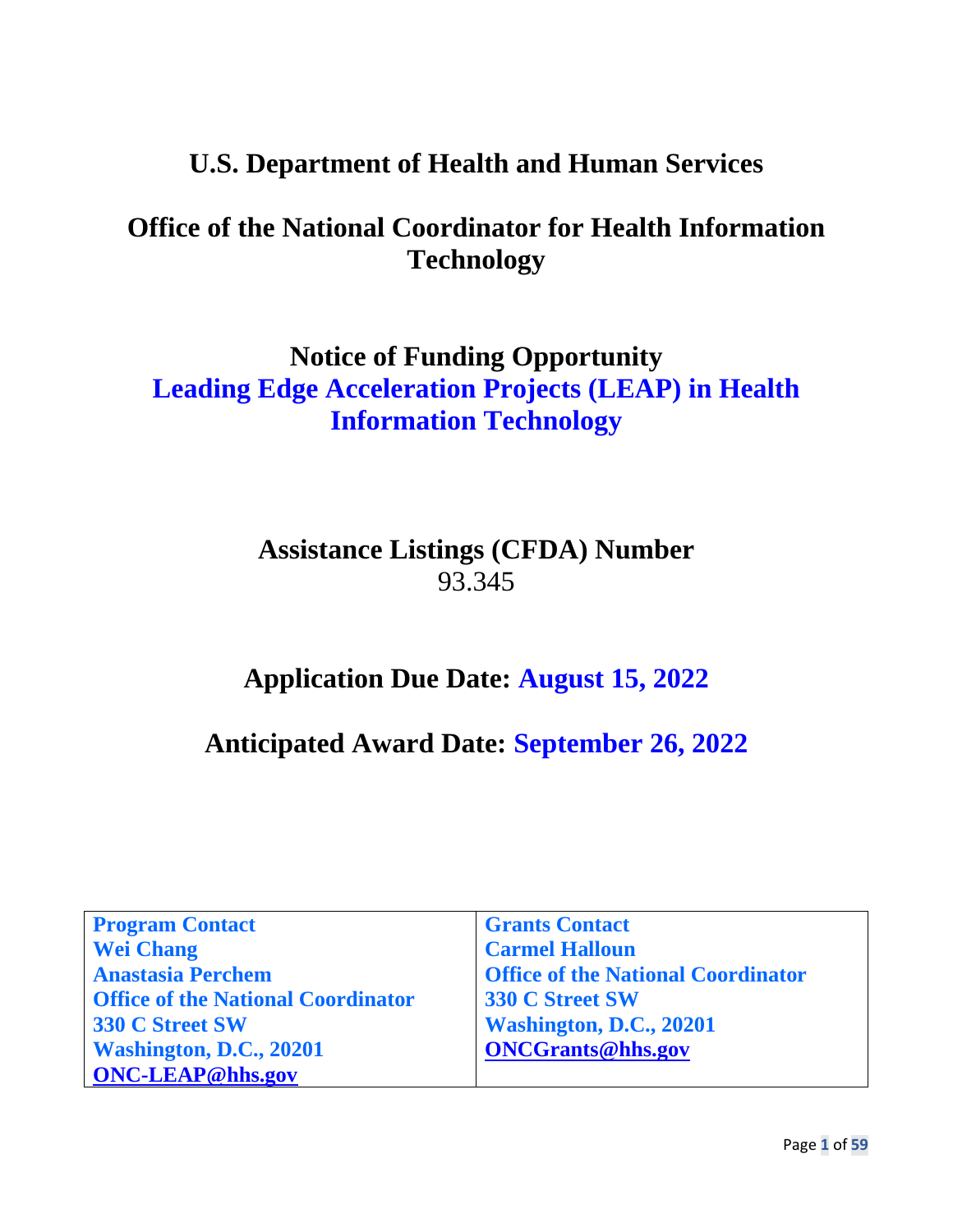# **Table of Contents**

## Executive Summary

A. Program Description/Purpose

Background Description Purpose Structure and Approach Areas of Interest Project Activities Performance Goals and Objectives

#### B. Funding Opportunity Award Information

Key Award Parameters Cooperative Agreement and Substantial ONC Involvement Intergovernmental Review Key Dates Informational Session Letter of Intent

- C. Eligibility Information
- D. Application and Submission Information Application Package Application Submission Instructions Restrictions on Oral Conversations Funding Restrictions
- E. Application Review Information Screening Review Merit Review Pre-Award Risk Assessment Award Decisions
- F. Federal Award Administration Information Federal Award Notices Terms and Conditions
- G. Appendix

Appendix A – Tips for Writing a Strong Application Appendix B – Instructions – SF-424 Application for Federal Assistance Appendix C – Instructions – SF-424A, Budget Information for Non-Construction Programs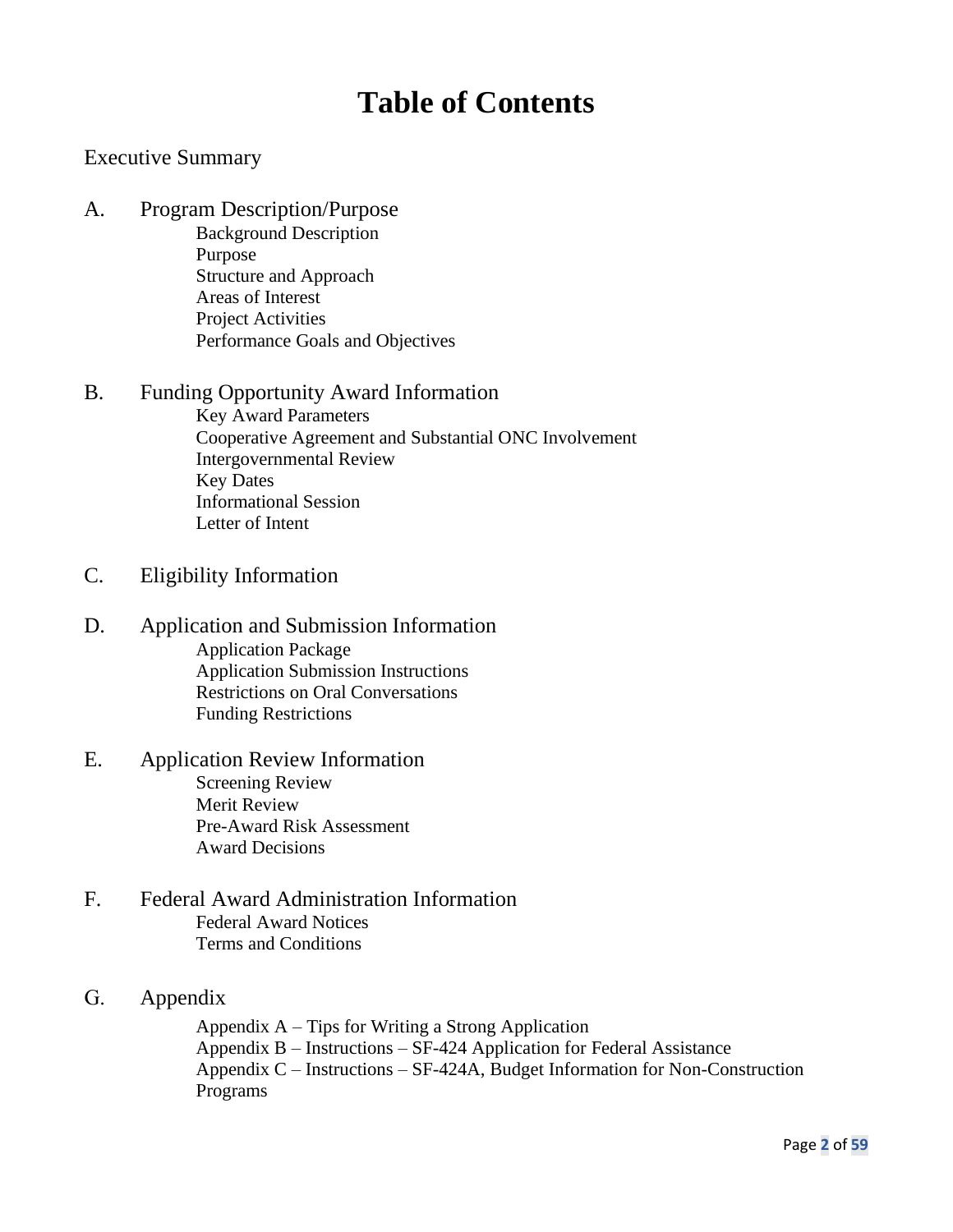Appendix D – Budget Narrative/Justification Template Appendix E – Letter of Commitment Template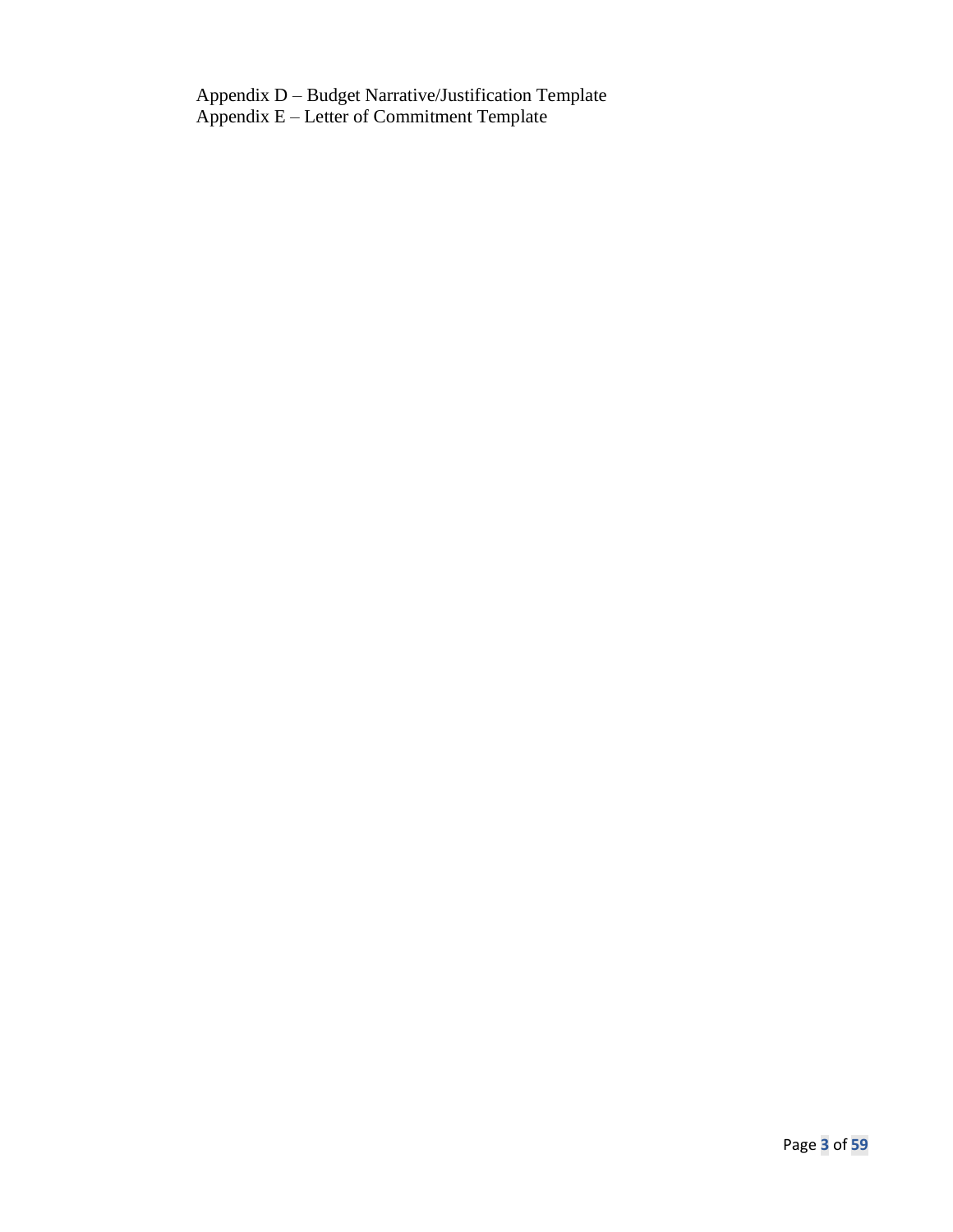# **Executive Summary**

This Notice of Funding Opportunity (NOFO) seeks Leading Edge Acceleration Projects (LEAP) in Health Information Technology (Health IT) to address well-documented and fast emerging challenges that inhibit the development, use, and/or advancement of well-designed, interoperable health IT. Project solutions are expected to further a new generation of innovative health IT research and inform the development, implementation, and refinement of standards, methods, and techniques for overcoming major barriers in health information access, exchange, and use.

This NOFO outlines two Areas of Interest that are a priority for the Office of the National Coordinator for Health Information Technology (ONC):

- Area 1: Address health equity and social determinants of health through innovative, open-source technology tools, and electronic health records; and
- Area 2: Demonstrate the use of equity-enhancing patient-generated health data for clinical care and research.

ONC expects to issue one cooperative agreement award per area of interest (the "Area of Interest"), up to \$1 million per award, totaling up to \$2 million for the two awards in fiscal year 2022. These awards will have a two-year project and budget period at initial award. However, applicants are encouraged to submit their applications based on a five-year budget period. Additional funding for years three to five may be provided, contingent upon availability of funds, meaningful progress, and ONC priorities.

This funding opportunity will have a five-year open application period. ONC may issue future awards under this NOFO to other eligible applicants for future areas of interest.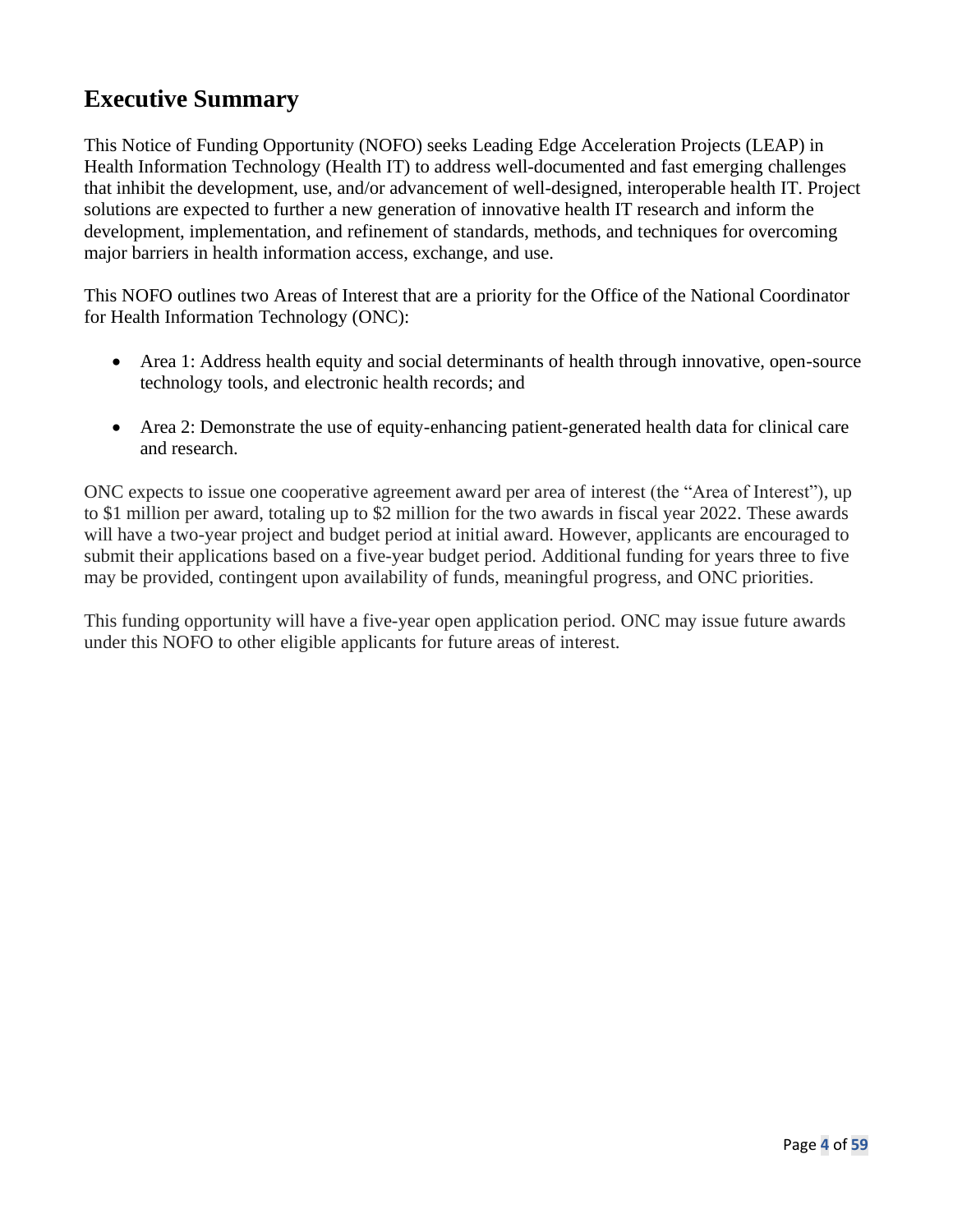# **A. Program Description/Purpose**

# **Background Description**

Created in 2004 through Executive Order 13335<sup>1</sup> and statutorily authorized by the Health Information Technology for Economic and Clinical Health Act (HITECH Act) of 2009, ONC is the principal federal entity charged with coordination of nationwide efforts to implement the most advanced health IT and the electronic exchange of health information. At the forefront of the administration's health IT efforts, ONC is a resource to the entire health system to support the adoption of health IT and the promotion of nationwide, standards-based health information exchange to improve healthcare.

In 2010, through the HITECH Act, ONC created the Strategic Health Information Technology Advanced Research Projects (SHARP) cooperative agreement program. <sup>2</sup> The SHARP program was created to support advanced research activities to address short- and long-term challenges to the implementation of HITECH and its programs, with a focus on solving currently known, as well as anticipated challenges to the adoption and the meaningful use of health IT.

Since the HITECH Act was enacted and the SHARP program was created, the healthcare ecosystem and the technology supporting it have rapidly evolved. Many providers have implemented electronic health record (EHR) systems,<sup>3</sup> and sophisticated health IT tools and applications are quickly coming to market. As the electronic exchange of health information has matured, the amount and types of health data available has expanded. Data standards such as Health Level Seven International (HL7®)'s Fast Healthcare Interoperability Resources (FHIR®)<sup>4</sup> and application programming interfaces (APIs) are making it easier for consumers to seamlessly access and share their health data with providers and allow health systems to integrate disparate data sources.

Passage of the 21st Century Cures Act<sup>5</sup> (Cures Act) in 2016 strengthened ONC's mandate to improve the interoperability of health information, facilitate information exchange, address barriers to interoperability, and reduce provider burden when using EHRs.

# **Purpose**

While working to implement Cures Act provisions, ONC identified gaps with respect to leveraging EHR data to support population-level analyses and delivery of services, as well as integrating clinical knowledge into routine clinical practice.<sup>6</sup> The reasons for these gaps range from a lack of data standards and interoperability to the digitization, integration, and presentation of new evidence into clinical workflows in safe, useful, and useable ways.

<sup>1</sup> <https://www.gpo.gov/fdsys/pkg/FR-2004-04-30/pdf/04-10024.pdf>

<sup>&</sup>lt;sup>2</sup> <https://www.healthit.gov/buzz-blog/sharp/health-it-challenges-and-the-future-of-healthcare/>

<sup>&</sup>lt;sup>3</sup> [https://www.healthit.gov/sites/default/files/2016\\_report\\_to\\_congress\\_on\\_healthit\\_progress.pdf](https://www.healthit.gov/sites/default/files/2016_report_to_congress_on_healthit_progress.pdf)

<sup>4</sup> <http://www.hl7.org/fhir/>

<sup>5</sup> 21st Century Cures Act, Pub. L. No. 114-255, 130 Stat. 1033 (December 13, 2016).

<sup>6</sup> [https://www.healthit.gov/sites/default/files/jsr-17-task-002\\_aiforhealthandhealthcare12122017.pdf](https://www.healthit.gov/sites/default/files/jsr-17-task-002_aiforhealthandhealthcare12122017.pdf)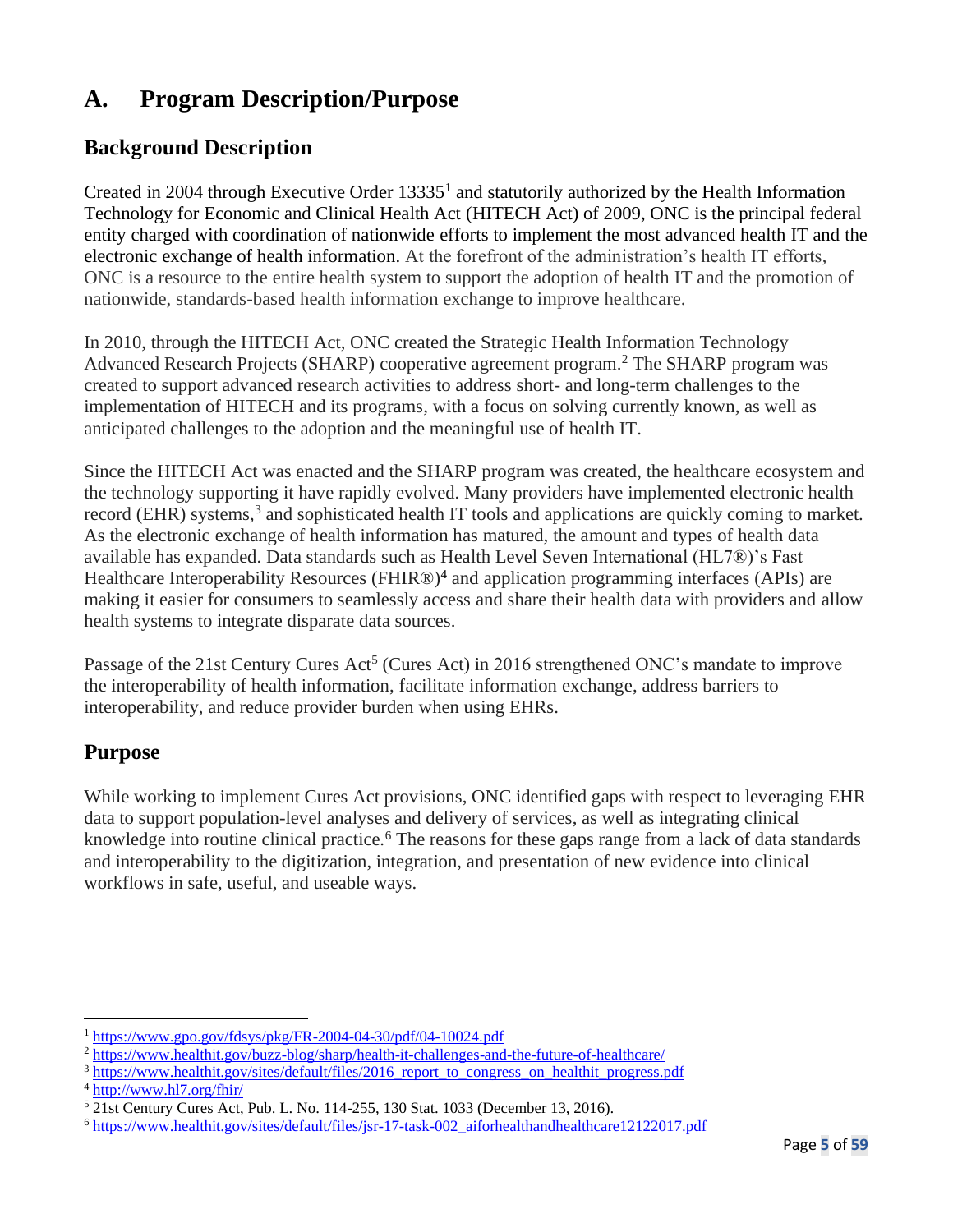Therefore, this funding opportunity will support innovative and breakthrough solutions critical to maximize the potential of health IT and achieve the goal of a transformed healthcare delivery system through various methods, such as:

- Determining the fundamental questions, the answers to which will identify barriers to nationwide interoperability and electronic exchange of health data.
- Engaging the health IT industry, along with academic researchers, to identify and develop innovative solutions that address barriers to interoperability.
- Disseminating findings from research while fostering collaboration, advancement, and implementation of solutions and lessons learned with the health IT industry.

# **Structure and Approach**

ONC expects to award two cooperative agreements for a project period of two years for each recipient to focus on areas where breakthrough improvements are needed to address problems that have impeded the innovative use of health IT and thereby accelerate progress in the areas identified.

# **Areas of Interest**

The two Areas of Interest identified below describe priorities ONC is interested in continuing to explore and advance. The descriptions include ways in which applicants may approach developing a project. The Areas of Interest have been assigned numbers for ease of reference, not for prioritization. While there are many challenges associated with the use of health IT, these two Areas of Interest have been identified as critical priority areas for ONC.

## **Area 1: Address health equity and social determinants of health through innovative, open-source technology tools, and electronic health records**

## **Background**

Social determinants of health (SDOH) refer to the conditions in which people live, learn, work, and play, and affects a wide range of health risks and outcomes while health equity is everyone attaining their full potential for health and well-being.<sup>7</sup> An integral part of healthcare delivery involves understanding the social and environmental factors of patients' lives outside of the healthcare system. Addressing inequities in these conditions may be supported by the collection, exchange, and use of SDOH data.<sup>8</sup> This data can be used to identify and help eliminate health disparities by improving health outcomes at an individual and population level. Advancing the use and interoperability of SDOH data is a priority for ONC in keeping with our [mission](https://www.healthit.gov/topic/about-onc) to improve the health and well-being of individuals and communities through the use of technology and health information that is accessible when and where it matters most.

In January of 2021, the President issued an [Executive Order on Advancing Racial Equity and Support](https://www.whitehouse.gov/briefing-room/presidential-actions/2021/01/20/executive-order-advancing-racial-equity-and-support-for-underserved-communities-through-the-federal-government/)  [for Underserved Communities](https://www.whitehouse.gov/briefing-room/presidential-actions/2021/01/20/executive-order-advancing-racial-equity-and-support-for-underserved-communities-through-the-federal-government/) to address barriers to equity via program delivery and stakeholder engagement. Taking a comprehensive approach to address barriers to health equity across the federal government as well as among private and public stakeholders will be fundamental to improving health and reducing health inequities. As part of that approach, ONC is committed to advancing the development and use of health IT, establishing expectations for standardizing and sharing data, and ensuring that these benefits are available to communities that have historically faced structural barriers

 $\frac{7 \text{ https://www.who.int/health-tonics/health-equity#tab=tab-1}}{1}$ 

<sup>&</sup>lt;sup>8</sup> [https://www.healthit.gov/sites/default/files/page/2020-10/Federal%20Health%20IT%20Strategic%20Plan\\_2020\\_2025.pdf](https://www.healthit.gov/sites/default/files/page/2020-10/Federal%20Health%20IT%20Strategic%20Plan_2020_2025.pdf)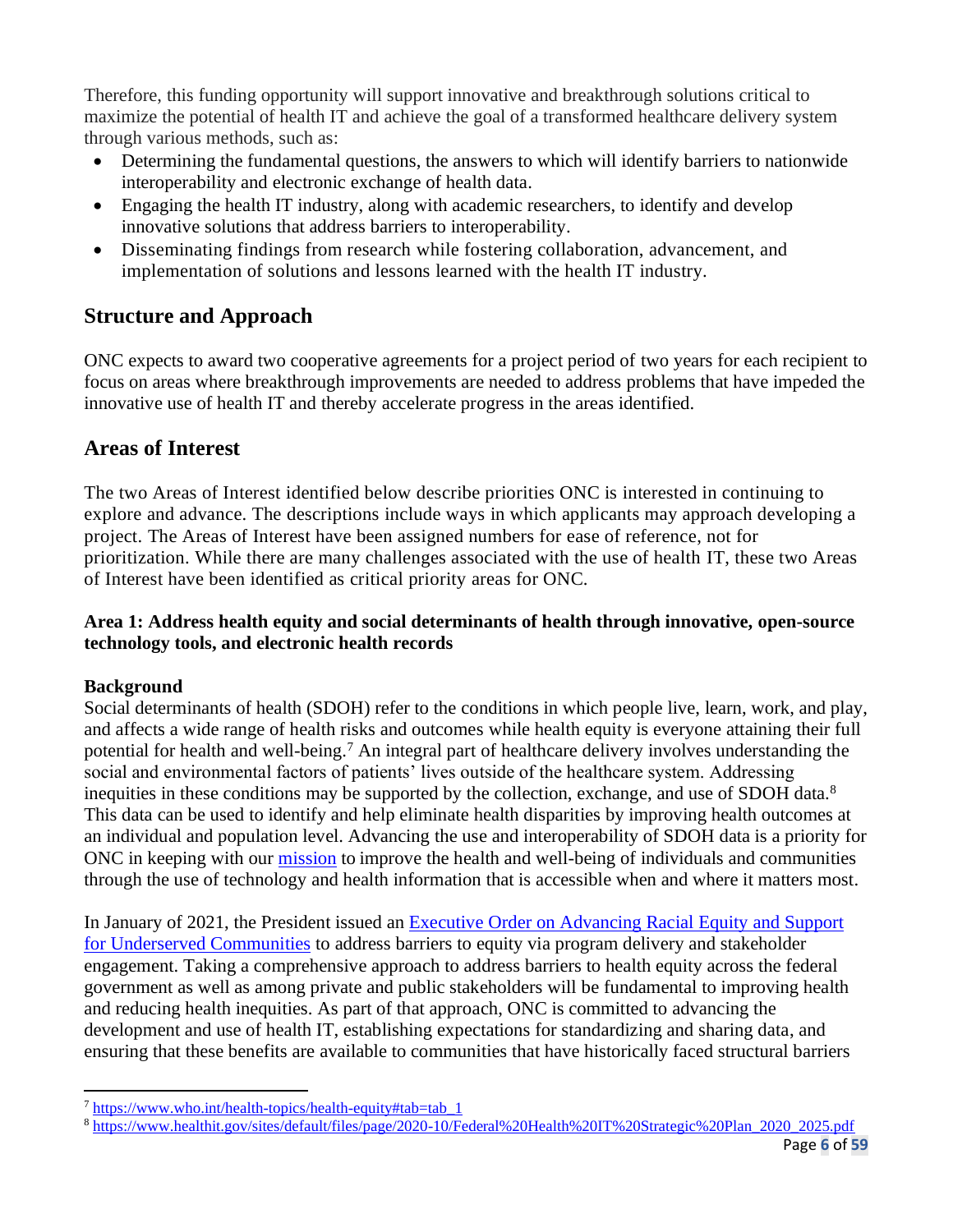to accessing healthcare and health IT. More specifically, ONC is focused on improving data collection through the development and adoption of standards to mitigate some of the challenges encountered in the collection and the equity-focused analysis of race, ethnicity, and SDOH data.<sup>9,10,11</sup>

## **Project Goals**

Through this Area of Interest, ONC aims to advance the adoption and use of SDOH-related standards and data in underserved communities to address disparities, and to identify the challenges and opportunities inherent in scaling health IT solutions across communities.

In alignment with the Executive Order on Advancing Racial Equity and Support for Underserved Communities, this Area of Interest seeks to help address barriers to health equity by implementing innovative, scalable, and easily replicable data-system based, non-proprietary health IT solutions to support SDOH data collection, exchange, and use among individuals who belong to underserved communities (including Black, Latino, and Indigenous and Native American persons, Asian Americans and Pacific Islanders and other persons of color; members of religious minorities; lesbian, gay, bisexual, transgender, and queer (LGBTQ+) persons; persons with disabilities; persons who live in rural areas; and persons otherwise adversely affected by persistent poverty or inequality).<sup>12</sup>

Using open, non-proprietary standards, the awardee shall create and implement a comprehensive technology solution that supports 1) the collection and analysis of SDOH data in an EHR to identify population-level use cases for addressing health disparities, 2) closed loop referrals between an EHR and appropriate Community Based Organizations (CBOs) <sup>13</sup> supporting human and social services, and 3) patient-facing technology, such as, but not limited to web-based platforms and applications (apps) that allows patients to manage their data, provide consent for various purposes, and share sensitive information with other organizations. The comprehensive technology solution may include, without limitation, a combination of apps, web-based platforms, and directories via APIs to allow data to be shared between an EHR, a CBO, and a patient.

# **Key Objectives**

- 1) Create specific use cases for the technology platform based on high-risk population factors like chronic diseases (which may include, but are not limited to, heart disease, hypertension, and cancer) and/or social risk factors (which may include, but are not limited to housing instability, food insecurity, and transportation insecurity) in underserved communities. While creating the use cases, the applicant must use standardized SDOH data collected within the EHR.
- 2) Create and implement non-proprietary technical solutions for referring patients to CBOs that interface seamlessly with a health system or community health center's EHR.

<sup>9</sup> [https://www.healthit.gov/sites/default/files/page/2021-07/Standards\\_Bulletin\\_2021-3.pdf](https://www.healthit.gov/sites/default/files/page/2021-07/Standards_Bulletin_2021-3.pdf)

<sup>10</sup> <https://www.healthit.gov/isa/sites/isa/files/2021-07/USCDI-Version-2-July-2021-Final.pdf>

<sup>11</sup> [https://www.healthit.gov/buzz-blog/interoperability/onc-health-it-framework-for-advancing-sdoh-data-use-and](https://www.healthit.gov/buzz-blog/interoperability/onc-health-it-framework-for-advancing-sdoh-data-use-and-interoperability)[interoperability](https://www.healthit.gov/buzz-blog/interoperability/onc-health-it-framework-for-advancing-sdoh-data-use-and-interoperability)

<sup>&</sup>lt;sup>12</sup> [https://www.whitehouse.gov/briefing-room/presidential-actions/2021/01/20/executive-order-advancing-racial-equity-and](https://www.whitehouse.gov/briefing-room/presidential-actions/2021/01/20/executive-order-advancing-racial-equity-and-support-for-underserved-communities-through-the-federal-government/)[support-for-underserved-communities-through-the-federal-government/](https://www.whitehouse.gov/briefing-room/presidential-actions/2021/01/20/executive-order-advancing-racial-equity-and-support-for-underserved-communities-through-the-federal-government/)

<sup>&</sup>lt;sup>13</sup>A CBO refers to public or private not-for-profit resource hubs that provide specific services to the community or a targeted population within the community.

<https://www.phe.gov/Preparedness/planning/abc/Pages/engaging-CBO.aspx>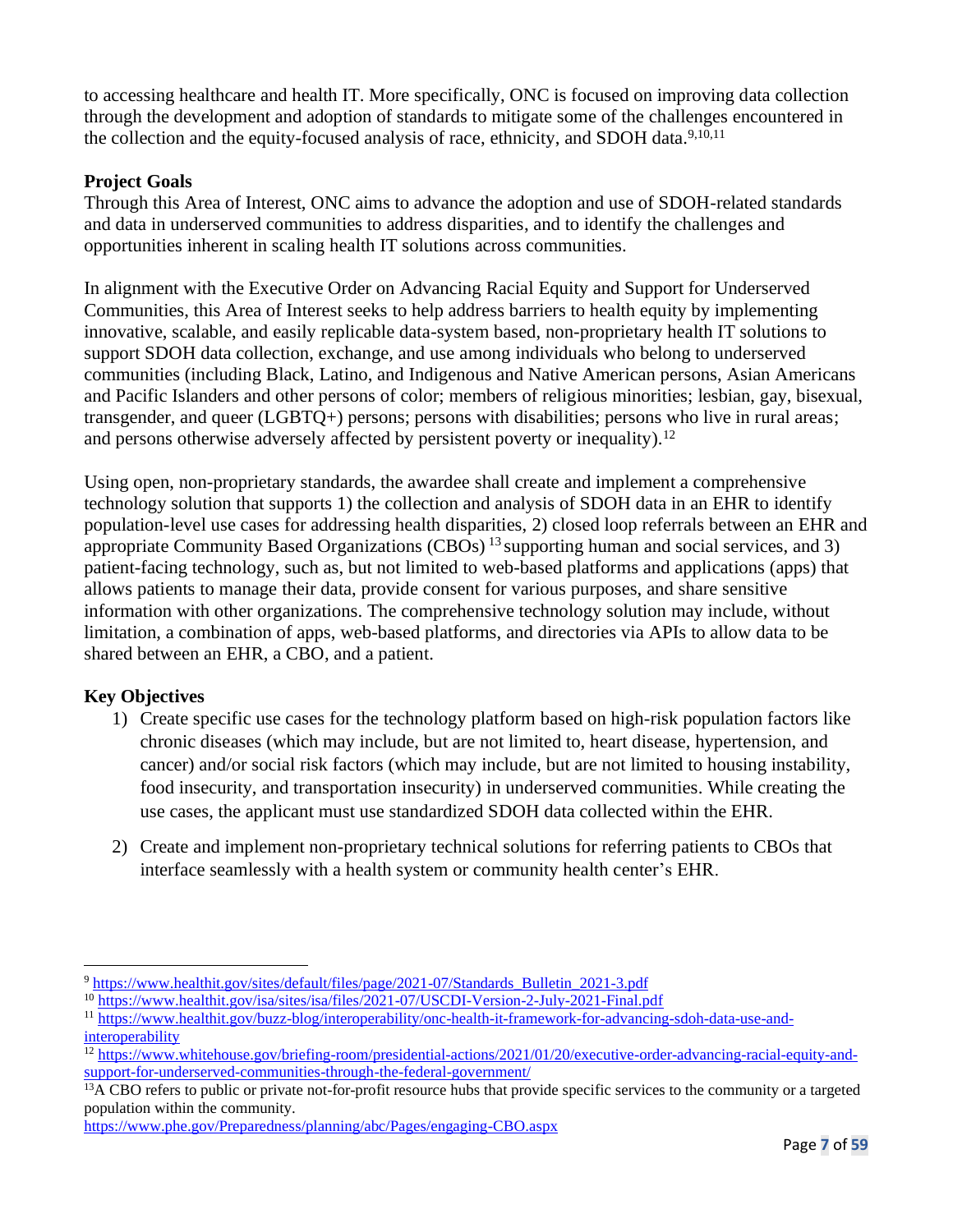- 3) Create and implement technology that supports patient engagement that at minimum allows patients to manage their data by suggesting edits to their SDOH data and provide consent and authorization to use sensitive data.
- 4) Coordinate forums to share implementation strategies, lessons learned, and recommendations with other healthcare providers and CBOs.<sup>14</sup> Forums may include, but are not limited to, workshops, webinars, and documents.

Applicants shall include the following activities in the project plan that they will develop<sup>15</sup>:

- Assess current SDOH data collection and use activities to ensure efforts are aligned with prior work, including, but not limited to, previous [ONC LEAP projects,](https://www.healthit.gov/topic/leading-edge-acceleration-projects-leap-health-information-technology-health-it) [the Gravity Project,](https://www.hl7.org/gravity/) and 360X.
- Collect SDOH data using nationally recognized<sup>16</sup> open standards (e.g., United States Core Data [for Interoperability](https://www.healthit.gov/isa/united-states-core-data-interoperability-uscdi) (USCDI), US [Core Implementation Guide](https://www.hl7.org/fhir/us/core/) , [360X,](https://oncprojectracking.healthit.gov/wiki/display/TechLab360X/360X+Home) and the [Social](http://hl7.org/fhir/us/sdoh-clinicalcare/2021Jan/)  [Determinants of Health Clinical Care Implementation Guide](http://hl7.org/fhir/us/sdoh-clinicalcare/2021Jan/) (SDOHCC IG)).
- Utilize innovative analysis techniques and real data to identify patients with negative health outcomes among underserved populations with a need for human and social services, such as, but not limited to, elderly and aging services, access to medicine, and shelter assistance. Innovative analysis techniques could include linking different types of data, stratifying

data, natural language processing.

- Use findings from the above analysis to develop at least one use case for referring patients to CBOs using non-proprietary EHR-embedded or third party closed loop referral technology. CBOs that are expected to use this technology shall be included in the development of the use case. This may require a CBO to understand the feasibility of developing the use case and the technology, which may require education from the project team.
- Create and implement closed loop referral technology in a real-world environment involving at least one health system or community health center, their EHR developer, and at least one CBO.<sup>17</sup> The awardee will be expected to provide feedback on the challenges and successes that the health system or community health center and CBO experience while using the technology in underserved communities.<sup>18</sup>
- Create and implement patient-facing technology that allows a patient to indicate changes in social risk factors and allows those changes to be incorporated into an EHR.<sup>19</sup>
- Develop, publish, and disseminate training and education tools (such as, but not limited to, white papers, blog posts, and reports) that document implementation strategies, lessons learned, and best practices for implementation. The strategies, lessons learned, and best practices should reflect input from implementers, CBO sites, developers, and health IT experts. The training tools should include guidance for using the technology solution.<sup>20</sup>

<sup>14</sup> <https://www.phe.gov/Preparedness/planning/abc/Pages/engaging-CBO.aspx>

<sup>&</sup>lt;sup>15</sup> The Project Activities and Performance Goals and Objectives sections of this NOFO describe the project plan requirement. <sup>16</sup> <https://www.healthit.gov/isa/>

<sup>17</sup> https://www.ahrq.gov/chsp/chsp-reports/resources-for-understanding-health-systems/defining-health-systems.html

<sup>18</sup> <https://www.healthit.gov/topic/leading-edge-acceleration-projects-leap-health-information-technology-health-it>

<sup>19</sup> <https://www.healthit.gov/topic/leading-edge-acceleration-projects-leap-health-information-technology-health-it>

<sup>&</sup>lt;sup>20</sup> May also include an overview of SDOH data collection, use, and exchange and its impact on health equity. The awardee may work in collaboration with awardees from the Public Health Informatics & Technology (PHIT) Workforce Development Program.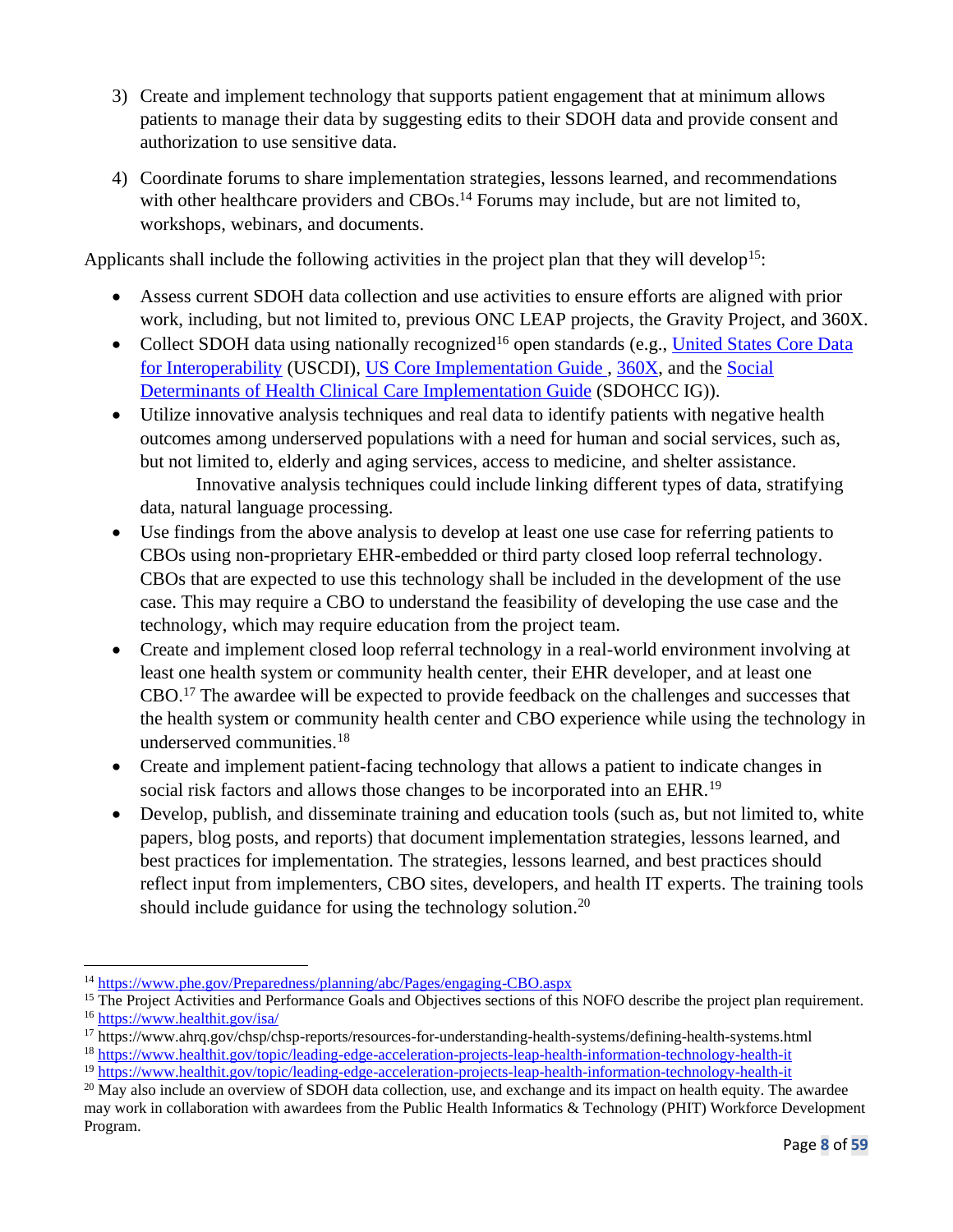- Conduct forums to educate participants on implementation strategies, lessons learned, and best practices from the project to allow the work to expand across communities.
- Develop and implement evaluation tools that measure and document the outcomes of the implementation of the technology platform and the return on investment of the technology in supporting underserved communities.

An applicant's proposal shall not rely on proprietary technology for apps or web portals. The proposed technical solution for this Area of Interest should leverage previous work funded by ONC (such as, but not limited to **ONC LEAP** projects, [the Gravity Project,](https://www.hl7.org/gravity/) 360X) and not duplicate efforts.

### **Area 2: Demonstrate the use of equity-enhancing patient-generated health data for clinical care and research**

## **Background**

Patient-generated health data (PGHD) is increasingly becoming critical for both clinical care and research. PGHD are health-related data that are created, recorded, or gathered by or from patients (or family members or other caregivers) to help address a health concern.<sup>21</sup> PGHD related technologies such as mobile phones, apps, remote monitoring devices, and wearable technology (such as, but not limited to fitness trackers, smart watches, and body-mounted sensors) are more accessible now than before and can be cost effective methods to monitor and track health outside of the clinical care setting. PGHD can also support patients' healthcare goals by providing patients, providers, and researchers with more information about a patient's conditions or health situation.

The 21st Century Cures Act: Interoperability, Information Blocking, and the ONC Health IT Certification Program Final Rule adopted the United States Core Data for Interoperability (USCDI) version 1 as a standard.<sup>22</sup> USCDI version 1 sets a foundation for broader sharing of electronic health information to support patient care<sup>23</sup>and USCDI version 2 reinforced the importance of incorporating SDOH in healthcare settings. SDOH may prevent or make it difficult for some patients to appropriately follow up with providers, have their conditions monitored<sup>24</sup>, or obtain and adhere to medical care. It is also well documented that these types of factors disproportionately affect underserved communities when they try to access care and that these communities are underrepresented in research.<sup>25,26</sup>

PGHD technologies may ease some of these barriers. For example, PGHD technologies can facilitate patient engagement by providing patients the opportunity to monitor and track their condition outside of the clinical care setting via multiple avenues such as a patient portal or via a third-party app on their smartphone. Patients can also decide when and with whom to share their clinical data. Improving the interoperability of PGHD can also increase patient knowledge, access to care, and control of their conditions.<sup>27</sup> Providers can use PGHD to monitor aspects of their patients' healthcare from a distance and between visits. Providers can also use these data to facilitate joint decision-making, resulting in the provision of better care over time. Currently, the integration of PGHD into EHR and clinical workflows

<sup>&</sup>lt;sup>21</sup> <https://www.healthit.gov/topic/otherhot-topics/what-are-patient-generated-health-data>

<sup>&</sup>lt;sup>22</sup> [https://www.federalregister.gov/documents/2020/05/01/2020-07419/21st-century-cures-act-interoperability-information](https://www.federalregister.gov/documents/2020/05/01/2020-07419/21st-century-cures-act-interoperability-information-%20%20blocking-and-the-onc-health-it-certification)[blocking-and-the-onc-health-it-certification](https://www.federalregister.gov/documents/2020/05/01/2020-07419/21st-century-cures-act-interoperability-information-%20%20blocking-and-the-onc-health-it-certification)

<sup>23</sup> <https://www.healthit.gov/cures/sites/default/files/cures/2020-03/USCDI.pdf>

<sup>24</sup> <https://pubmed.ncbi.nlm.nih.gov/22092449/>

<sup>25</sup> <https://muse.jhu.edu/article/430672>

<sup>26</sup> <https://www.nature.com/articles/d41586-018-05049-5>

 $^{27}$  [https://www.healthit.gov/sites/default/files/onc\\_pghd\\_final\\_white\\_paper.pdf](https://www.healthit.gov/sites/default/files/onc_pghd_final_white_paper.pdf)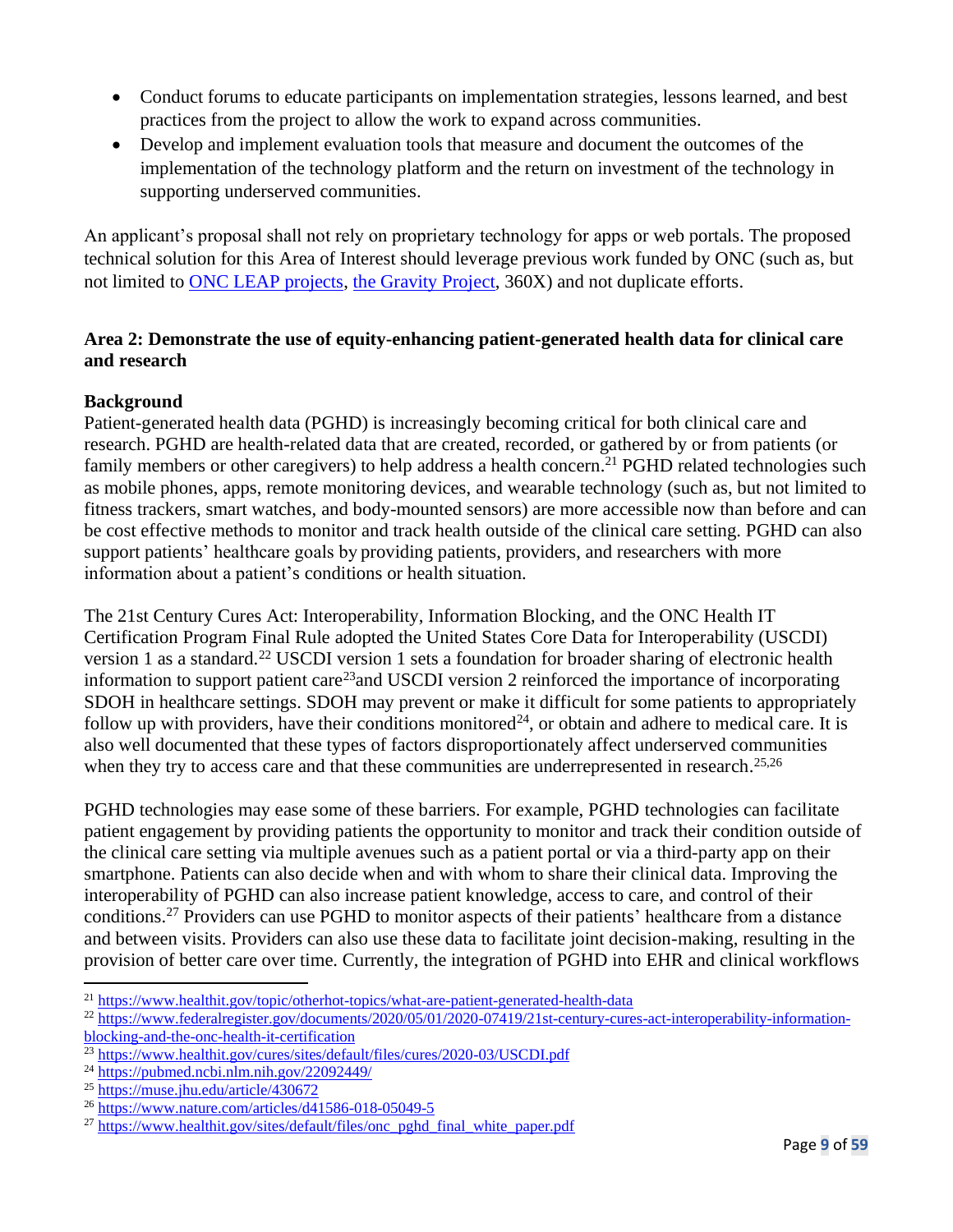is not robust. Subsequently, it is often difficult for researchers to access PGHD that are connected to EHR data they may already be requesting. Researchers will often have to set up separate systems to collect PGHD.

The ONC National Health IT Priorities for Research: A Policy and Development Agenda (the Agenda) highlighted key several of which are related to the enhancement of PGHD.<sup>28</sup> Specifically, Priority 5 spotlights the need to integrate emerging health and health-related data sources.<sup>29</sup> Improvements in the collection, use, and sharing of PGHD will contribute to the types of data that can be leveraged for research and the advancement of a health IT infrastructure that supports research. Not only has the usefulness of PGHD technologies been identified in literature and in practice, but ONC has also highlighted its value in previous work as well. Projects such as Advancing Standards for Precision Medicine and the Patient-Centered Outcomes Research (PCOR) project on PGHD have examined the collection, use, and standardization of PGHD and demonstrated the opportunities that PGHD can provide.<sup>30,31</sup> PGHD technologies offer a unique opportunity to leverage health IT to directly support the Biden Administration's priority of ending "disparities in healthcare access and education", particularly by addressing barriers to health equity among underserved communities (i.e. Black, Latino, and Indigenous and Native American persons, Asian Americans and Pacific Islanders and other persons of color; members of religious minorities; lesbian, gay, bisexual, transgender, and queer (LGBTQ+) persons; persons with disabilities; persons who live in rural areas).  $32$ 

Despite the innovative possibilities that the use of PGHD brings to care and research, there are also several challenges associated with the advancement of PGHD. Difficulties experienced by patients include a lack of access to PGHD technologies, varying health and technology literacy levels, and data privacy and security concerns.<sup>33</sup> Clinician and researcher challenges include apprehension regarding the accuracy of PGHD and specifically for providers, the impact on clinical workflow.<sup>34</sup> In addition, the sharing of PGHD for research is still nascent. Though many wearable technology and apps use APIs, the capture, use, and sharing of PGHD are not standardized.<sup>35</sup> For example, many PGHD related technologies have not adopted standards, such as FHIR, and the interoperability of PGHD, though emerging, is still relatively new.<sup>36</sup> Even with the promising use of PGHD for greater health equity, there is also the concern that collection of PGHD may have unintended consequences on underserved communities, based on a potential "digital divide" resulting from the use of costly PGHD related technologies.

## **Project Goals**

The goal of this project is to develop the infrastructure and standards-based PGHD technologies needed to demonstrate the scalable use of equity enhancing patient-generated health data for clinical care and research from the point of care to the researcher. The proposed PGHD technology solution can be comprised of apps, remote monitoring devices, or wearable technology that collect data to monitor and

<sup>28</sup> <https://www.healthit.gov/topic/scientific-initiatives/national-health-it-priorities-research-policy-and-development-agenda>

<sup>&</sup>lt;sup>29</sup> <https://www.healthit.gov/topic/scientific-initiatives/national-health-it-priorities-research-policy-and-development-agenda> <sup>30</sup> <https://www.healthit.gov/topic/advancing-standards-precision-medicine>

<sup>31</sup> <https://www.healthit.gov/topic/scientific-initiatives/pcor/patient-generated-health-data-pghd>

<sup>32</sup> <https://www.whitehouse.gov/priorities/>

<sup>&</sup>lt;sup>33</sup> [https://www.healthit.gov/sites/default/files/onc\\_pghd\\_final\\_white\\_paper.pdf](https://www.healthit.gov/sites/default/files/onc_pghd_final_white_paper.pdf)

<sup>&</sup>lt;sup>34</sup> [https://www.healthit.gov/sites/default/files/onc\\_pghd\\_practical\\_guide.pdf](https://www.healthit.gov/sites/default/files/onc_pghd_practical_guide.pdf)

<sup>35</sup> <https://www.healthit.gov/sites/default/files/page/2021-01/Advancing-Standards-in-Precision-Medicine.pdf>

<sup>36</sup> Hussein, R., Crutzen, R., Gutenberg, J., Kulnik, S. T., Sareban, M., & Niebauer, J. (2021). Patient-Generated Health Data (PGHD) Interoperability: An Integrative Perspective. In Public Health and Informatics (pp. 228-232). IOS Press.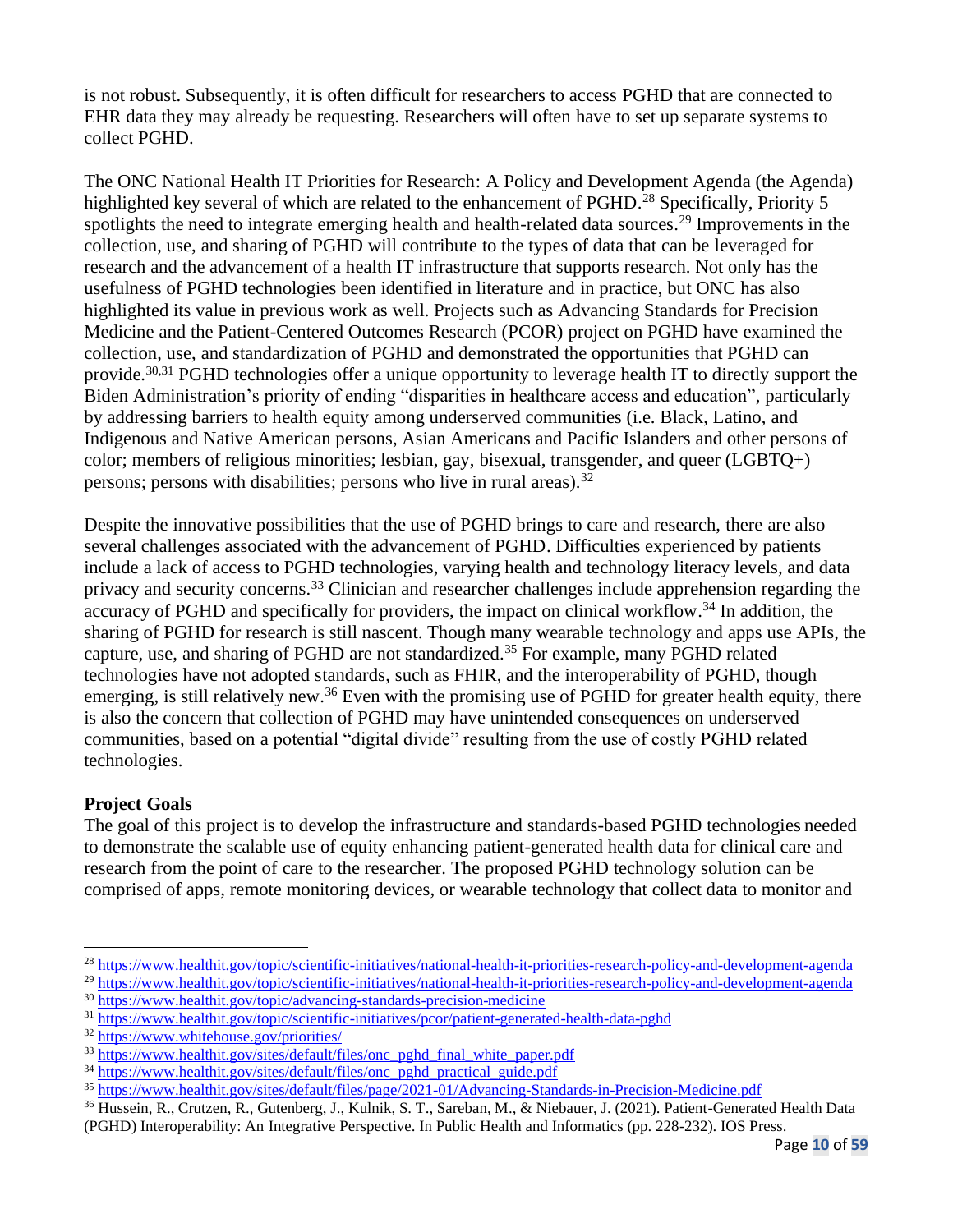track health outside of the clinical care setting. Additionally, the awardee of the project shall do the following:

- Examine the capabilities of current health IT infrastructure that is available to support PGHD technologies and identify standards-based technology that needs to be developed to effectively integrate PGHD into one or multiple EHRs and for PGHD to subsequently be used by both clinicians and researchers.
- Identify and propose a PGHD technology solution that is most useful for healthcare research with an emphasis on underserved communities and their unique needs, while considering the accuracy of the type of PGHD that is collected.
- Demonstrate the use of a PGHD solution that leverages nationally recognized open standards (e.g. USCDI<sup>37</sup> and the Interoperability Standards Advisory (ISA)<sup>38</sup>) and standards-based approaches or resources (e.g. FHIR "Write" APIs, HL7 FHIR, Substitutable Medical Applications and Reusable Technologies (SMART) on FHIR, and Mobile Health Implementation Guides) for integrating PGHD with clinical EHR data, with the appropriate privacy, security, and other data provenance considerations.
- Demonstrate a path to scalability by implementing the proposed PGHD technology solution in at least two separate healthcare locations or by demonstrating how the same proposed PGHD technology solution can be used for two different use cases.
- Capture and document lessons learned, challenges encountered, and recommendations for a blueprint that can be used by others to advance the use of PGHD for research and in clinical care.

## **Key Objectives**

- 1) Perform a landscape analysis/environmental scan to understand the current standards and interoperability of PGHD technologies related to the proposed PGHD technology solution (such as across device manufacturers and different EHRs).
- 2) Per the above landscape analysis/environmental scan, identify at least two separate healthcare locations and at least two use cases around clinical care and research that require PGHD and incorporate the needs of underserved communities.
- 3) Create and develop plans for at least two demonstration projects with consideration on reuse and scalability of the proposed PGHD technology solution. To result in two demonstration projects, the proposed PGHD technology solution should be implemented at two separate healthcare locations affiliated with the awardee, and the proposed PGHD technology solution should be implemented for two different use cases (e.g. high blood pressure and respiratory diseases) that use the same underlying technology. This will show how the solution can be reused.
- 4) Convene a coalition of key stakeholders (e.g. clinicians, researchers, technical experts, and/or patients) that will be directly involved in the development and implementation of the demonstration projects.
- 5) Engage standards development organizations (SDOs) to identify opportunities and practical solutions for the advancement of standards that are necessary to capture, exchange, integrate, and use PGHD in clinical and research settings. This includes leveraging and testing existing standards for the proposed PGHD technology solution and can also include balloting and updating implementation guides with information resulting from the demonstration projects.
- 6) Develop the proposed PGHD technology solution (incorporating standards-based solutions) that collects and shares PGHD among patients, providers, and researchers.

<sup>&</sup>lt;sup>37</sup> <https://www.healthit.gov/isa/united-states-core-data-interoperability-uscdi>

<sup>38</sup> <https://www.healthit.gov/isa/>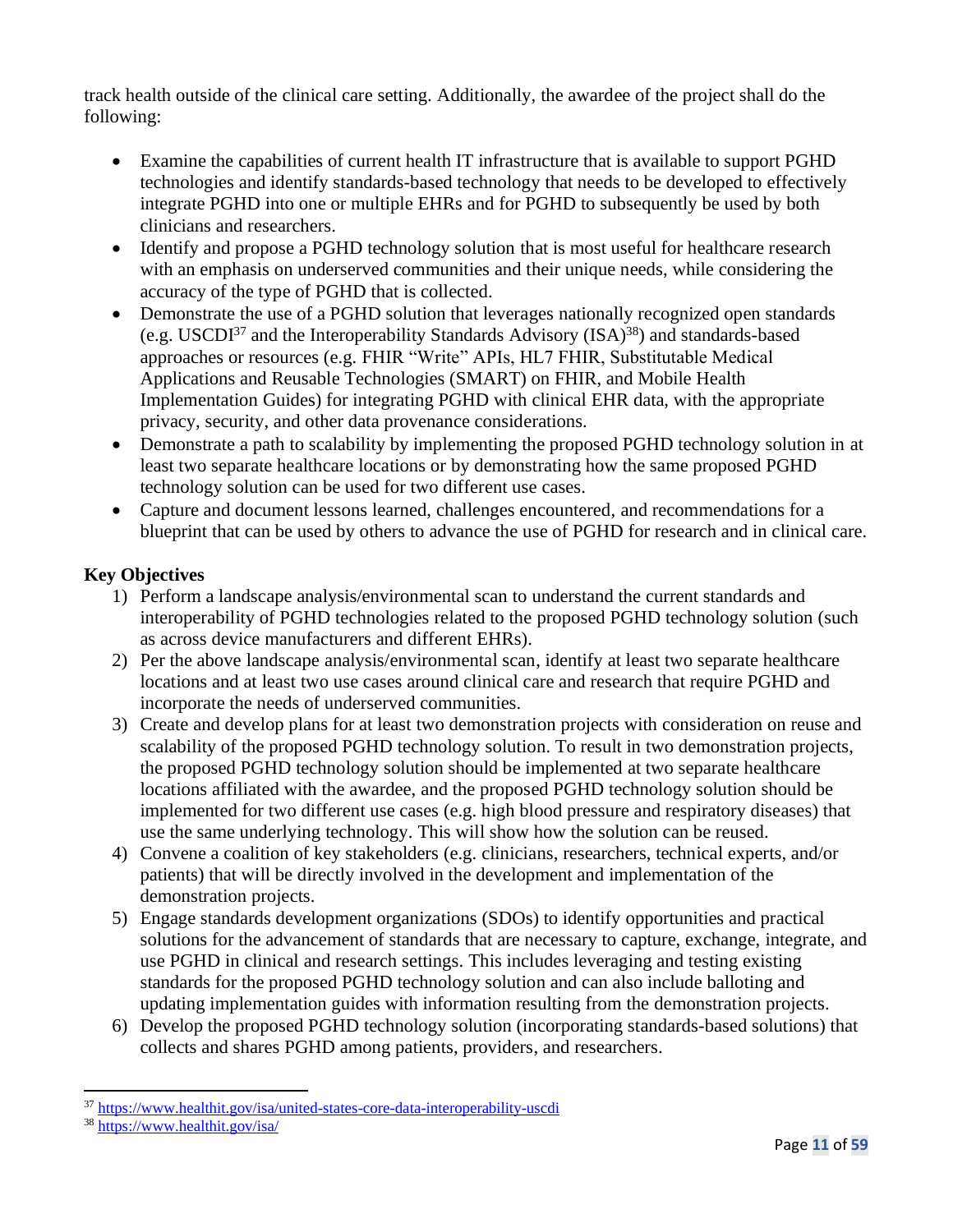- 7) Prepare a final report that includes lessons learned and recommendations that provide experiential insights for others who wish to implement similar types of PGHD technology solutions at their organizations.
- 8) Develop at least one manuscript that details the demonstration project results and submit to appropriate journal.

# **Project Activities**

Awardees shall carry out at a minimum, the following set of activities:

- Define a project plan that will include all key objectives
	- o The project plan will identify key issues and potential challenges.
	- o The project plan will map all project activities to a two-year timeframe.
	- o Engage with ONC and other federal HHS partners as identified by ONC, to establish and refine key issues and potential challenges in the project's Area of Interest.
- Document and report progress throughout the project timeframe.
- Utilize research methods to inform the demonstration projects.
- Publish (e.g., manuscript, report, blog post, and white paper) and disseminate project findings in a way that translates project outcomes into useable knowledge and insights for federal partners, health IT industry, SDOs, CBOs, developers, healthcare systems, and providers to maximize the accessibility of this knowledge to the entire health IT community.
- Select measurable outcomes that are specific to the project's Area of Interest and key objectives.
- Conduct virtual mid-point demonstrations and provide an update regarding any proposed approaches, prototype(s), and/or revisions to the project plan to illustrate their progress on the Area of Interest.

In addition, applicants will provide a draft project plan as an appendix to the application, with a corresponding table of key dates and objectives to demonstrate that key objectives can be met within the two-year period (see Section D, Application and Submission Information).

# **Performance Goals and Objectives**

A performance goal is a target level of performance expressed as a tangible, measurable objective, against which actual achievement can be compared.

ONC will utilize the following objectives to assess project performance and progress:

- The quality of the two-year project plan and the description of how performance goals and objectives will be met.
- The identification and securement of subject matter experts (SMEs), as appropriate, to provide guidance and review strategies, research methods, and results.
- Scheduling, conducting, and participating in status, strategy and/or SME meetings with ONC and the coalition of key stakeholders.
- Communicating findings and providing quarterly programmatic progress reports, including a risk register to ensure timely deliverables.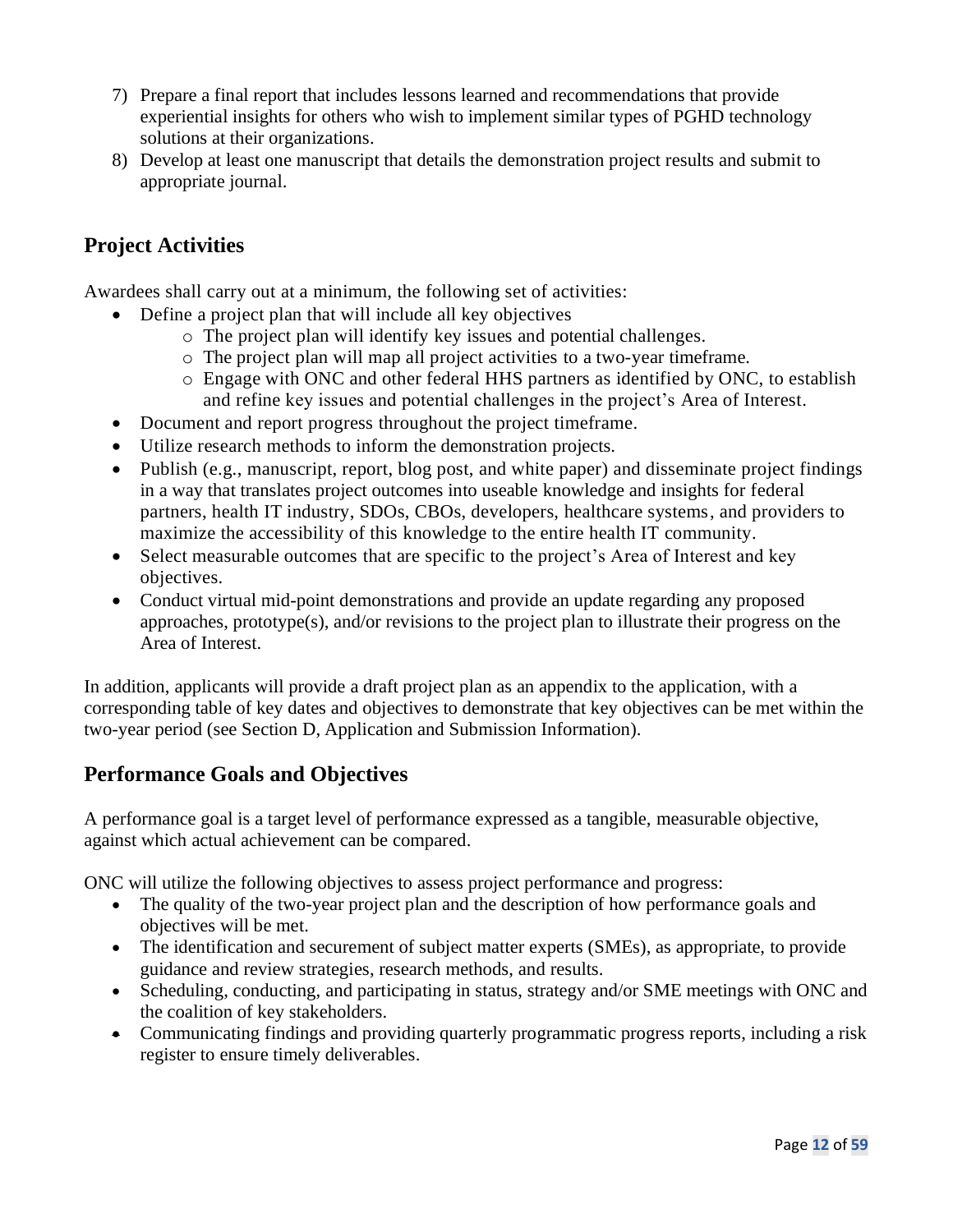# **B. Funding Opportunity Award Information**

# **Key Award Parameters**

Title: Leading Edge Acceleration Projects (LEAP) in Health Information Technology

Federal Funding Agency: Department of Health and Human Services Office of the National Coordinator for Health Information Technology

Announcement Type: *Cooperative Agreement*

Application Type: *New*

Funding Opportunity Number: *NAP-AX-22-001*

Catalog of Federal Domestic Assistance (CFDA) Number*: 93.345*

Eligible Applicants:

*This is a competitive funding opportunity open to public or non-profit private institutions, such as a university, college, or a faith-based or community-based organization; units of local or state government, eligible agencies of the federal government, Indian/Native American Tribal Governments (federally recognized, other than federally recognized, and tribally designated organizations).*

*For-profit organizations may participate in projects as members of a consortia or as a sub-recipient only. Because the purpose of this NOFO is to improve healthcare in the United States, foreign institutions may participate in projects as members of a consortia or as a sub-recipient only. Applications submitted by for-profit organizations or foreign institutions will not be reviewed. Organizations described in section 501(c)4 of the Internal Revenue Code that engage in lobbying activities are not eligible.*

HHS grants policy requires that the grant recipient perform a substantive role in the conduct of the planned project activity and not merely serve as a conduit of funds to another party or parties. If consortium/contractual activities represent a significant portion of the overall project, the applicant shall justify why the applicant organization, rather than the party(s) performing this portion of the overall project, should be the recipient and what substantive role the applicant organization will play.

Applicant organizations may submit more than one application, provided that each application is scientifically distinct.

Legislative Authority:Consolidated Appropriations Act, 2022, Pub. L. 117-103, Division H, Title II

Approximate Amount of Available Funding (inclusive of direct and indirect costs):

Anticipated Number of Awards: *2 (1 award per Area of Interest)*

Approximately Amount of Each Award: *\$1,000,000*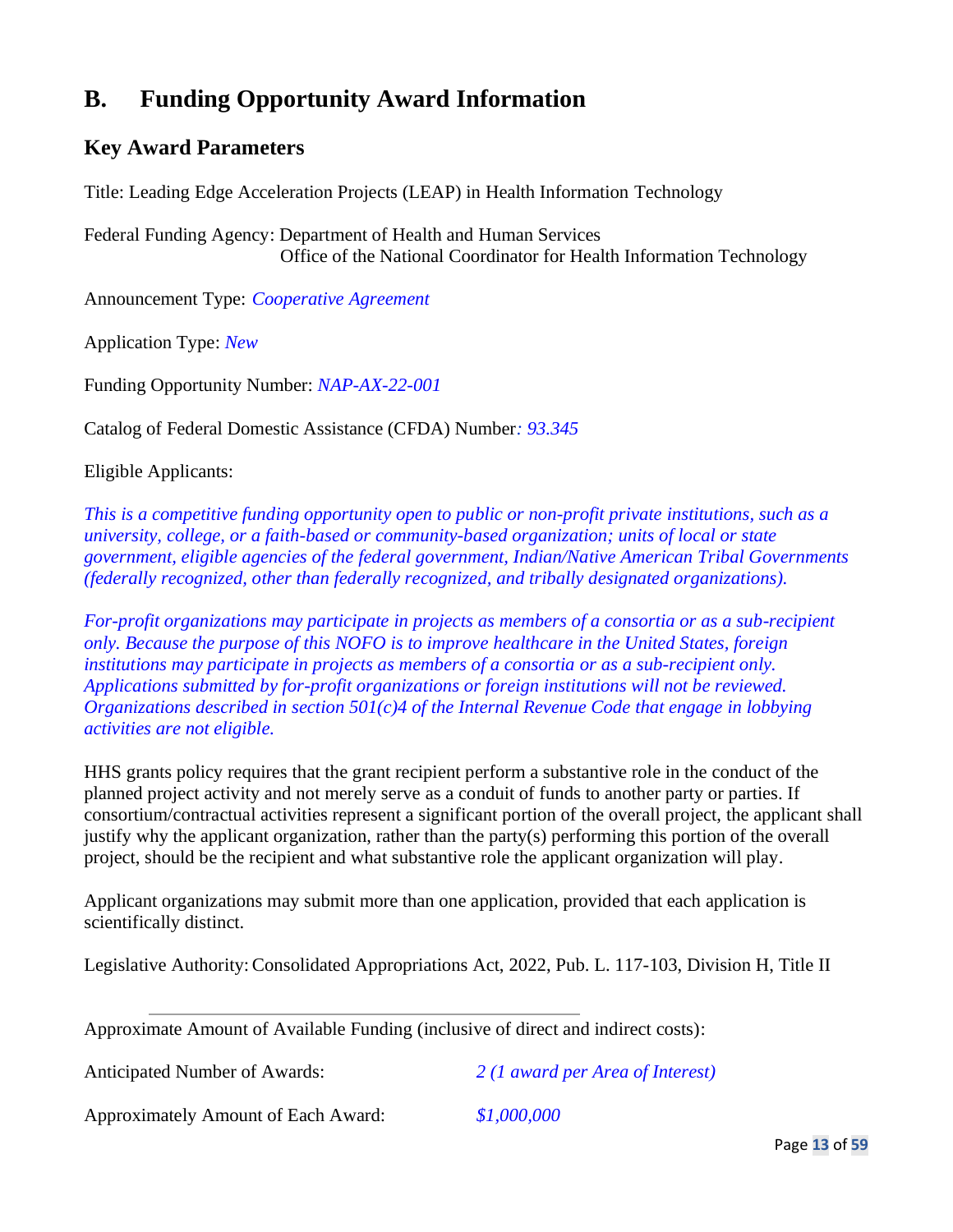| Project Period:   | September 26, 2022-September 25, 2027 |
|-------------------|---------------------------------------|
| Budget Period(s): | September 26, 2022-September 25, 2024 |

Under this announcement, as new emerging issues and vexing problems/challenges are documented, program will call attention to these specific areas of interest for further investigation via a special emphasis notice (SEN). This funding opportunity will have a 5-year open application period. ONC may issue future awards to other eligible applicants for future priority areas of interest to address emerging challenges in the field, via SEN; again, contingent on the availability of funds and ONC priorities. Any SENs will be issued at least 60 days prior to the due date of applications.

Funding of future non-competing continuation awards will be determined by ONC and is conditioned on the availability of funds, satisfactory progress by the recipient, and an awarding office determination that continued funding of the award is in the best interests of the Government.

# **Cooperative Agreement and Substantial ONC Involvement**

The funding instrument used for this program will be the cooperative agreement, an assistance mechanism, in which substantial ONC programmatic involvement is anticipated during the project period. Under the cooperative agreement, the ONC purpose is to support and stimulate the recipient's activities by involvement in, and otherwise working jointly with, each recipient in a partnership role. It is not to assume direction, prime responsibility, or a dominant role in the activities. Consistent with this premise, the dominant role and prime responsibility resides with the recipient for the project as a whole. To facilitate appropriate involvement, during the period of this cooperative agreement, ONC and the recipient will be in contact monthly and more frequently when appropriate.

ONC involvement may include, but is not limited to:

- Participating in monthly (minimum) check-in meetings
- Ensuring compliance of timely programmatic reporting, project progress, and other terms and conditions of the award
- Review and approve quarterly programmatic progress reports on Confluence
	- o Quarterly programmatic progress reports are due one month after each quarter (January, April, July, and October)
- Participating in the selection of key personnel
- Releasing funds based on achievement of performance goals and objectives
- Agency review and approval of substantive provisions of proposed subawards or contracts
- Reviewing and approving deliverables
- Selecting meeting/panel members and subject matter experts
- Participating in communities of practice
- Providing tactical guidance and feedback during project execution
- Engaging with leadership of the recipient's organization to ensure successful execution of the cooperative agreement
- Ending an activity if performance specifications are not met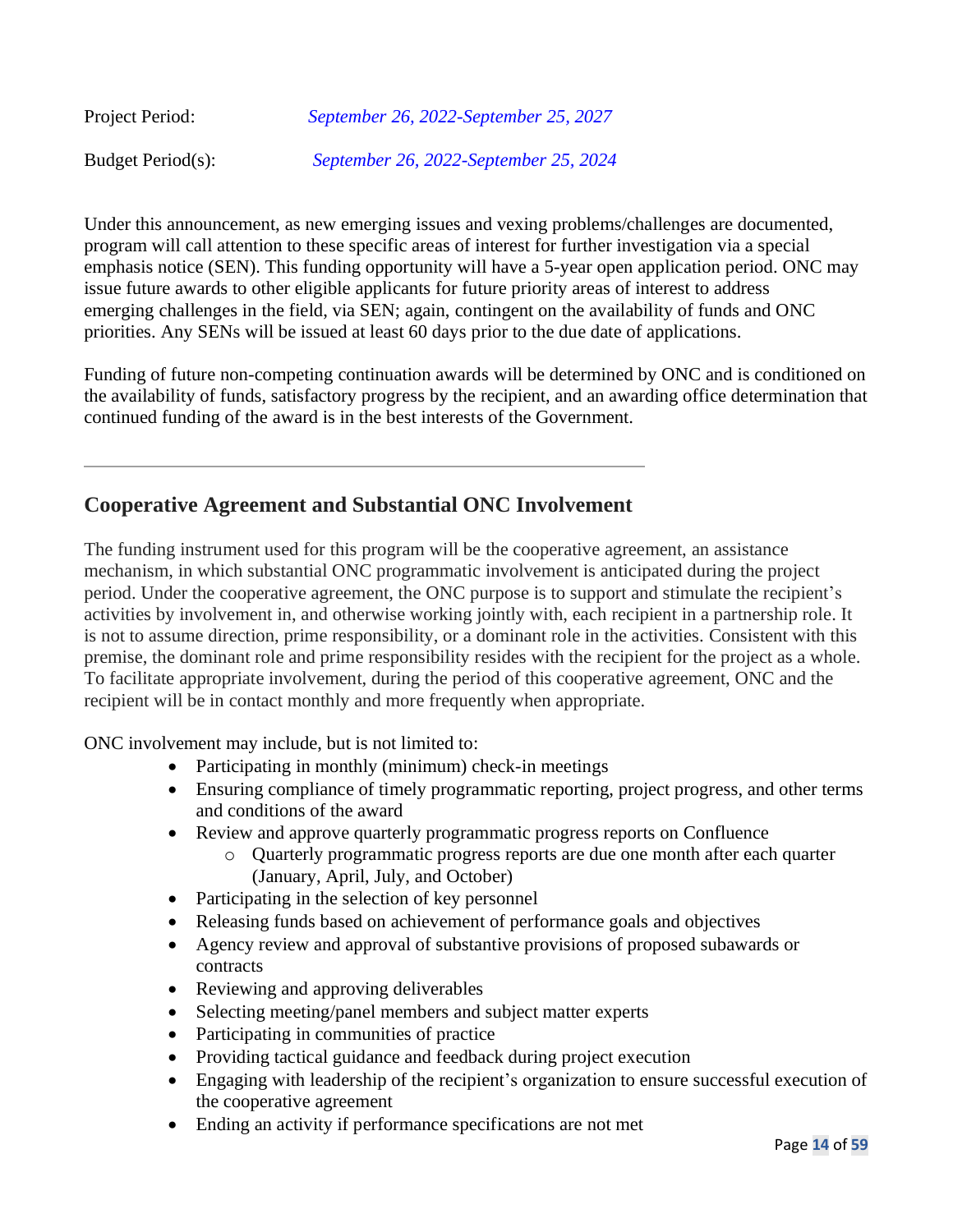#### **Program Income**

There are four potential ways in which ONC may require that a recipient apply program income as specified in the Notice of Grant Award (NGA): 1) **deduct** it from total allowable program costs to determine the net allowable costs on which the Federal share of costs is based; 2) **add** it to funds otherwise available for the program, generally resulting in an increase to the total approved budget; 3) use it to meet a **matching or cost sharing** requirement; or 4) a **combination** of these alternatives.

Costs paid by program income generally are subject to the applicable cost principles and other Federal requirements and shall be disbursed for program purposes **before** requesting additional payments of Federal funds. In the event program income remains at the end of the award, the additional income is considered part of the award funding and shall be returned to ONC. **If program income is generated, the recipient shall use the additive method.**

## **Intergovernmental Review**

Applications for this Cooperative Agreement are not subject to review by states under Executive Order 12372, "Intergovernmental Review of Federal Programs" (45 CFR 100). Please check box "C" on item 19 of the SF 424 (Application for Federal Assistance) as Review by State Executive Order 12372, does not apply to this Cooperative Agreement.

**Key Dates**

| <b>Milestone</b>                      | <b>Date</b>            |
|---------------------------------------|------------------------|
| <b>NOFO</b> Released                  | June 14, 2022          |
|                                       |                        |
| <b>Informational Session</b>          | June 28, 2022          |
| Letters of Intent Due                 | June 30, 2022          |
| <b>Applications Due</b>               | <b>August 15, 2022</b> |
| <b>Anticipated Award Date</b>         | September 26, 2022     |
| <b>Anticipated Project Start Date</b> | September 26, 2022     |

# **Informational Session**

ONC will conduct an informational session, via a webinar, to:

- Discuss the background, purpose, scope, terms and conditions and other provisions in the NOFO;
- Explain the eligibility and application requirements;
- Describe the application review process; and
- Provide an opportunity for interested parties to ask questions.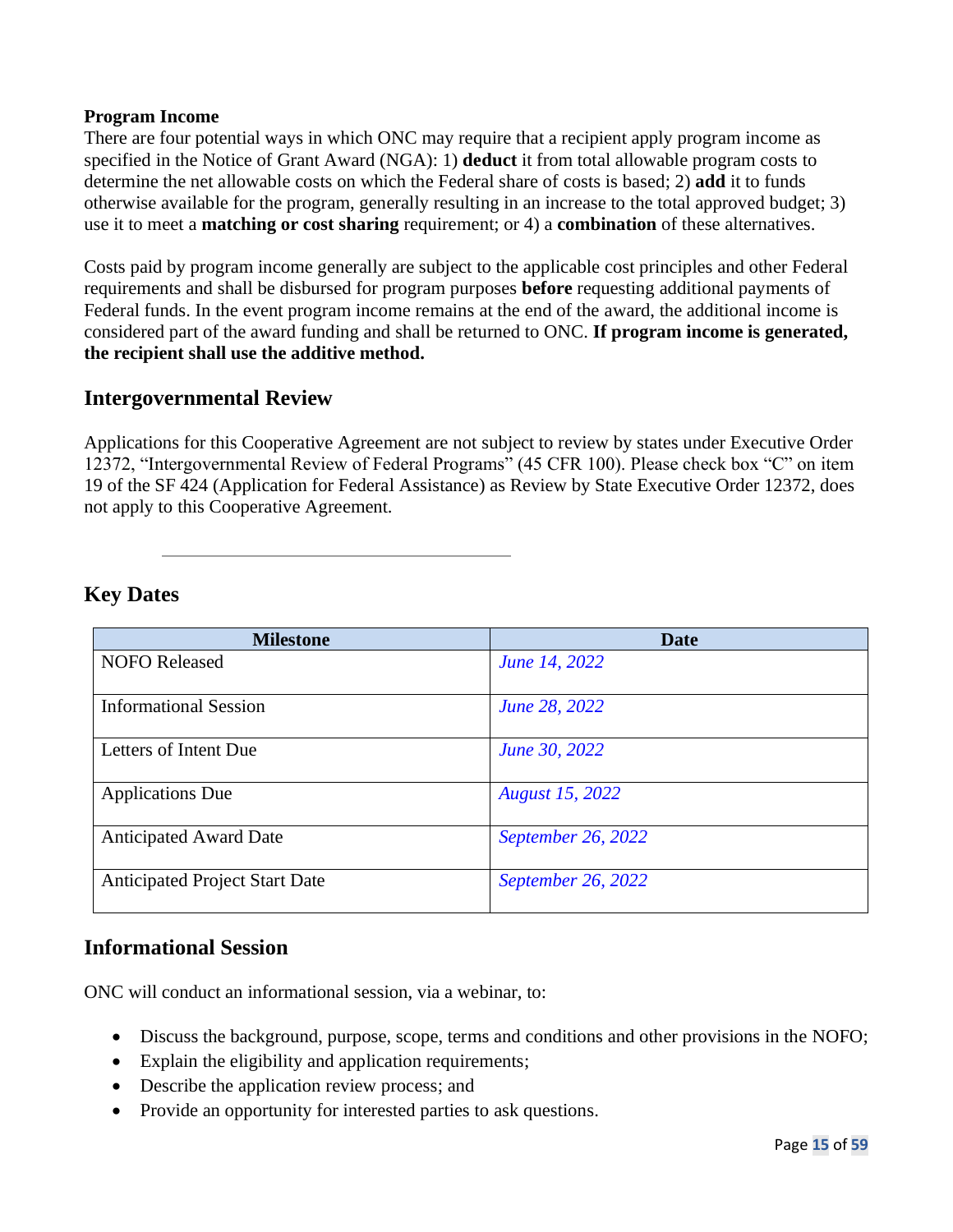Further details about the informational session – including the date, time, and instructions for joining – are available at [https://us06web.zoom.us/meeting/register/tZMtf-yurDgvH9wNRzED7Sm0MZR76l8vs0Nq](https://gcc02.safelinks.protection.outlook.com/?url=https%3A%2F%2Fus06web.zoom.us%2Fmeeting%2Fregister%2FtZMtf-yurDgvH9wNRzED7Sm0MZR76l8vs0Nq&data=05%7C01%7CYolonda.Thompson%40hhs.gov%7C8a809188d71e4e0cfbae08da39d04b55%7Cd58addea50534a808499ba4d944910df%7C0%7C0%7C637885864748364884%7CUnknown%7CTWFpbGZsb3d8eyJWIjoiMC4wLjAwMDAiLCJQIjoiV2luMzIiLCJBTiI6Ik1haWwiLCJXVCI6Mn0%3D%7C3000%7C%7C%7C&sdata=Dpc%2BCFt0yxoszbD8eiv%2B2lG9NxZkdiEMjCr9It2QhzM%3D&reserved=0)

To ensure that ONC addresses all comments and questions regarding this announcement during the information session, please submit any comments and questions, via email, to *[ONC-LEAP@hhs.gov](mailto:ONC-LEAP@hhs.gov)* no later than three days prior to the call.

# **Letter of Intent**

Although not required, applicants are strongly encouraged to submit a non-binding e-mail letter of intent to apply for this funding opportunity. This letter of intent will assist ONC in planning for the application review process.

The Letter of Intent is requested by 11:59 P.M. Eastern Standard Time on June 30, 2022 and should be sent to *ONC-LEAP@hhs.gov.* The notice should identify the name of the applicant organization, the city and state in which the applicant organization is located, and the Notice of Funding Opportunity title and number.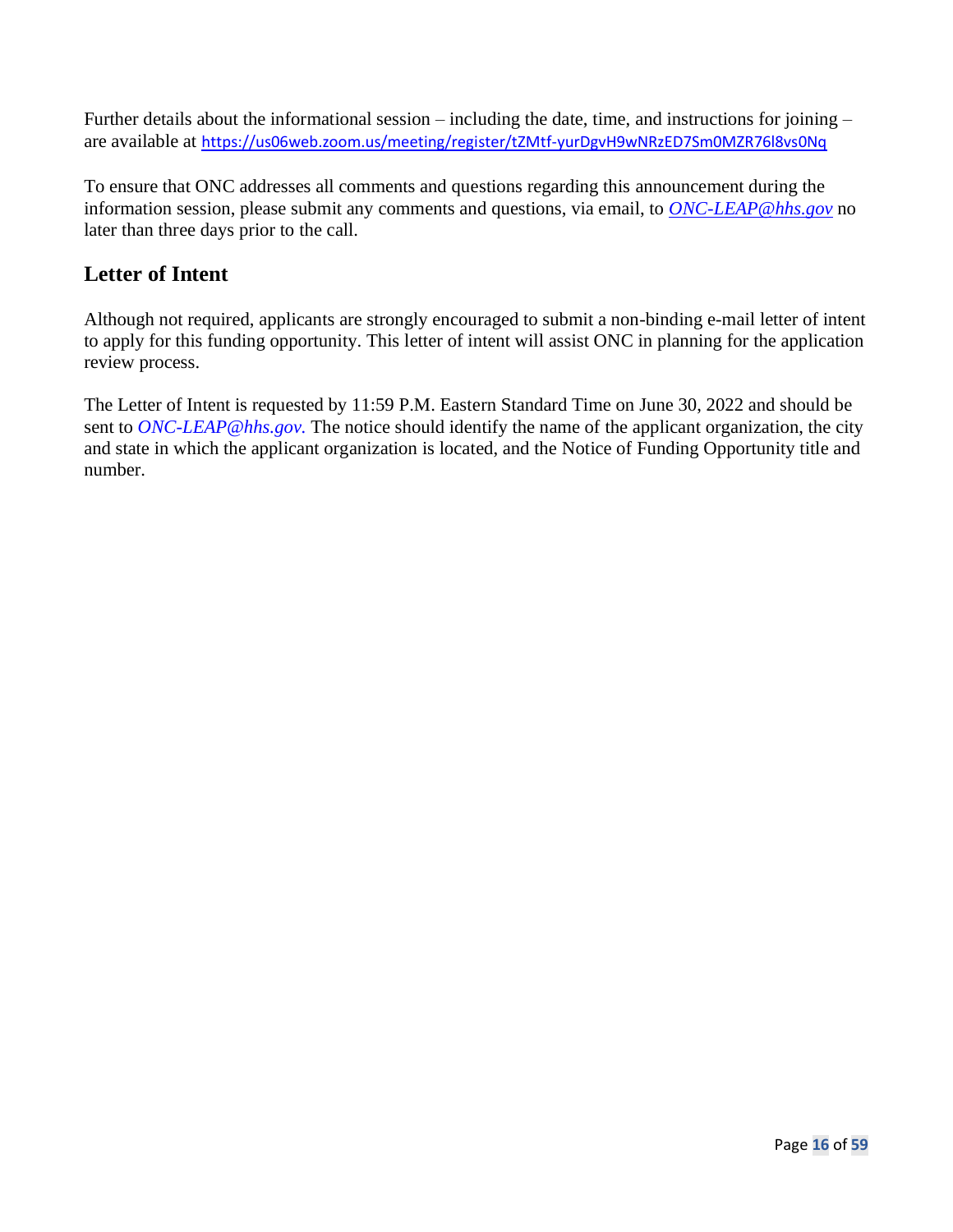# **C. Eligibility Information**

See Section B, Funding Opportunity Award Information, for eligibility, cost-sharing, and other key award information.

*Priority will be given to applicants who demonstrate provision of services to primarily underserved communities (i.e. Black, Latino, and Indigenous and Native American persons, Asian Americans and Pacific Islanders and other persons of color; members of religious minorities; lesbian, gay, bisexual, transgender, and queer (LGBTQ+) persons; persons with disabilities; persons who live in rural areas) and provide evidence of this in the application.*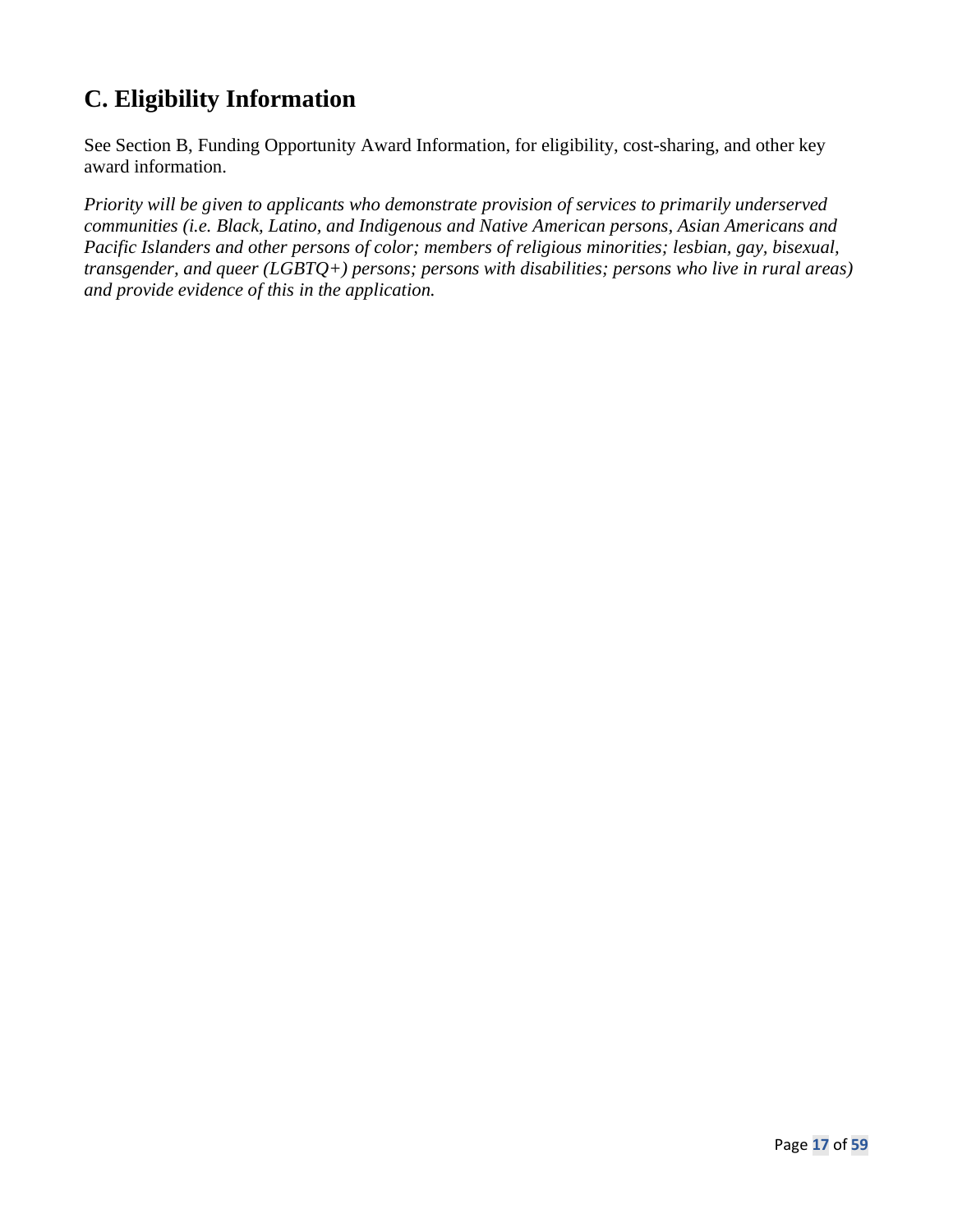# **D. Application and Submission Information**

# **Application Package**

The following documents comprise, as applicable, the application package. Additional information regarding each of these documents is further provided.

- Project Abstract
- Project Narrative
- Appendices
	- o Form SF-424, Application for Federal Assistance
	- o Form SF-424A, Budget Information for Non-Construction Programs
	- o Form SF-424B, Assurances for Non-Construction Programs
	- o Form SF-LLL, Disclosure of Lobbying Activities
	- o Budget Narrative
	- o Letters of Commitment
	- o Proof of Non-Profit Status (if, applicable)
	- o Indirect Cost Agreement(s) including recipient, sub-recipient, and contractors' agreements (if applicable)

**Appendix A**, Tips for Writing a Strong Application, can be used as a resource.

The project narrative and budget narrative sections of the application shall be double-spaced, on 8-1/2" X 11" plain white paper with 1" margins on all sides and use either Cambria or Times New Roman font size of not less than 11 point. Smaller font sizes may be used to fill in the Standard Forms, exhibits, and figures, though all text in forms, exhibits, and figures shall not be smaller than 8-point font.

#### **Project Abstract**

Applicants shall include a one-page abstract that is no more than 500 words. This abstract is often distributed to the public and Congress and represents a high-level summary of the project. As a result, applicant should prepare a clear, accurate, concise abstract that can be understood without reference to other parts of the application and that provides a description of the proposed project, including: the project's goal(s), objectives, overall approach, anticipated outcomes, products, and duration.

The applicant shall place the following information at the top of the Project Abstract (this information is not included in the 500-word maximum):

- Project Title
- Applicant Name
- Physical Address
- Contact Name
- Contact Phone Numbers (Voice, Fax)
- E-Mail Address
- Web Site Address, if applicable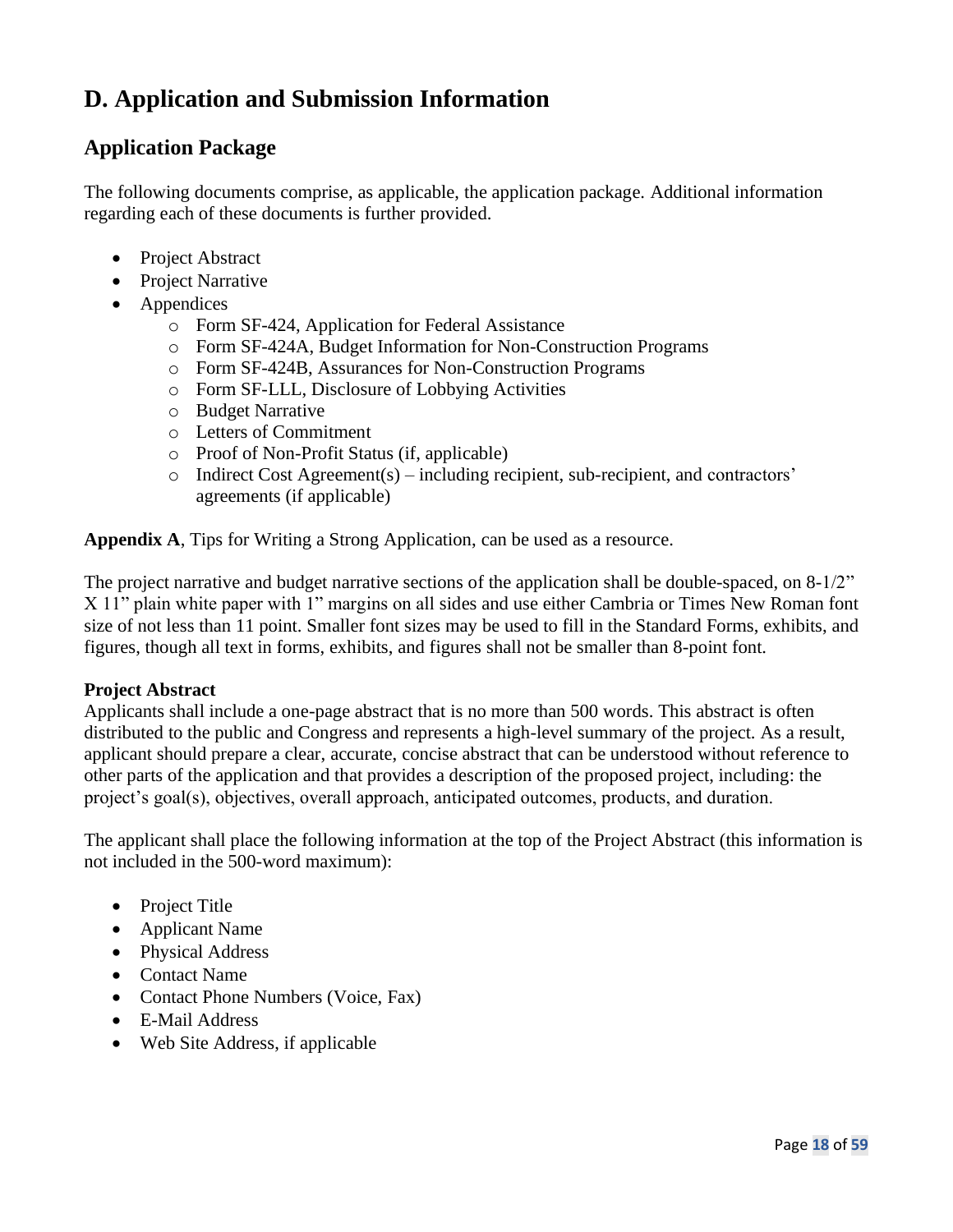## **Project Narrative**

The project narrative should describe the proposed project in a clear and concise manner. The project narrative should address the elements articulated in the Areas of Interest section of this NOFO. The project narrative should also align with the Performance Goals and Objectives and Merit Review criteria presented in this NOFO.

The project narrative shall be double-spaced, formatted to  $8\frac{1}{2}$ " x 11" (letter-size) pages, 1" or larger margins on all sides, and using no less than 11-point font size. The maximum length allowed for the project narrative is *35* pages. A project narrative that exceeds the *35-*page limit will not be accepted. Resumes of key personnel (personnel required for the project), are not counted as part of the project narrative and are not included in the *35*-page limit.

Your project narrative should include the following components. These components will be counted as part of the page limit. The suggested lengths of the components, given below, are guidelines to help applicants create a balanced document. They are not mandatory restrictions:

- 1. Understanding of Project Purpose (2-3 pages)
- 2. Proposed Approach and Activities (10-14 pages)
- 3. Applicant Capabilities (9-15 pages)
- 4. Budget Narrative (2-3 Pages)

#### **1. Understanding of Project Purpose**

This section should offer the applicant's conceptualization of the selected Area of Interest. This should include, from the applicant's perspective, a specific delineation of the objectives and research challenges the proposed project will address, specifically distinguishing between challenges that can be addressed in the self-contained project period (two years) and challenges requiring a longer period (three to five years). Applicants shall clearly state which Area of Interest the proposed project will address. (2-3 pages).

### **2. Proposed Approach and Activities**

This section should provide a clear and concise description of the approach the applicant is proposing to use to conduct the research and development work, including identifying the major challenges and proposed activities used in the approach. This section should be organized so that each element of the project plan is clear and aligns to the project's key objectives and project goals. The applicant should include the usage of novel concepts, approaches, methodologies, tools, and/or technologies and provide insight as to how their usage will inform the field of health IT. Additionally, the approach should include proposed strategies on how the results of the project may be disseminated and transitioned to field at large.

Each key objective being addressed should be described as a discrete activity, and each activity should have a separately itemized budget as described below. The applicant shall clearly identify each activity and denote whether it is a short-term objective (two years) or a long-term objective (three to five years).

The approach should include as much details as possible given the page limitation. Notwithstanding, the plan for each activity, at a minimum, **shall state**, (a) specific aims, (b) previous work of the investigative team on which the proposed research is **directly** based, (c) the methods that will be applied, the anticipated outcomes of the work, and their potential significance in addressing the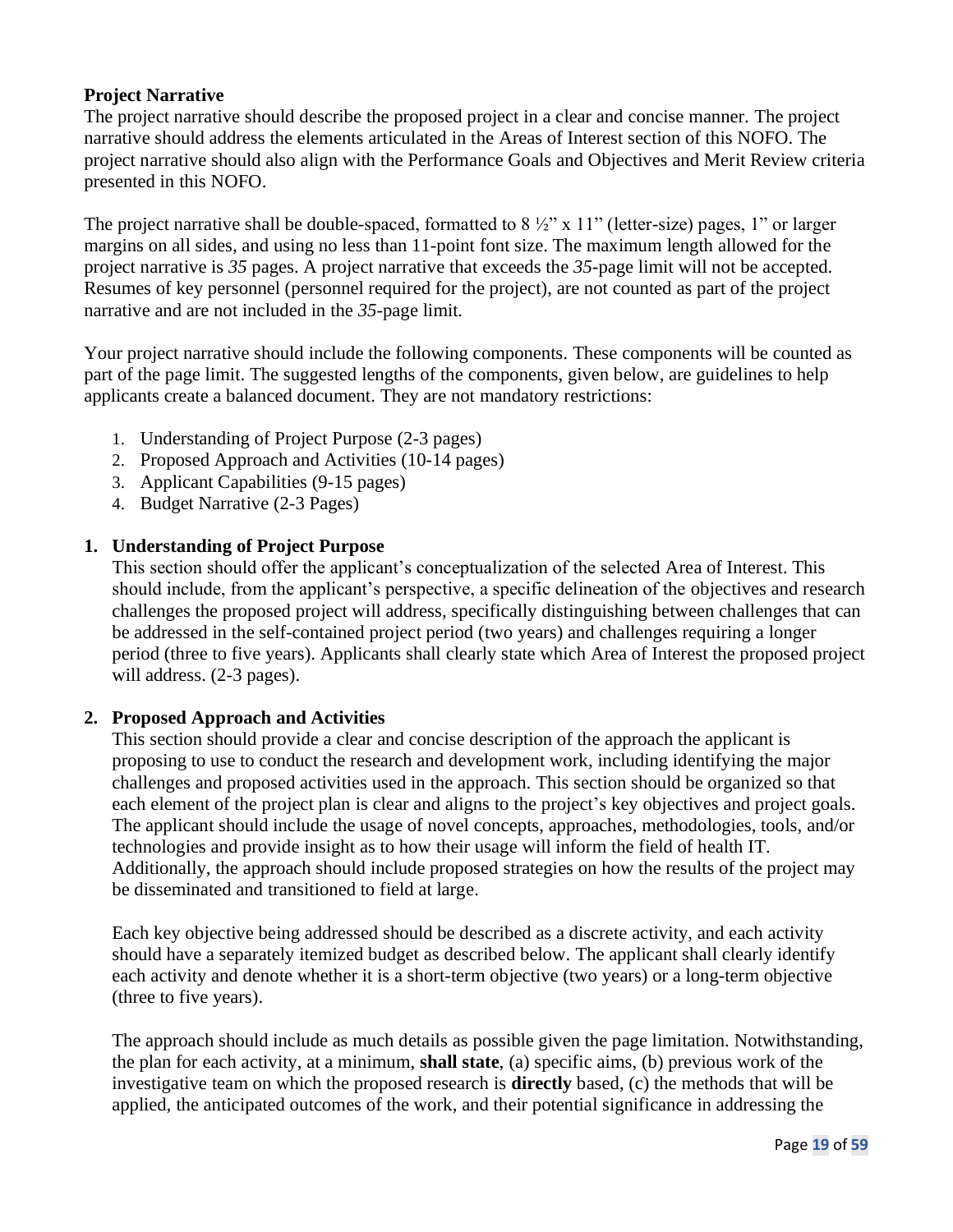challenges of the selected Area of Interest, and (d) the key personnel who will be involved. Statements of previous work should not be redundant with general statements of experience in the "Organizational Capability Statement" section described below.

Applications should justify the project's proposed approaches through relevant scholarly articles and other literature. Up to 100 citations may be included. Citations will be judged by quality, not quantity. Applicants should avoid multiple, partially redundant citations. Where an assertion in the narrative is supported by a large number of citations, we recommend applicants consider stating in the narrative the number of citations that support the assertion and then including in the citation list only the most important exemplars. (10-14 pages)

### **3. Applicant Capabilities**

*Project Team.* This section should describe the applicant's project team, personnel qualifications, and past performance demonstrating experience consistent with successfully meeting the goals of the cooperative agreement. This section should discuss the overall project management approach and the types and level of staffing, resources, and infrastructure in place to support the project. This would include identifying the roles of key staff, identifying the roles of subcontractors and/or any other external consultants or subject matter experts, as well as communication strategy with ONC to provide updates and progress reports. The applicant must provide the names of staff that will be overseeing the analysis of the data and preparation of the ongoing reports. This section should also include any quality assurance or quality control processes your organization plans to conduct throughout the project. It is recommended that the project team be comprised of, but is not limited to, the following roles:

- Project Director/Principal Investigator (PD/PI):
	- o Only one PD/PI may be designated on the application.
	- o An eligible PD/PI may come from a variety of areas including, but not limited to, nurses, pharmacists, medical doctors, health service researchers, economists, health system administrators, health IT experts, industrial and systems engineers, computer and cognitive scientists, human factors professionals, and health informatics professionals. Any individual with the skills, knowledge, and resources necessary to carry out the proposed research is invited to work with their institution to develop an application for support.
	- o The PD/PI is expected to contribute a minimum of 20% effort annually throughout the course of the cooperative agreement. If less time is allocated, an explicit justification of the lower level of effort shall be included.
- At least one person on the proposed team shall possess health IT expertise.
- *For Area of Interest 1*: Address health equity and social determinants of health (SDOH) through innovative, open-source technology tools, and electronic health records:
	- o Discuss the proposed project team's expertise in the following areas:
		- Data standards development and balloting
		- API development and EHR integration
	- o Discuss the proposed project team's knowledge in the following areas:
		- Implementation of EHRs and collection of SDOH data and electronic patient consent and authorization.
		- Stakeholder coordination and project management with clinical care providers and CBOs.
		- Patient engagement, information dissemination, and education.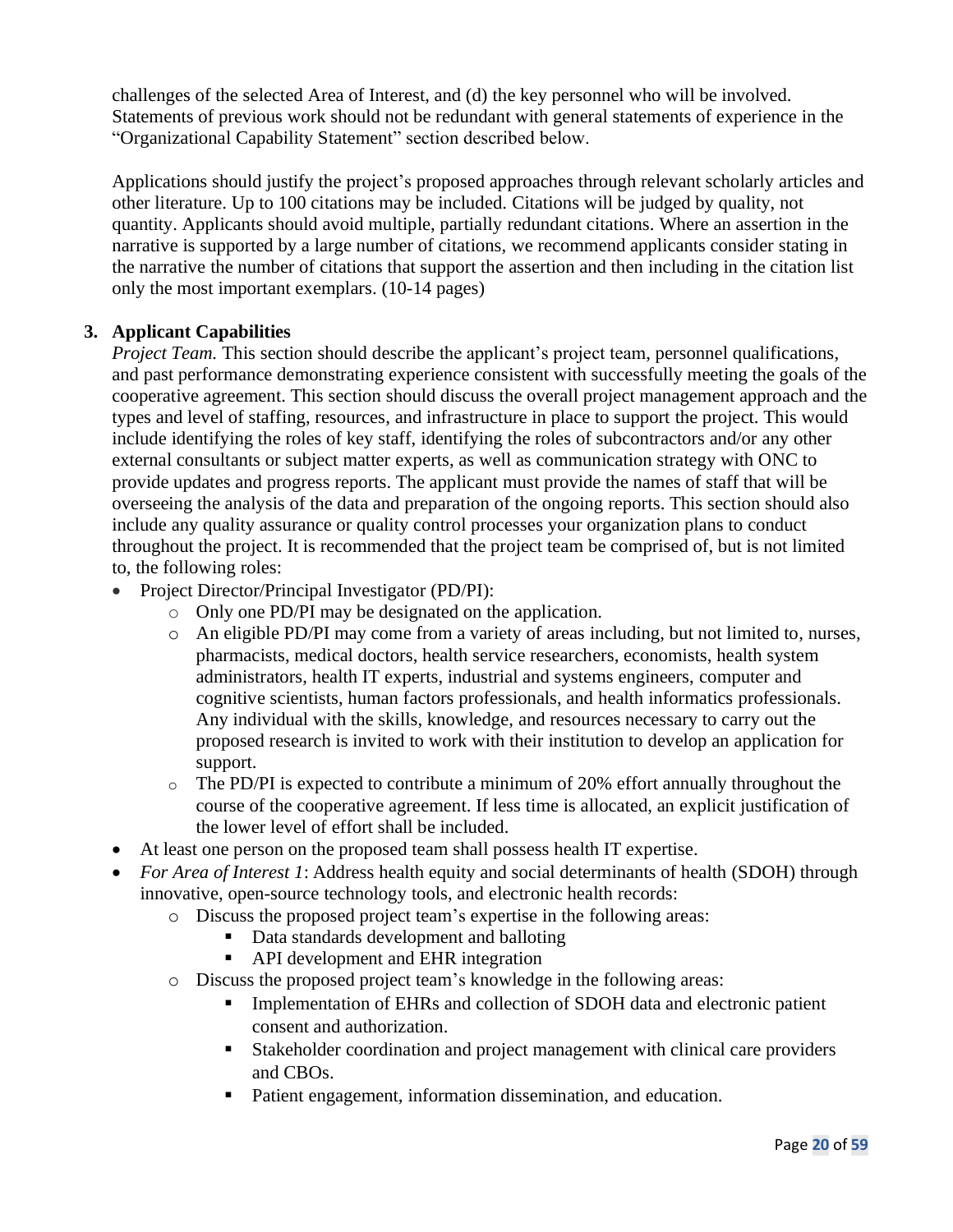- Workflow and technical architecture development supporting referral management, patient engagement, and privacy and security.
- **•** Data analysis such as, but not limited to, outcomes measurement, population health, and health disparities.
- Work directly on health disparities in collaboration with specific historically marginalized communities and/or community organizations that represent the perspectives and interests of historically marginalized communities.
- o To be considered for an award in Area of Interest 1, an applicant's proposal shall include a collaborative team of key stakeholders who will be directly involved in the project, which we refer to as the coalition. Coalition members shall include stakeholders such as healthcare providers, CBOs, human and social service organizations, health information exchanges (HIEs), health IT developers and vendors, and state/local agencies. An applicant's proposal shall include letters of commitment from stakeholders who will be part of the coalition.
- *For Area of Interest 2*: Demonstrate the use of equity-enhancing patient-generated health data for clinical care and research
	- o Discuss the proposed project team's expertise in the following areas:
		- User-centered design
		- Workflow design
		- Data visualization
		- Cognitive support
	- o Discuss the proposed project team's knowledge in the following areas:
		- Use of nationally recognized health IT standards and standards development to support the exchange of PGHD.
		- Stakeholder coordination with patients/patient advocates, clinicians, and researchers.
		- Excellent project management of large projects with multi-stakeholder facets and workflows.
		- Workflow and technical architecture development that supports the sharing of PGHD from collection to researchers.
		- **•** Data analysis such as, but not limited to, population health, health disparities, and other relevant types of research and analysis.
	- $\circ$  To be considered for an award in Area of Interest 2, an applicant's proposal shall include a collaborative team of key stakeholders who will be directly involved in the project, which we refer to as the coalition. Coalition members shall include healthcare providers or professionals across healthcare settings (e.g. Physicians, Nurses, and Physical Therapists, health information exchanges (HIEs), health IT developers or vendors, and researchers). An applicant's proposal shall include letters of commitment from stakeholders who will be part of the coalition.

*Plan for Disseminating and Transitioning Appropriate Research Results into Practice.* This section should include a plan for engaging industry stakeholders to adopt, disseminate, and transition findings from the project into data standards, data infrastructures, health IT products, tools, and best practices. Collaborative arrangements with industry and other groups outside of the applicant institution should be accompanied by appropriate letters of support.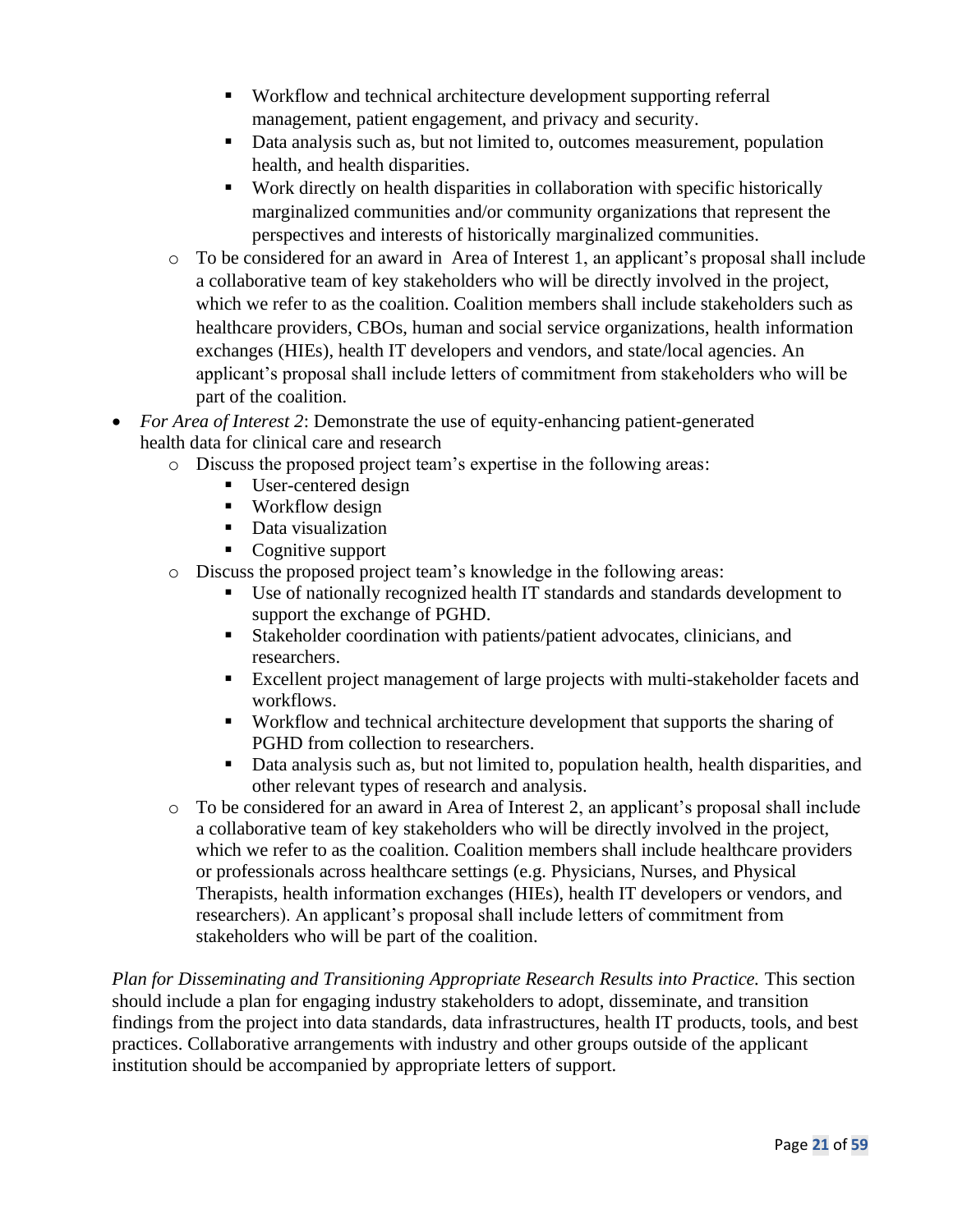In the event an applicant's solution include the development of a prototype, the applicant should also submit a plan for approval by ONC, illustrating how the prototype will be made and maintained in a publicly available and acceptable domain at no cost to the general public. (2-3 pages)

*Stakeholder Coordination.* This section should describe plans to establish and operate a technical expert panel of relevant and appropriate stakeholders, including names of members who have committed to join or proposed to join to help inform the work to be conducted on the relevant Area of Interest. (2-3 pages)

*Project Management.* This section should include a clear delineation of the roles and responsibilities of the principal investigator, participating researchers, project staff, consultants, and collaborating organizations, and how they will contribute to achieving the research objectives and outcomes. If the application includes subcontractors, plans for coordinating activities across multiple organizations should be described. This section should specify who would have day-to-day responsibilities for key tasks such as: leadership of project, monitoring the project's on-going progress, preparation of reports, and communications with other collaborating organizations and ONC. Recipients will be required to maintain information relevant to executing the proposed project plan and performancebased outcomes. The application should describe the approach that will be used to assess project performance and monitor and track progress toward meeting key objectives. The application should include a detailed project timeline as an appendix that incorporates those objectives. The project timeline will not count towards the narrative page limit. The applicant should also include an organizational chart as an appendix that reflects roles and responsibilities. The organizational chart will not count towards the narrative page limit. (3-5 pages)

*Organizational Capability Statement.* The statement should describe the organization's capabilities, qualifications, and approach to address the work to be completed. Applicants are strongly encouraged to propose the development of technology using open-source approaches (freely available without a license) and share the outcomes of their research in open-source communities. The statement should highlight potential strategies the organization may employ to sustain research efforts and activities beyond the scope of the project timeframe.

The statement should include the relevant organizational resources available to perform the proposed project (e.g., facilities, equipment, and other resources). Also, the applicant should include information about any organization(s) that will have a significant role(s) in the research project and achieving research goals, including those proposed to receive sub-awards. Applicants who are working with project counterparts as part of a consortia shall also provide letters of commitment from them. The letters of commitment shall be included with the appendices and will not count towards the page limit. (2-4 pages)

#### **4. Budget Narrative**

This section should include a detailed breakdown of how the applicant plans to spend the allotted resources to complete the activities detailed in the NOFO. More details about the requirements of this section can be found in the Budget Narrative section on page 24. (2-3 Pages)

#### **Appendices**

Applicants may submit no more than 30 pages of appendix material. Appendix material should be used to provide additional materials (for example, key papers or reports or excerpts) that will be of assistance in evaluating the merit of the application. Do not use the Appendix to circumvent the page limitations of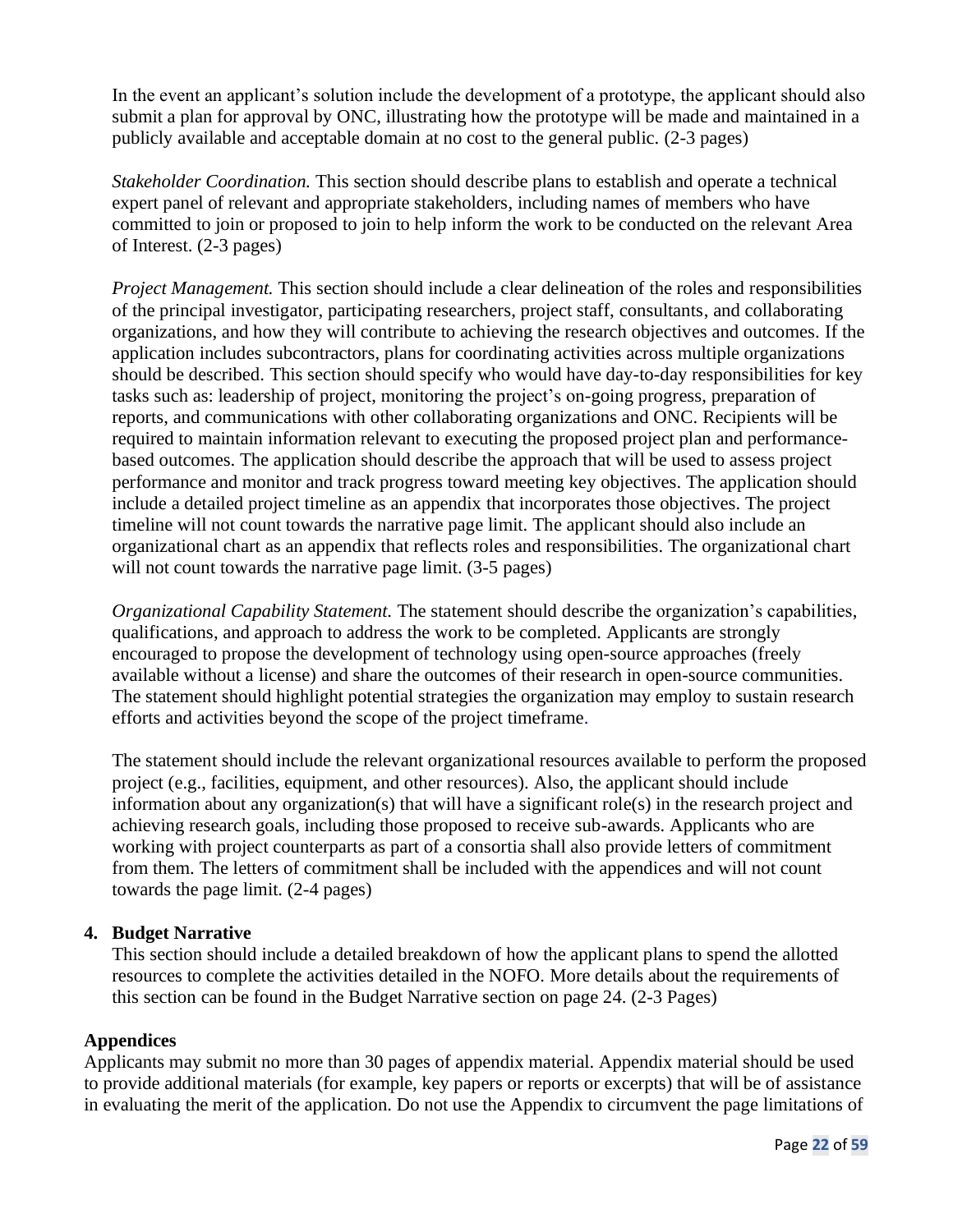the project narrative component. Applications that use appendix material as a mechanism to exceed the page length limitations of the project narrative will not be considered for award.

## *Form SF-424, Application for Federal Assistance*

Appendix B provides line-by-line instructions to complete the form. Please note that the SF-424 is used for a wide variety of Federal grant programs, and Federal agencies have the discretion to require some or all of the information on these forms. Accordingly, when completing the form, please use the instructions in Appendix B in lieu of the standard instructions attached to SF-424.

### *Form SF-424A, Budget Information for Non-Construction Programs*

Appendix C provides line-by-line instructions to complete the form. Please note that the SF-424A is used for a wide variety of Federal grant programs, and Federal agencies have the discretion to require some of or all the information on these forms. Accordingly, when completing the form, please use the instructions in Appendix C in lieu of the standard instructions attached to SF-424A. All direct and indirect costs shall be allowable, allocable, reasonable, and necessary.

### *Form SF-424B, Assurances for Non-Construction Programs*

This form contains laws and other assurances applicants shall comply with under the discretionary funds programs administered by the Office of the National Coordinator for Health Information Technology. Please note that a duly authorized representative of the applicant organization shall certify that the organization is in compliance with these assurances.

### *Form SF-LLL, Disclosure of Lobbying Activities*

This form contains the name and address of lobbying registrants. Please note that a duly authorized representative of the applicant organization shall sign the disclosure form. Failure to complete and sign the form may result in civil penalties ranging from \$10,000 to \$100,000.

#### *Budget Narrative*

The budget narrative describes how the proposed budget, as articulated in the SF-424A, aligns with the applicant's project narrative. That is to ensure that costs are realistic (not artificially too low) and reasonable (not inflated) in view of programmatic requirements. Appendix D provides a template to complete the budget narrative populated with *sample* information.

When more than 33% of a project's total budget falls under a contractual expense, a detailed budget narrative/justification shall be provided for each sub-contractor or sub-recipient. Applicants requesting funding for multi-year grant programs are required to provide a combined multi-year budget narrative/justification, as well as a detailed budget narrative/justification for each year of potential grant funding. A separate budget narrative/justification is also required for each potential year of grant funding requested.

The full budget narrative/justification should be included in the application immediately following the SF 424 forms. The budget narrative shall be double-spaced, formatted to  $8\frac{1}{2}$ " x 11" (letter-size) pages, 1" or larger margins on all sides, and a font size of not less than 11 point.

#### *Letters of Commitment*

Include letters of commitment confirming the support to the project (should it be funded) made by key collaborating organizations and agencies. Any organization that is specifically named to have a significant coordination role in carrying out the project should be considered an essential collaborator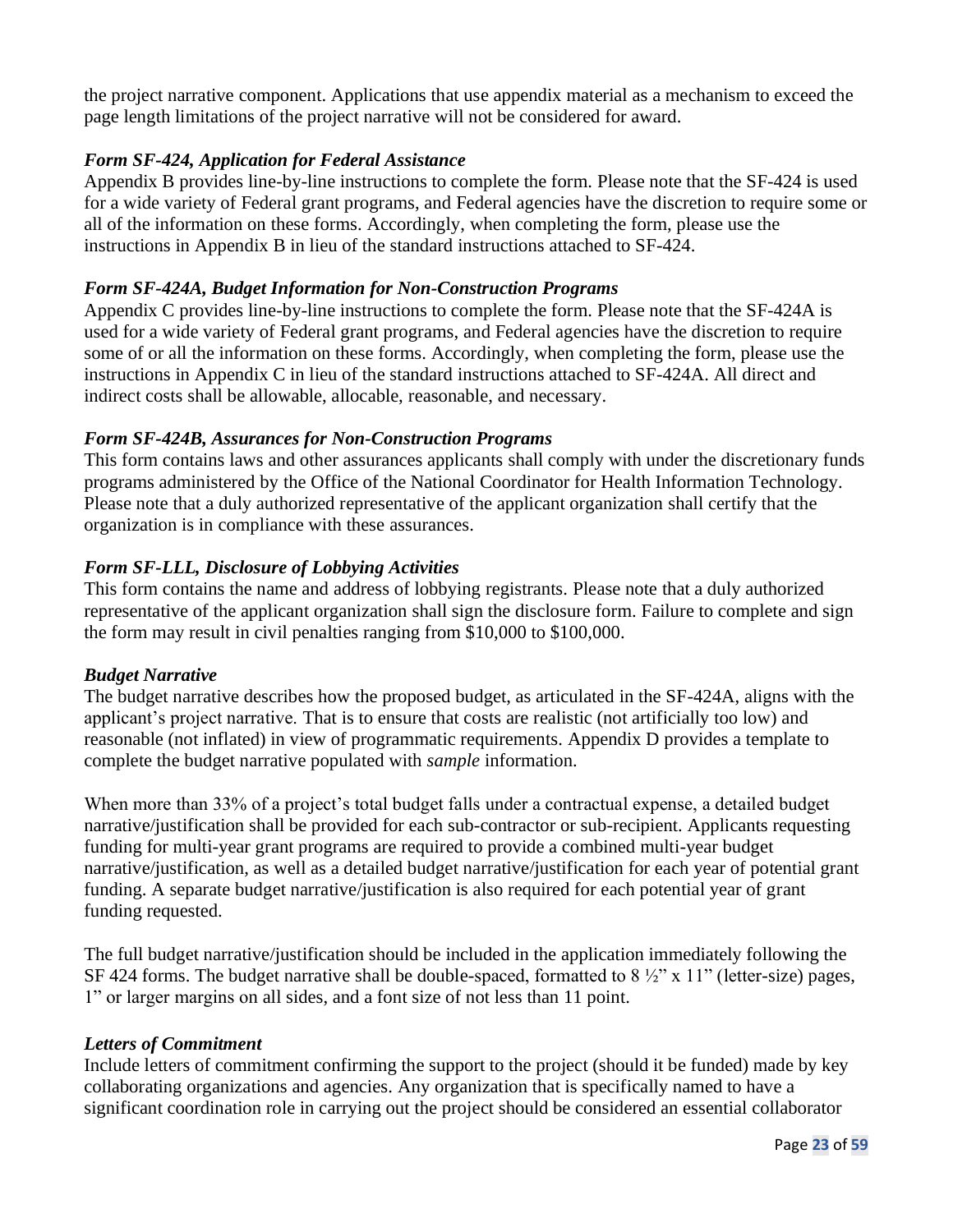such as interstate, intrastate, and regional partners. At a minimum, the letter shall explain the demonstrated commitment to the project and how they will advance coordination and collaboration among critical stakeholders. See Appendix E for an example letter of commitment.

Applicants will also provide a letter of commitment from entities that will be responsible for generating reports based on transactional data (e.g. health information service providers, technology developers or vendors, or others). These entities should have the capacity and resources to produce required reports on adoption and use in a timely manner. See Appendix E for an example letter of commitment.

These letters should not be considered as part of the page limit. Signed letters of commitment should be scanned and included as attachments.

## *Proof of Non-Profit Status*

Non-profit applicants shall submit proof of non-profit status. Any of the following constitutes acceptable proof of such status:

- A copy of a currently valid IRS tax exemption certificate.
- A statement from a state taxing body, state attorney general, or other appropriate state official certifying that the applicant organization has a non-profit status and that none of the net earnings accrue to any private shareholders or individuals.
- A certified copy of the organization's certificate of incorporation or similar document that clearly establishes non-profit status.

## *Indirect Cost Agreement(s)*

Applicants that have included indirect costs in their budgets shall include a copy of the current indirect cost rate agreement approved by the Department of Health and Human Services or another federal agency. This is optional for applicants that have not included indirect costs in their budgets. Further, if any sub-contractors or sub-recipients are requesting indirect costs, copies of their indirect cost agreements shall also be included with the application. Cost allocation plans are not accepted.

# **Application Submission Instructions**

- 1) You shall access the electronic application for this program via http://www.grants.gov. You can search the downloadable application page by the Notice of Funding Opportunity Number *NAP-AX-22-001* or CFDA number *93.345*.
- 2) Applicants will be able to download a copy of the application packet and complete it off-line. In order to complete the application, an organization shall have a Unique Entity Identifier (UEI). A UEI can be obtained via registering at [http://SAM.gov](http://sam.gov/) and typically takes 7 to 10 business days. Please plan accordingly.
- 3) Completed applications are uploaded into Grants.gov. APPLICATIONS WILL NOT BE ACCEPTED THROUGH ANY OTHER WEBSITE, AND WILL NOT BE ACCEPTED THROUGH PAPER MAIL, COURIER, OR DELIVERY SERVICE.

In order to upload applications into Grants.gov:

a) An applicant shall be registered in the System for Award Management (SAM), at sam.gov and use their UEI. The SAM registration process takes 7 to 10 business days so please plan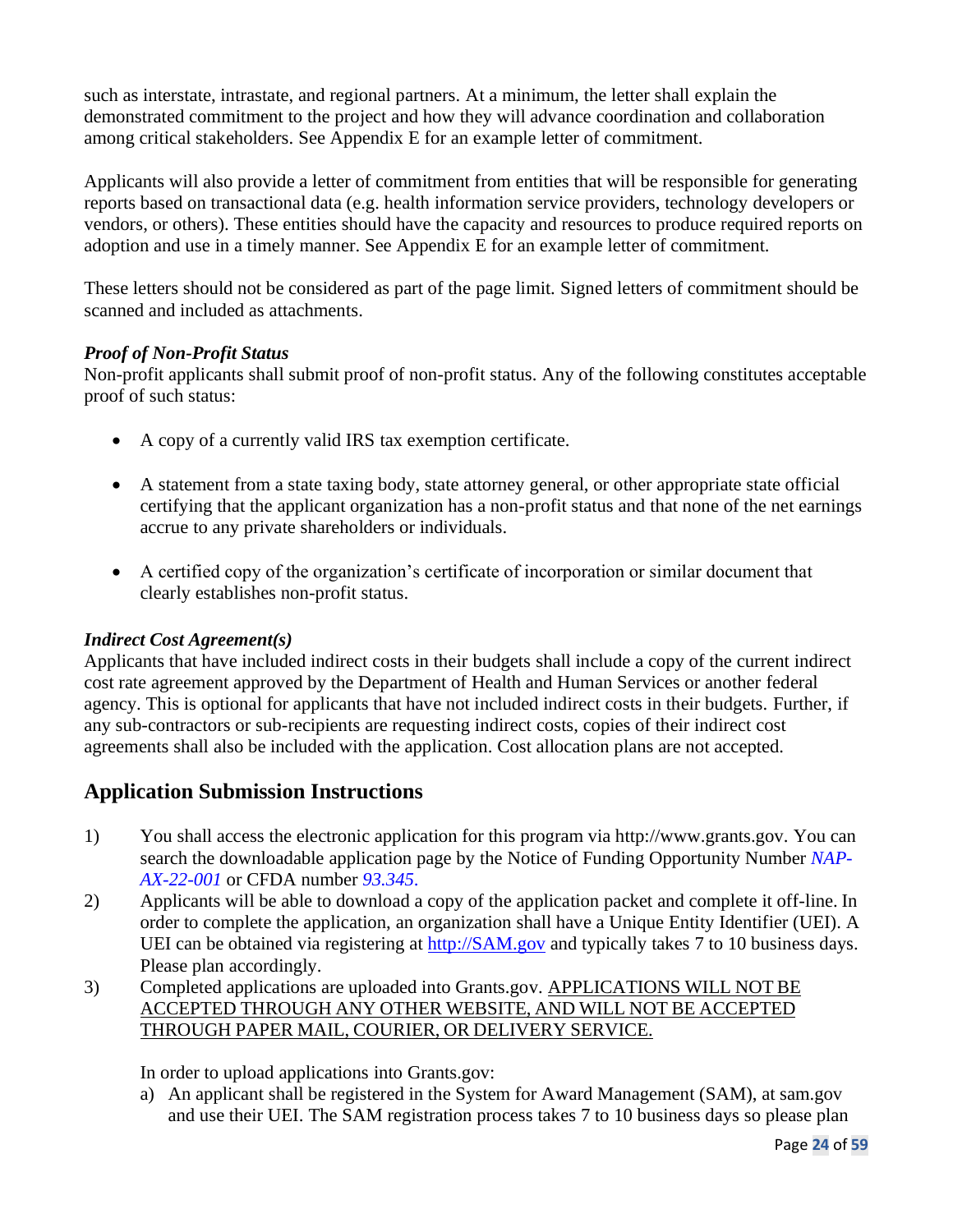accordingly. If you have already registered with the SAM, but have not renewed your registration in the last 12 months, you will need to renew your registration.

b) Please note that entities registering in SAM shall submit a notarized letter appointing their authorized Entity Administrator. This will not impact the registration approval process, but is required as part of your registration. For additional information, read SAM's [updated FAQs](https://www.gsa.gov/about-us/organization/federal-acquisition-service/office-of-systems-management/integrated-award-environment-iae/sam-update) to learn more about changes to the notarized letter review process and other system improvements.

The following website depicts the SAM registration process:

<http://www.grants.gov/web/grants/applicants/organization-registration.html>

c) An applicant shall be registered in Grants.gov which can take several days. To that end, applicants are strongly encouraged to register and test Grants.gov logins and passwords well in advance of the application deadline date. For assistance with www.grants.gov, please contact them at support@Grants.gov or 1-800-518-4726. Resources are available 24 hours a day/7 days a week.

A depiction of the Grants.gov application process can be found at <http://www.grants.gov/web/grants/applicants/apply-for-grants.html>

4) After electronically submitting your application, Grants.gov will generate an email a tracking number and date of receipt verification confirming that the application was received, the date and time the application was received, and a tracking number. This notification does not ensure that your application could be opened and read -- only that the application was received.

**The deadline for the submission of applications under this Funding Opportunity is 12:00PM Eastern Standard Time on August 15, 2022. Applications that fail to meet the application deadline will not be reviewed and will receive no further consideration.**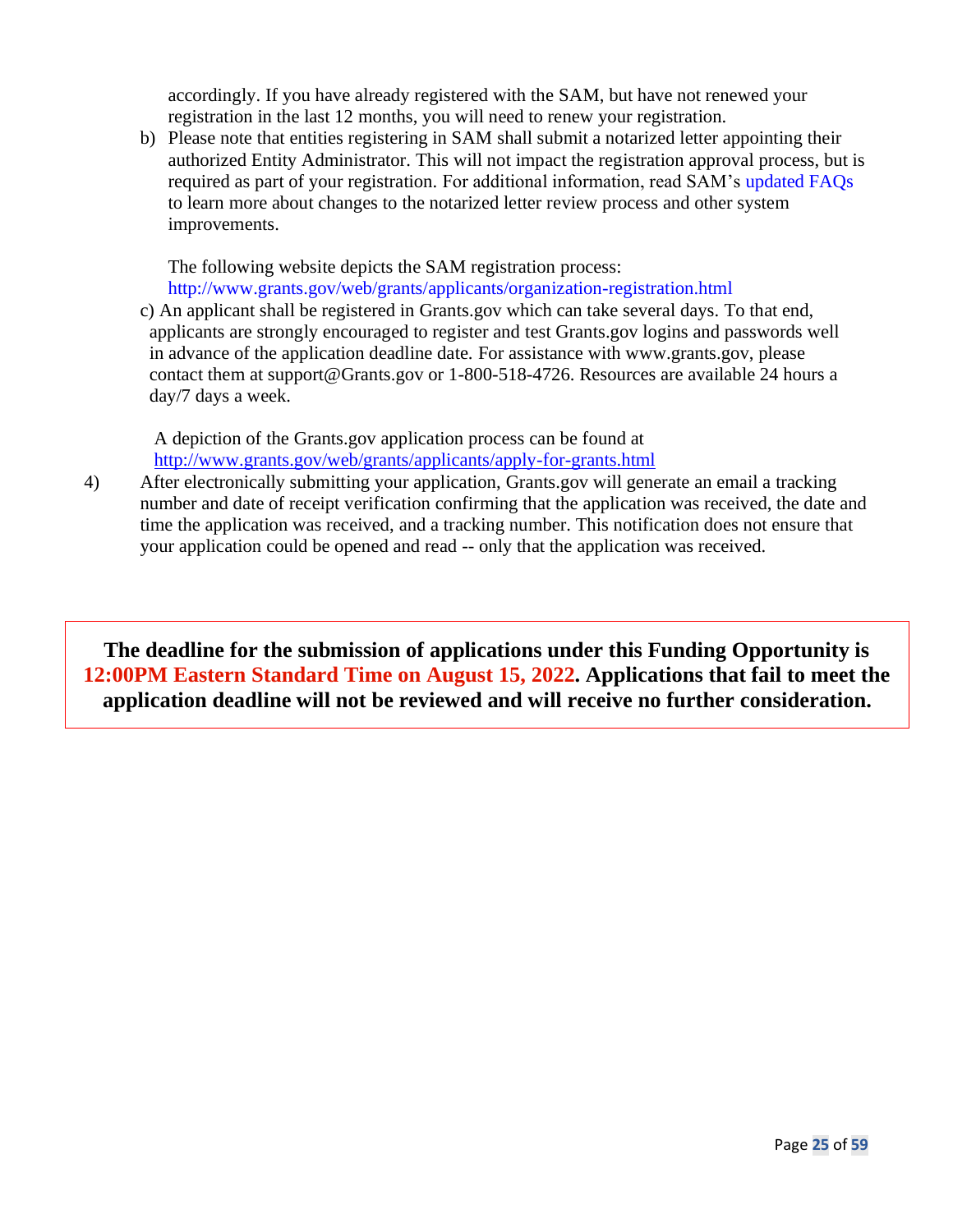# **Restrictions on Oral Conversations**

This funding opportunity is subject to restrictions on oral conversations during the period of time commencing with the submission of a formal application by an individual or entity and ending with the award of the competitive funds. Federal officials may not participate in oral communications initiated by any person or entity concerning a pending application for a competitive grant or other competitive form of federal financial assistance, whether the initiating party is a federally registered lobbyist or not.

This restriction applies unless:

- The communication is purely logistical
- The communication is made at a widely attended gathering
- The communication is to or from a federal agency official and another federal Government employee
- The communication is to or from a federal agency official and an elected chief executive of a state, local, or tribal government, or to or from a federal agency official and the Presiding Officer or Majority Leader in each chamber of a state legislature
- The communication is initiated by the federal agency official

# **Funding Restrictions**

Funds cannot be used for the following purposes:

- To supplant or replace current public or private funding
- To supplant ongoing or usual activities of any organization involved in the project
- To purchase or improve land, or to purchase, construct, or make permanent improvements to any building
- To reimburse pre-award costs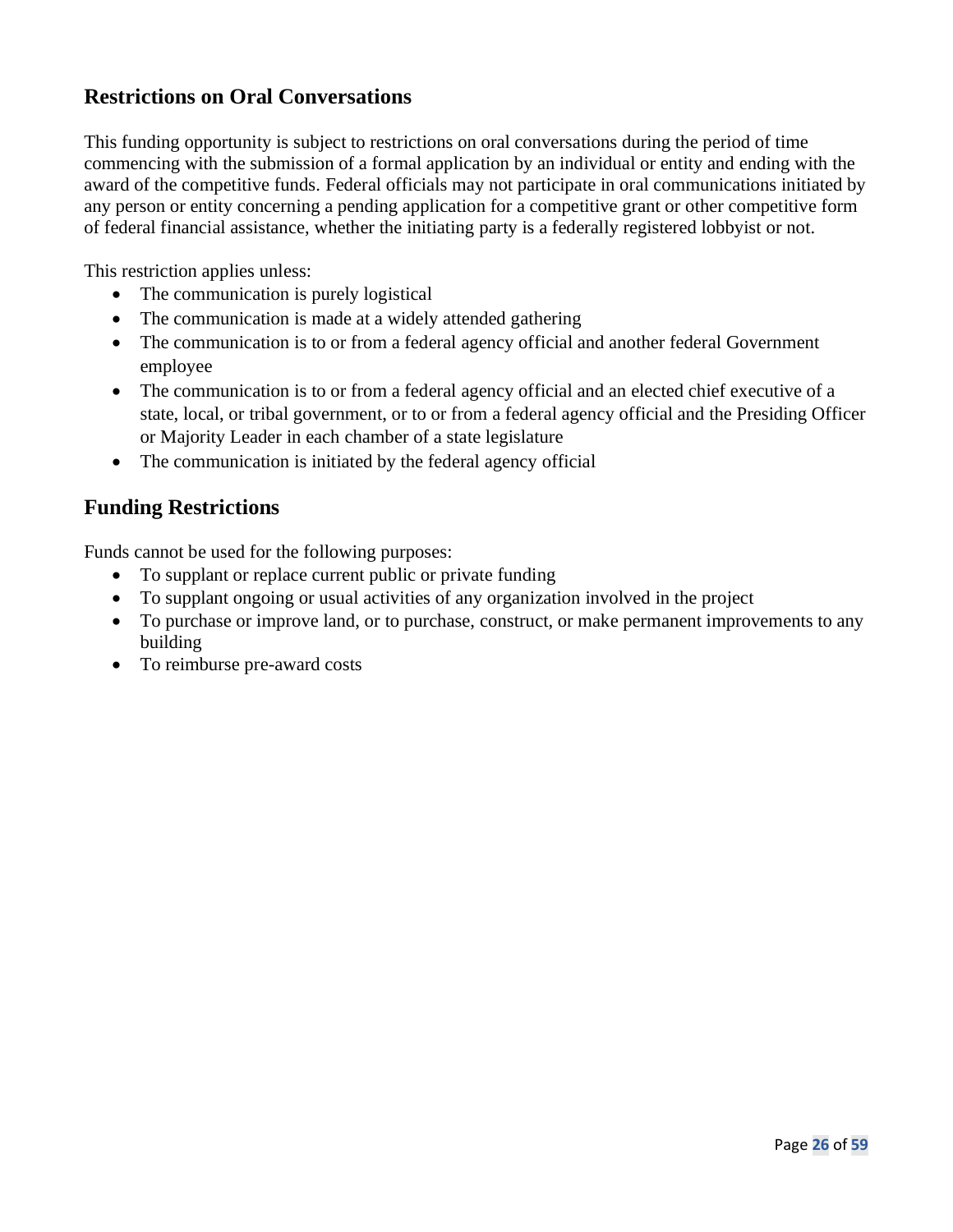# **E. Application Review Information**

# **Screening Review**

Applicants that do not meet the following screening criteria will be eliminated and will not be sent forward for merit review:

- The application is received by the required deadline through [http://www.grants.gov](http://www.grants.gov/)
- The application contains all required components (e.g. Project Abstract, project narrative, SF-424 etc.)
- The application meets the formatting and length requirements. The project narrative shall not exceed *35* pages. The Project Abstract and resumes do not count as part of the project narrative length limitation.
- Appendices and attachments are not used as a mechanism to exceed page limits of the project narrative

# **Merit Review**

An independent review panel will evaluate applications that meet the screening review criteria identified above. These reviewers will be experts in their fields from academic institutions, private and non-profit organizations, and state, tribal, local, territorial, and federal government agencies. Panelists will review, evaluate, and score applications, in accordance with the criteria identified below.

- Understanding of Project Purpose (10 points)
- Proposed Approach and Activities (40 points)
- Applicant Capabilities (30 points)
- Budget Narrative (20 points)

## **Understanding of Project Purpose (10 points)**

- The extent to which the application addresses the objectives and project goals of this NOFO.
- The extent to which the application identifies a project plan and activities that align with one of the two identified Areas of Interest within the NOFO.
- The extent to which the application identifies barriers and ways to mitigate those barriers with one of the two identified Areas of Interest within the NOFO.
- The extent to which the applicant describes how the project, expected outcomes, and results will inform future health IT development, research, and implementation.

## **Proposed Approach and Activities (40 points)**

- The extent to which the approach, design, methods, and analyses are specifically stated, adequately developed, well-integrated, well-reasoned, and appropriate to the project goals/key objectives of the Area of Interest **(20 points)**, to include:
	- o The extent to which proposed activities for achieving the research objectives are clear, feasible, and appropriate.
	- o The extent to which development or utilization of novel concepts, approaches, methodologies, tools, or technologies, or a combination of common elements, are described and generate insight to inform the field of health IT.
- The extent to which the applicant proposes a clear and detailed plan for disseminating and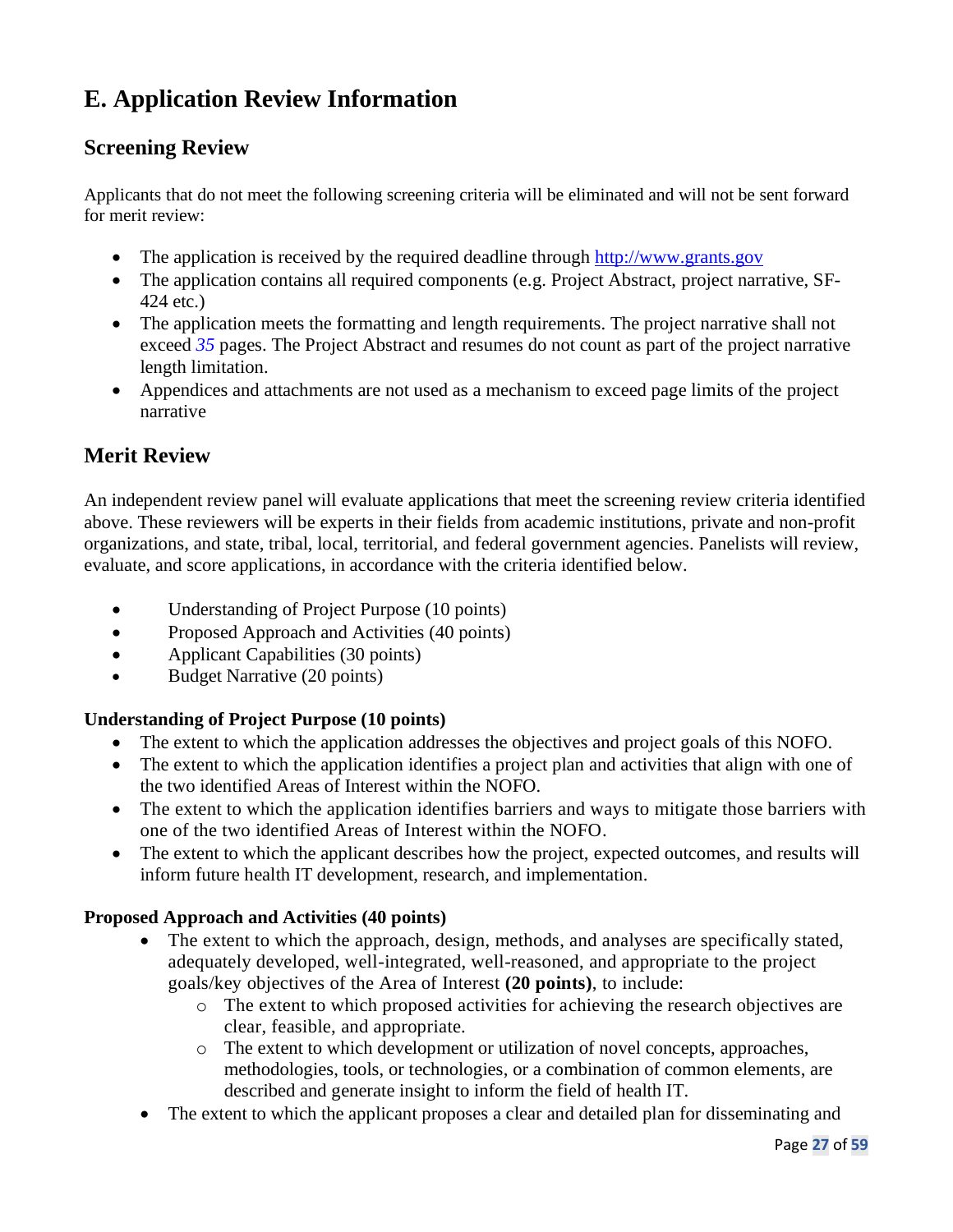transitioning appropriate research results into practice. This section of the application should include a plan for engaging industry stakeholders to adopt, disseminate, and transition findings from the project to stakeholders who will continue to advance the work. **(15 points)**

• The extent to which the plan describes a project management approach for ensuring project success. **(5 points)**

## **Applicant Capabilities (30 points)**

- The extent to which the applicant identifies all the resources necessary to perform the proposed work and outline strategies to complete this work within a two-year time frame. **(5 points)**
- $\bullet$  The extent to which the scientific environment(s) in which the work will be done contributes to the probability of success, employs useful collaborative arrangements, and has evidence of institutional support. **(5 points)**
- The extent to which the project proposal integrates and provides an appropriate level of research and technical knowledge and subject matter expertise. **(20 points)**.
	- Does the application include a project team drawing from diverse fields? Are needed expertise or relevant disciplines adequately represented across the project team?
	- Does the application demonstrate that the project team will have adequate administrative structure and processes in place to oversee the successful conduct of the proposed project, which includes addressing weaknesses encountered during the project?
	- *For Area of Interest 1*: Address health equity and social determinants of health (SDOH) through innovative, open-source technology tools, and electronic health records:
		- Does the proposed project team have expertise in the following areas?
			- o Data standards development and balloting
				- o API development and EHR integration
		- Is the proposed project team able to demonstrate knowledge in the following areas?
			- o Implementation of EHRs and collection of SDOH data and electronic patient consent and authorization.
			- o Stakeholder coordination and project management with clinical care providers and CBOs.
			- o Patient engagement, information dissemination, and education.
			- o Workflow and technical architecture development supporting referral management, patient engagement, and privacy and security.
			- o Data analysis such as, but not limited to, outcomes measurement, population health, and health disparities.
			- o Work directly on health disparities in collaboration with specific historically marginalized communities and/or community organizations that represent the perspectives and interests of historically marginalized communities.
		- To be considered for an award in Area of Interest 1, an applicant's proposal shall include a collaborative team of key stakeholders who will be directly involved in the project, which we refer to as the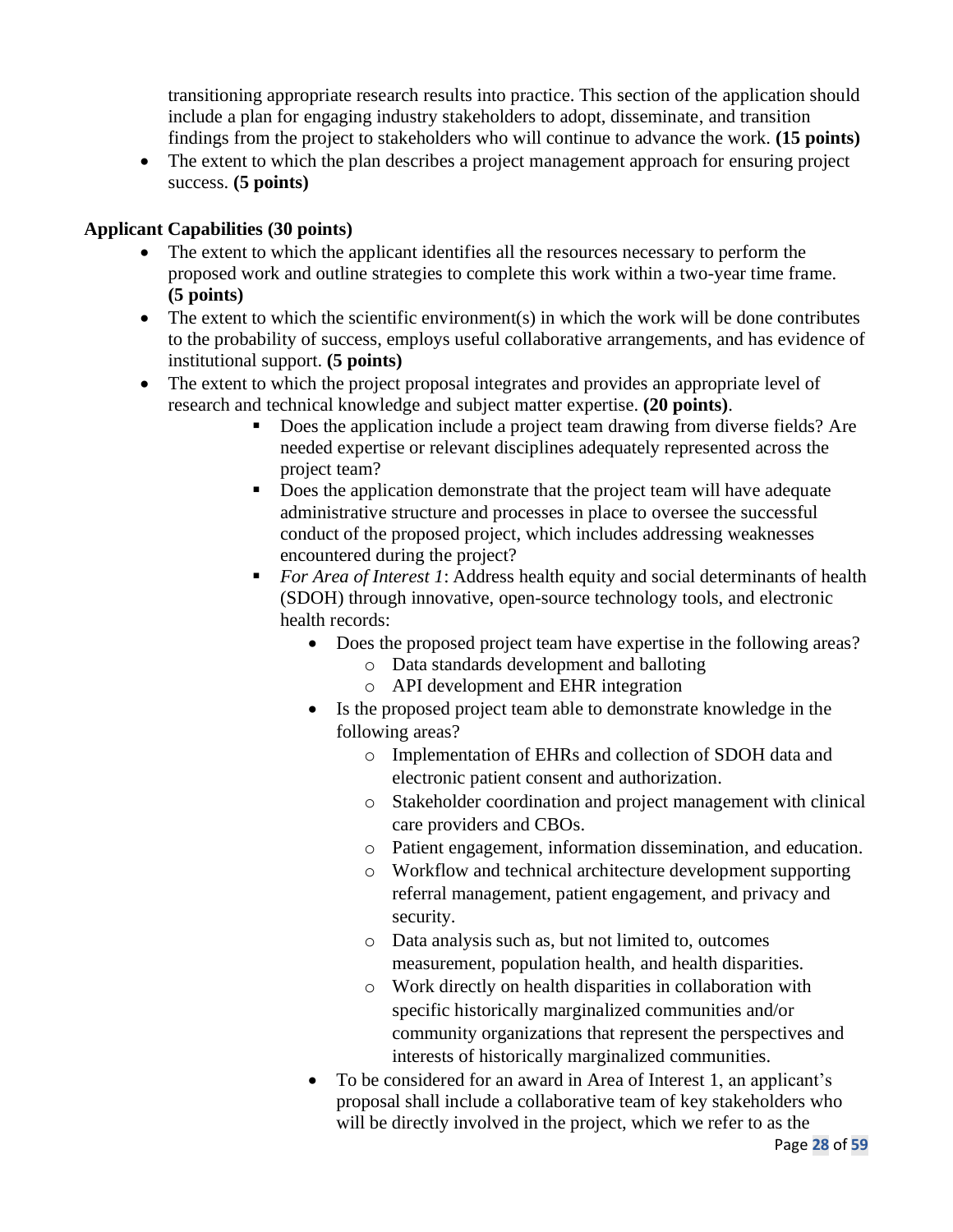coalition. Coalition members shall include stakeholders such as healthcare providers, CBOs, human and social service organizations, health information exchanges (HIEs), health IT developers and vendors, and state/local agencies. An applicant's proposal shall include letters of commitment from stakeholders who will be part of the coalition.

- *For Area of Interest 2*: Demonstrate the use of equity-enhancing patientgenerated health data for clinical care and research
	- Does the proposed project team demonstrate expertise in the following areas?
		- o User-centered design
		- o Workflow design
		- o Data visualization
		- o Cognitive support
	- Is the proposed project team able to demonstrate knowledge in the following areas?
		- o Use of nationally recognized health IT standards and standards development to support the exchange of PGHD.
		- o Stakeholder coordination with patients/patient advocates, clinicians, and researchers.
		- o Excellent project management of large projects with multistakeholder facets and workflows.
		- o Workflow and technical architecture development that supports the sharing of PGHD from collection to researchers.
		- o Data analysis such as, but not limited to, population health, health disparities, and other relevant types of research and analysis.
	- To be considered for an award in Area of Interest 2, an applicant's proposal shall include a collaborative team of key stakeholders who will be directly involved in the project, which we refer to as the coalition. Coalition members shall include healthcare providers or professionals across healthcare settings (e.g. Physicians, Nurses, and Physical Therapists, health information exchanges (HIEs), health IT developers or vendors, and researchers). An applicant's proposal shall include letters of commitment from stakeholders who will be part of the coalition.

## **Budget Narrative (20 points)**

- Does the application provide the proposed levels of effort of the project team and consultants (if needed) and describe how they are adequate and appropriate to advance the project in accordance with the project plan?
- Does the application include an explanation of how the proposed budget supports the project and is cost-efficient and reasonable for meeting the project activities?

# **Pre-Award Risk Assessment**

ONC is required to conduct a risk assessment to assess the risk posed by a potential recipient, prior to issuing an award. In doing so, ONC will consider the applicant's financial stability, quality of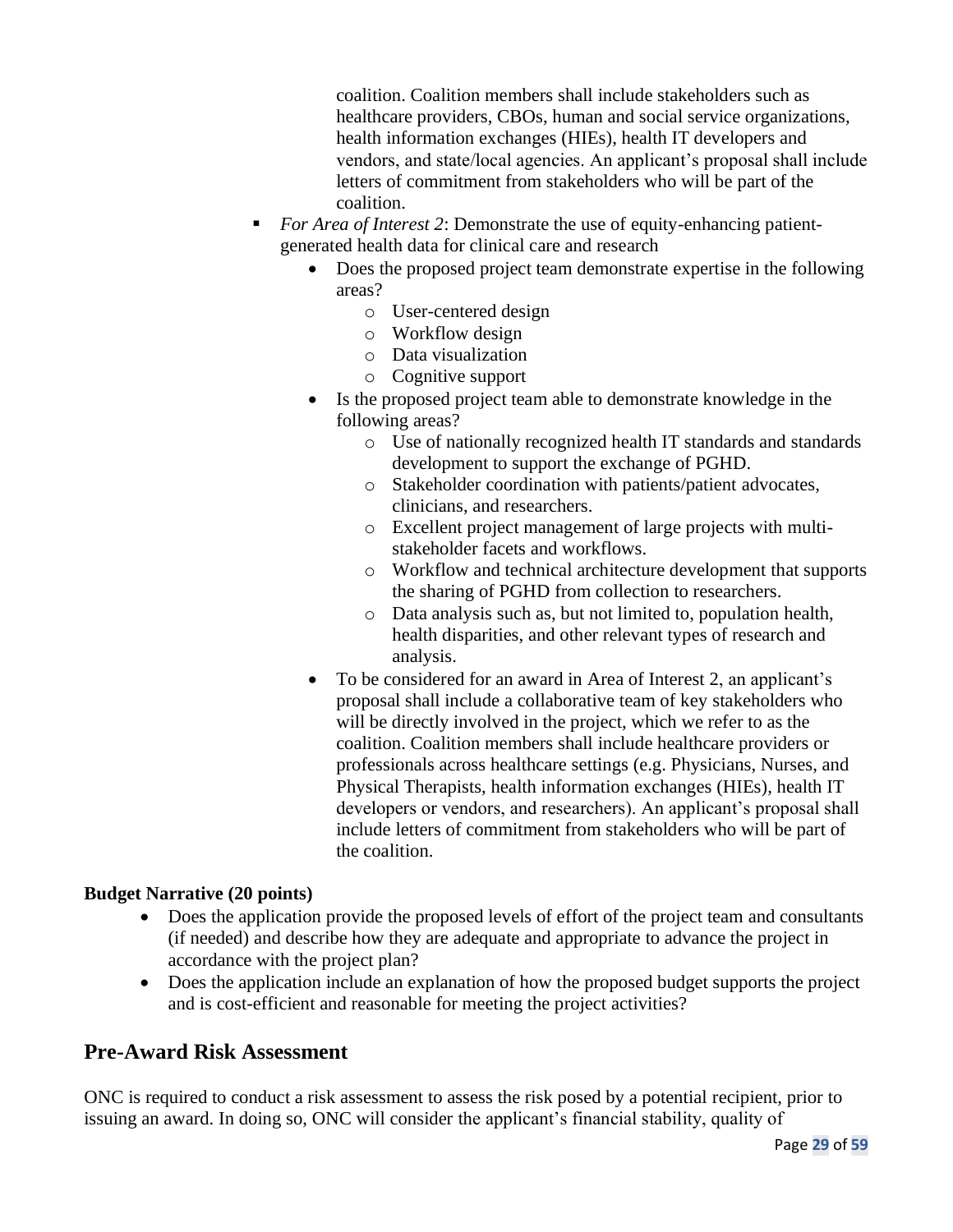management systems, history of performance, reports and findings from audits, and the applicant's ability to effectively implement statutory, regulatory, or other requirements imposed on non-Federal entities. To facilitate this assessment, ONC may review information available in systems, review documentation, such as previous audits, and/or desk reviews or site visits conducted from previous awards. ONC may elect not to fund applicants with management or financial instability that directly relates to the organization's ability to implement statutory, regulatory, or other requirements (45 CFR 75.205).

For any Federal award issued under a Notice of Funding Opportunity (NOFO), if the HHS awarding agency anticipates that the total Federal share will be greater than the simplified acquisition threshold on any Federal award under a notice of funding opportunity may include, over the period of performance (see §75.2 Simplified Acquisition Threshold), this section shall also inform applicants:

- That the HHS awarding agency, prior to making a Federal award with a total amount of Federal share greater than the simplified acquisition threshold, is required to review and consider any information about the applicant that is in the designated integrity and performance system accessible through SAM (currently FAPIIS) (see 41 U.S.C. 2313).
- ONC is required to review and consider any information about the applicant that is in the Federal Awardee Performance and Integrity Information System (FAPIIS), [www.fapiis.gov/,](https://www.fapiis.gov/) before making any award greater than the simplified acquisition threshold over the period of performance. An applicant may review and comment on any information about itself that a federal awarding agency has previously entered into FAPIIS. ONC will consider any commentsby the applicant, in addition to other information in FAPIIS, in making a judgment about the applicant's integrity, business ethics, and record of performance under federal awards when completing the review of risk posed by applicants as described in 45 CFR § 75.205(a)(2) Federal Awarding [Agency Review](https://www.ecfr.gov/cgi-bin/retrieveECFR?gp&SID=2970eec67399fab1413ede53d7895d99&mc=true&n=pt45.1.75&r=PART&ty=HTML&se45.1.75_1205) of Risk Posed by Applicants.

# **Award Decisions**

The final award decision will be made by ONC or an authorized designee, taking into consideration several factors such as the results of the merit review process; results of the pre-award risk assessment; compliance with programmatic and grants management requirements; the reasonableness of the estimated costs, available funding, geographical dispersion, program priorities, any mandatory statutes or regulations associated to this program; and the likelihood that the proposed project will result in the benefits expected. All applicants will receive a summary of the independent review panel's assessment of the application's strengths, weaknesses, and score.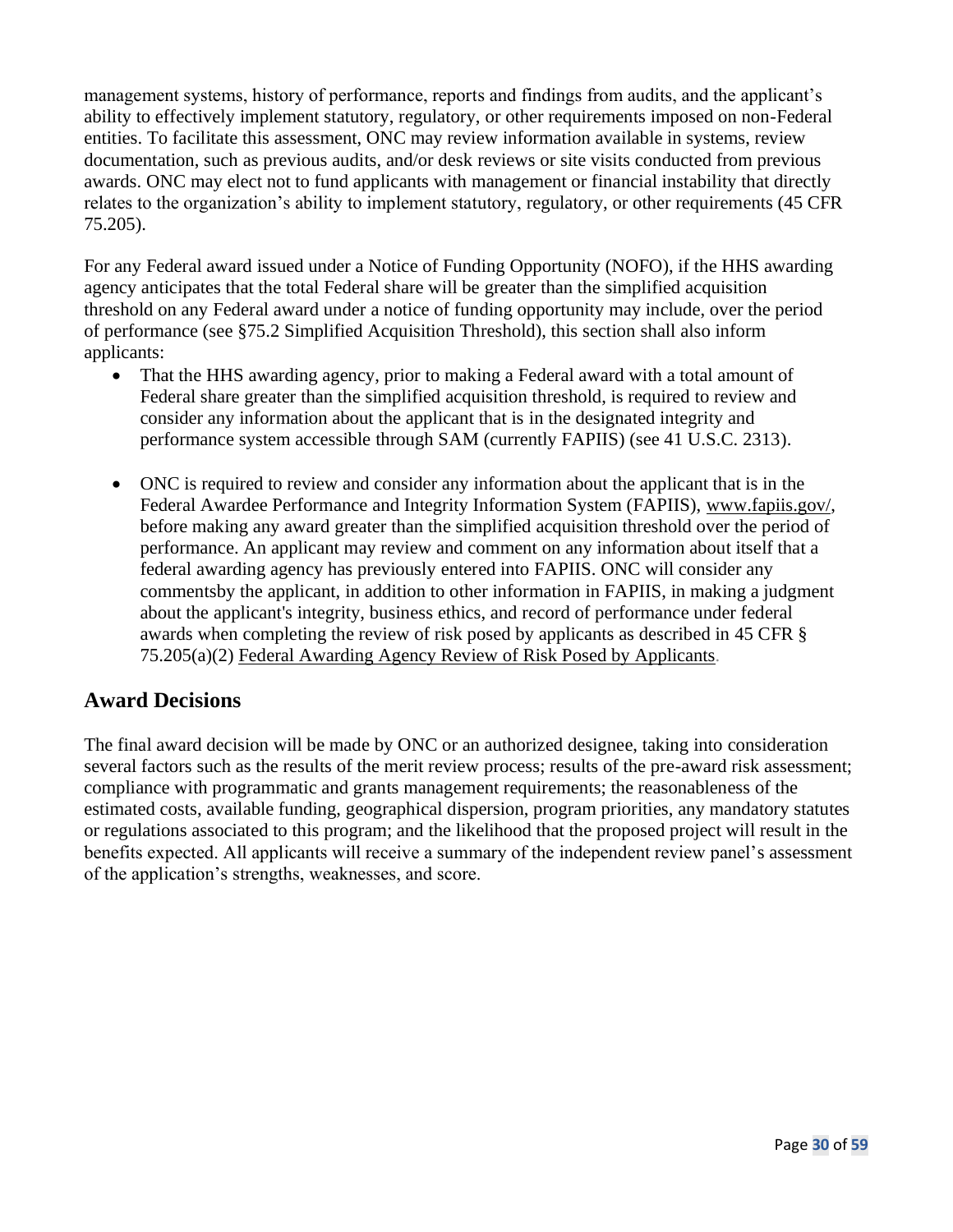# **F. Federal Award Administration Information**

# **Federal Award Notices**

Successful applicants will receive a letter of notification acknowledging that an award was funded but does not provide authorization for the applicant to begin performance and expend funds associated with the award.

Following this notice, successful applicants will receive a Notice of Award (NOA). The NOA will include, at a minimum, the following:

- Legal name and address of the organization or institutions to whom ONC has issued an award
- Award number assigned by ONC
- Project period, specifying the amount of time ONC intends to support the project without requiring re-competition for funds
- Total amount of financial assistance approved by ONC during the project period
- Budget period, specifying the increments in which the project will be funded, subject to the availability of funds
- Applicable award terms and conditions
- Performance goals, indicators, objectives, or expected outcomes (such as outputs, or services performed or public impacts of any of these) with an expected timeline for accomplishment

The successful applicants' Authorized Representatives will receive the NOA electronically from ONC. The recipient accepts the award by drawing down funds. By accepting an ONC award, the recipient assumes legal, financial, administrative, and programmatic responsibility for administering the award in accordance with the terms and conditions of the award, as well as applicable laws, rules, regulations, and Executive Orders governing HHS assistance awards, all of which are to be incorporated into the award by reference. Failure to comply with these requirements may result in suspension or termination of the awards and/or ONC's recovery of award funds.

# **Terms and Conditions**

## **Administrative and National Policy Requirements**

Awards issued under this announcement are subject to 45 CFR Part 75 - Uniform Administrative Requirements, Cost Principles, and Audit Requirements for HHS Awards currently in effect or implemented during the period of award, other Department regulations andpolicies in effect at the time of award, and applicable statutory provisions. The Code of Federal Regulations (CFR) is available at [www.ecfr.gov.](http://www.ecfr.gov/)

An application funded with the release of federal funds through a grant award does not constitute, or imply compliance with federal regulations. Funded organizations are responsiblefor ensuring that their activities comply with all applicable federal regulations.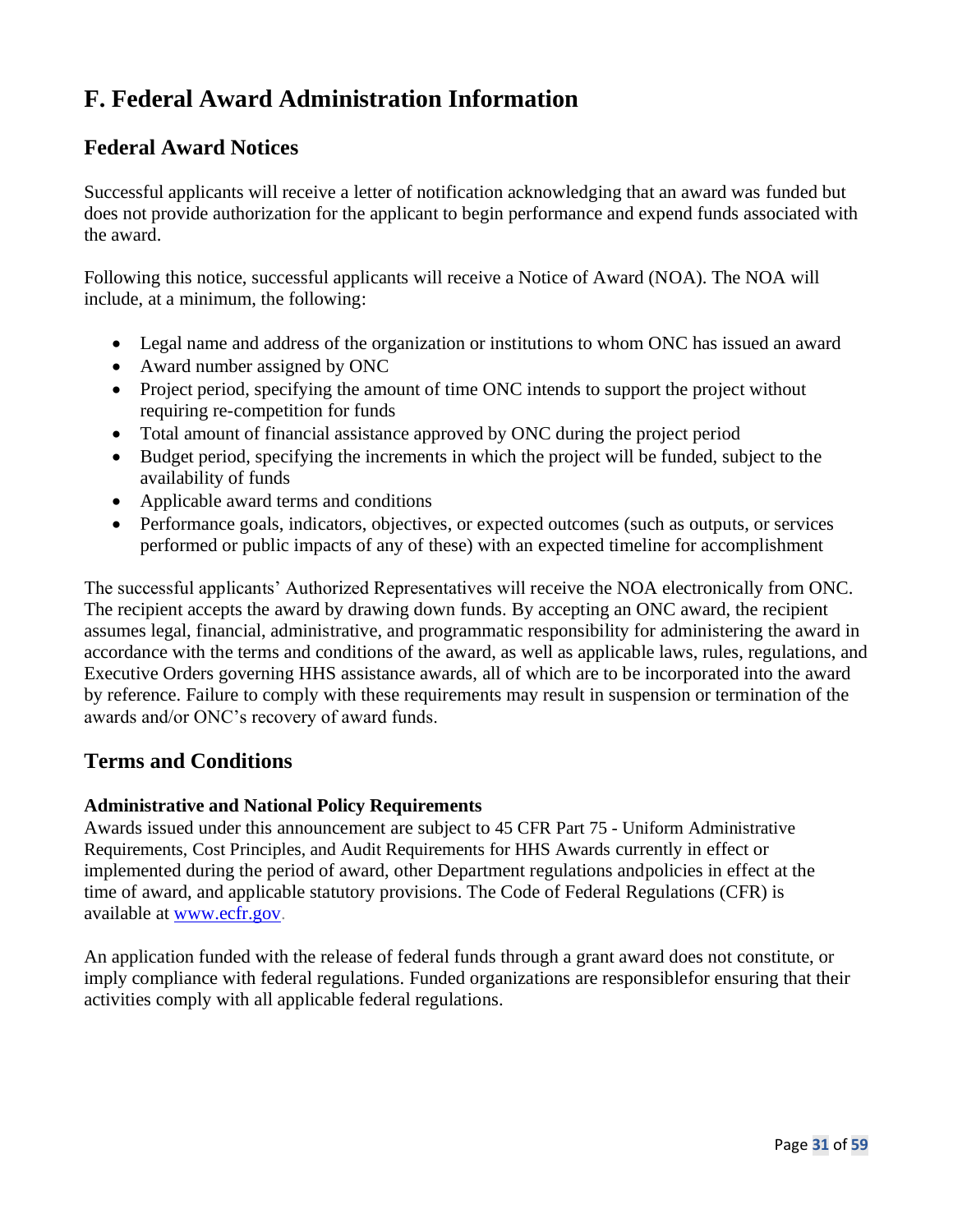## **HHS Grants Policy Statement**

The HHS Grants Policy Statement (HHS GPS) is the Department of Health and Human Services' single policy guide for discretionary grants and cooperative agreements. ONC grant awards are subject to the requirements of the HHS GPS, which covers basic grants processes, standard terms and conditions, and points of contact, as well as important agency-specific requirements. The general terms and conditions in the HHS GPS will apply as indicated unless there are statutory, regulatory, or awardspecific requirements to the contrary that are specified in the Notice of Award (NOA). The HHS GPS is available at<https://www.hhs.gov/sites/default/files/grants/grants/policies-regulations/hhsgps107.pdf>

Specific terms and conditions are further delineated below due to their importance in terms of integrity, achieving programmatic objectives, and/or sound financial stewardship of federal funds.

### **Non-Discrimination Legal Requirements for Recipients of Federal Financial Assistance**

Per Executive Order (E.O.) 13985 entitled Advancing Racial Equity and Support for Underserved Communities Through the Federal Government (Jan. 20, 2021), should you successfully compete for an award, recipients of federal financial assistance (FFA) from HHS shall administer their programs in compliance with federal civil rights laws that prohibit discrimination on the basis of race, color, national origin, disability, age and, in some circumstances, religion, conscience, and sex (including gender identity, sexual orientation, and pregnancy). This includes ensuring programs are accessible to persons with limited English proficiency and persons with disabilities. The HHS Office for Civil Rights provides guidance on complying with civil rights laws enforced by HHS. See [https://www.hhs.gov/civil](https://www.hhs.gov/civil-rights/for-providers/provider-obligations/index.html)[rights/for-providers/provider-obligations/index.html](https://www.hhs.gov/civil-rights/for-providers/provider-obligations/index.html) and [https://www.hhs.gov/civil-rights/for](https://www.hhs.gov/civil-rights/for-individuals/nondiscrimination/index.html)[individuals/nondiscrimination/index.html.](https://www.hhs.gov/civil-rights/for-individuals/nondiscrimination/index.html)

- Recipients of FFA shall ensure that their programs are accessible to persons with limited English proficiency. For guidance on meeting your legal obligation to take reasonable steps to ensure meaningful access to your programs or activities by limited English proficient individuals. See [https://www.hhs.gov/civil-rights/forindividuals/special](https://www.hhs.gov/civil-rights/forindividuals/special%20-%20%20%20%20%20%20%20%20%20%20%20%20topics/limited-english-proficiency/fact-sheet-guidance/index.html)   [topics/limited-english-proficiency/fact-sheet-guidance/index.htmla](https://www.hhs.gov/civil-rights/forindividuals/special%20-%20%20%20%20%20%20%20%20%20%20%20%20topics/limited-english-proficiency/fact-sheet-guidance/index.html)nd [https://www.lep.gov.](https://www.lep.gov/)
	- For information on your specific legal obligations for serving qualified individuals with disabilities, including reasonable modifications and making services accessible to them, see [http://www.hhs.gov/ocr/civilrights/understanding/disability/index.html.](http://www.hhs.gov/ocr/civilrights/understanding/disability/index.html)
	- HHS funded health and education programs shall be administered in an environment free of sexual harassment, see [https://www.hhs.gov/civil-rights/for-individuals/sex](https://www.hhs.gov/civil-rights/for-individuals/sex-discrimination/index.html)[discrimination/index.html.](https://www.hhs.gov/civil-rights/for-individuals/sex-discrimination/index.html)
	- For guidance on administering your program in compliance with applicable federal religious nondiscrimination laws and applicable federal conscience protection and associated anti-discrimination laws, see [https://www.hhs.gov/conscience/conscience](https://www.hhs.gov/conscience/conscience-protections/index.html)[protections/index.html](https://www.hhs.gov/conscience/conscience-protections/index.html) and [https://www.hhs.gov/conscience/religious-freedom/index.html.](https://www.hhs.gov/conscience/religious-freedom/index.html)

#### **Performance Reporting**

.

ONC Program Progress Reports (PPR) are due quarterly. The PPR will address, to the extent applicable: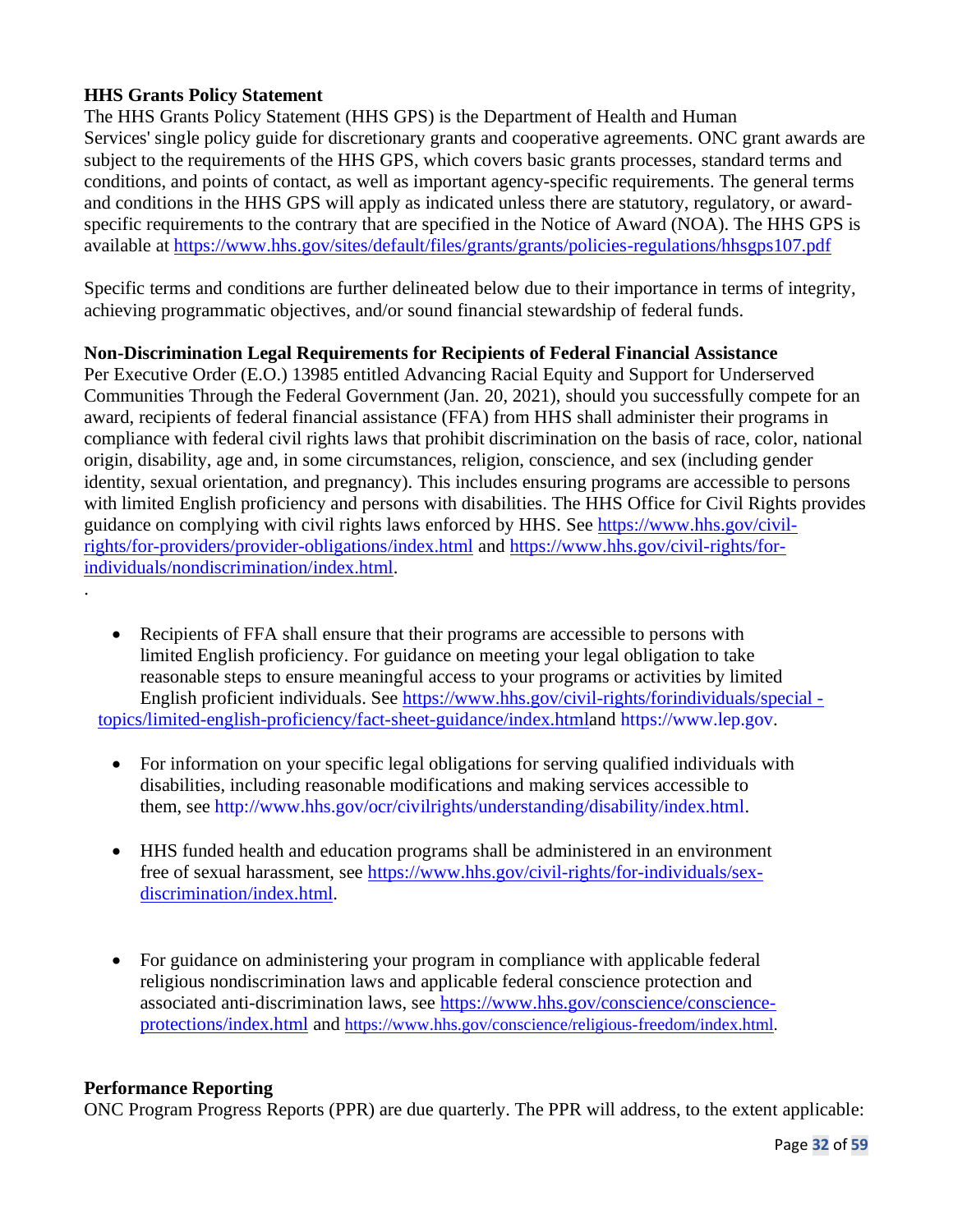- Degree to which performance goals were attained (actual performance versus targeted performance)
- Data source and validation method for performance measures
- Opportunities to address performance deficiencies
- Accomplishments
- Next steps
- Challenges/barriers
- Recommendations to address challenges and barriers

ONC will provide specific guidance regarding the content, format, and deadlines for submitting the PPRs before each report is due.

Each report will be due throughout the fiscal year as follows:

| <b>Reporting Period</b>       | <b>Reporting Due Date</b> |
|-------------------------------|---------------------------|
| October 1 through December 31 | No later than January 31  |
| January 1 through March 31    | No later than April 30    |
| April 1 through June 30       | No later than July 31     |
| July 1 through September 30   | No later than October 31  |

Additional programmatic requirements, include, but not limited to:

- A Kick-Off Meeting no later than two (2) weeks after award date with members of each recipient team and ONC is required. The purpose of this meeting is to establish points of contacts, expectations, and set-up regular check-in calls.
- A monthly (minimum) check-in meeting to be scheduled with project team and your ONC Project Officer to discuss implementation trajectory, accomplishments, next steps, challenges, barriers, and recommendations to address challenges and barriers.
- Draft of the Final Report shall be submitted to ONC at least three (3) months prior to the end of the grant period of performance project period in Microsoft Word and include the following elements:
	- o Title Page that includes the following:
		- 1. Title of Project
		- 2. Principal Investigator and Team Members
		- 3. Organization
		- 4. Project Dates
		- 5. Federal Project Officer
		- 6. Acknowledgment of Agency Support
		- 7. Grant Award Number

#### Final Report Components

Include the following six components using these headings: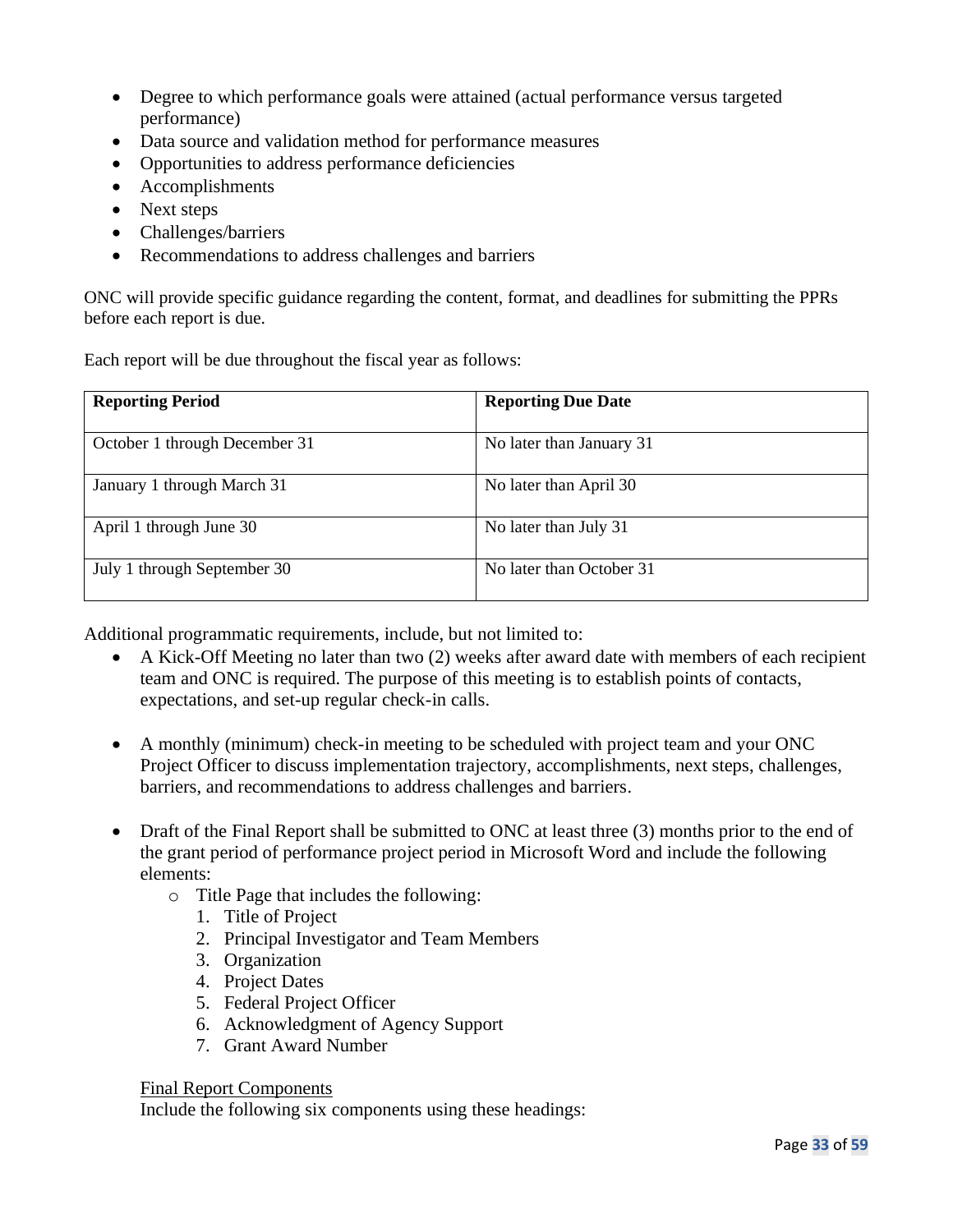- 1. Structured Abstract not to exceed 500 words and with the following sections
	- a. Purpose
	- b. Scope
	- c. Methods
	- d. Results
	- e. Key Words
- 2. Purpose (Project Objectives)
- 3. Scope (e.g., Background, Context, Settings, Participants, Incidence, Prevalence)
- 4. Approach (e.g., Study Design, Data Sources/Collection, Interventions, Measures, Limitations)
- 5. Results (Principal Findings, Outcomes, Discussion, Conclusions, Significance, Implications)
- 6. List of Publications and Products (Bibliography of Published Works and Electronic Resources from Study)
- o A final version of report that incorporates project official feedback shall be submitted to ONC for review and approval by your project by no later than 90 days after the end of the grant.

Additional closeout information and requirements may be disseminated prior to the expiration of the period of performance.

#### **Final Prototype Development**

In the event an applicant's solution include the development of a prototype, the applicant will obtain ONC's approval and make the prototype publicly available at no cost to the general public.

#### **Financial Reporting**

Expenditures shall be reported, on a semi-annual basis, using the SF-425, Federal Financial Report (FFR). Reports are due to HHS no later than April 30 of each year the award is active for funds expended between October and March, and no later than October 31 for funds expended between April and September. The semi-annual FFR will be submitted using the Payment Management System (PMS). ONC will not accept reports sent directly to the ONC Grants mailbox.

#### **Federal Funding and Accountability and Transparency Act of 2006**

The Federal Funding Accountability and Transparency Act of 2006 (Transparency Act) includes a requirement for recipients of Federal grants to report information about first-tier sub-awards and executive compensation under Federal assistance awards issued in FY2011 or later. All recipients of ONC grants and cooperative agreements are required to report to the Federal Subaward Reporting System (FSRS) available at [www.fsrs.gov](http://grants.nih.gov/grants/guide/url_redirect.htm?id=11170) on all sub-awards over \$25,000.

#### **Federal Recipient Performance and Integrity Information System (FAPIIS)**

As of January 1, 2016, recipients of Federal grants and cooperative agreements are subject to mandatory disclosure requirements. Recipients that have Federal contracts, grants, and cooperative agreement awards from all Federal awarding agencies with a cumulative total value greater than \$10,000,000 shall maintain the currency of information reported to the System for Award Management (SAM) that is made available in the designated integrity and performance system (currently FAPIIS), any information about criminal, civil, and administrative proceedings that reached its final disposition during the most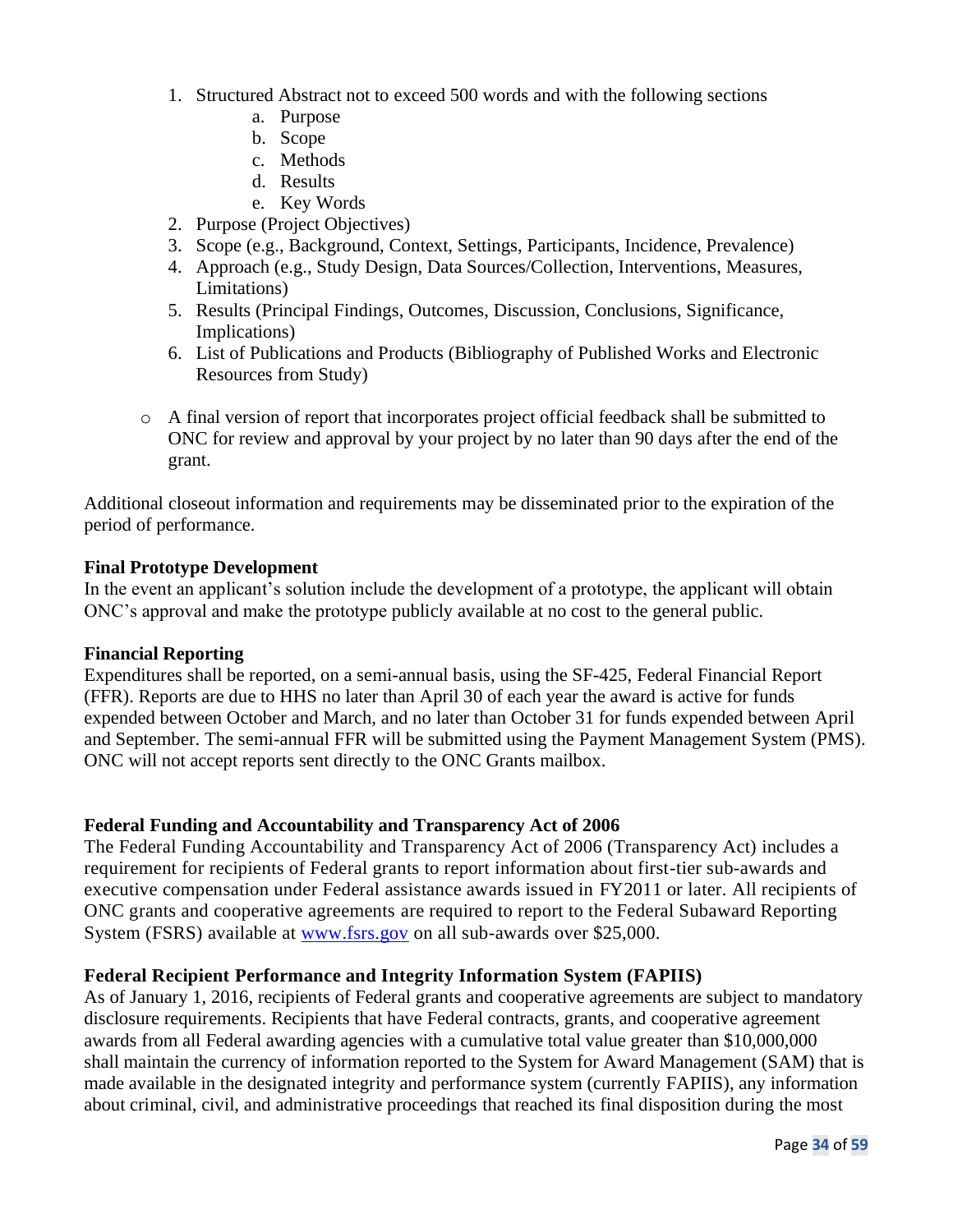recent five-year period in connection with the award or performance of a grant, cooperative, agreement, or procurement contract from the Federal Government. Reporting shall specifically include the following:

Proceedings About Which You Shall Report

Submit the information required about each proceeding that:

a. Is in connection with the award or performance of a grant, cooperative agreement, or procurement contract from the Federal Government;

b. Reached its final disposition during the most recent five year period; and

c. If one of the following:

(1) A criminal proceeding that resulted in a conviction, as defined in paragraph 5 of this award term and condition;

(2) A civil proceeding that resulted in a finding of fault and liability and payment of a monetary fine, penalty, reimbursement, restitution, or damages of \$5,000 or more;

(3) An administrative proceeding, as defined in paragraph 5 of this award term and condition, that resulted in a finding of fault and liability and your payment of either a monetary fine or penalty of \$5,000 or more or reimbursement, restitution, or damages in excess of \$100,000; or (4) Any other criminal, civil, or administrative proceeding if:

(i) It could have led to an outcome described in paragraph  $2.c.(1)$ ,  $(2)$ , or  $(3)$  of this award term and condition;

(ii) It had a different disposition arrived at by consent or compromise with an acknowledgement of fault on your part; and

(iii) The requirement in this award term and condition to disclose information about the proceeding does not conflict with applicable laws and regulations.

Reporting Procedures

Enter in the SAM Entity Management area the information that SAM requires about each proceeding described in paragraph 2 of this award term and condition. You do not need to submit the information a second time under assistance awards that you received if you already provided the information through SAM because you were required to do so under Federal procurement contracts that you were awarded.

Reporting Frequency

During any period of time when you are subject to this requirement in paragraph 1 of this award term and condition, you shall report proceedings information through SAM for the most recent five-year period, either to report new information about any proceeding(s) that you have not reported previously or affirm that there is no new information to report. Recipients that have Federal contract, grant, and cooperative agreement awards with a cumulative total value greater than \$10,000,000 shall disclose semiannually any information about the criminal, civil, and administrative proceedings.

For purposes of this award term and condition:

a. Administrative proceeding means a non-judicial process that is adjudicatory in nature in order to make a determination of fault or liability (e.g., Securities and Exchange Commission Administrative proceedings, Civilian Board of Contract Appeals proceedings, and Armed Services Board of Contract Appeals proceedings). This includes proceedings at the Federal and State level but only in connection with performance of a Federal contract or grant. It does not include audits, site visits, corrective plans, or inspection of deliverables.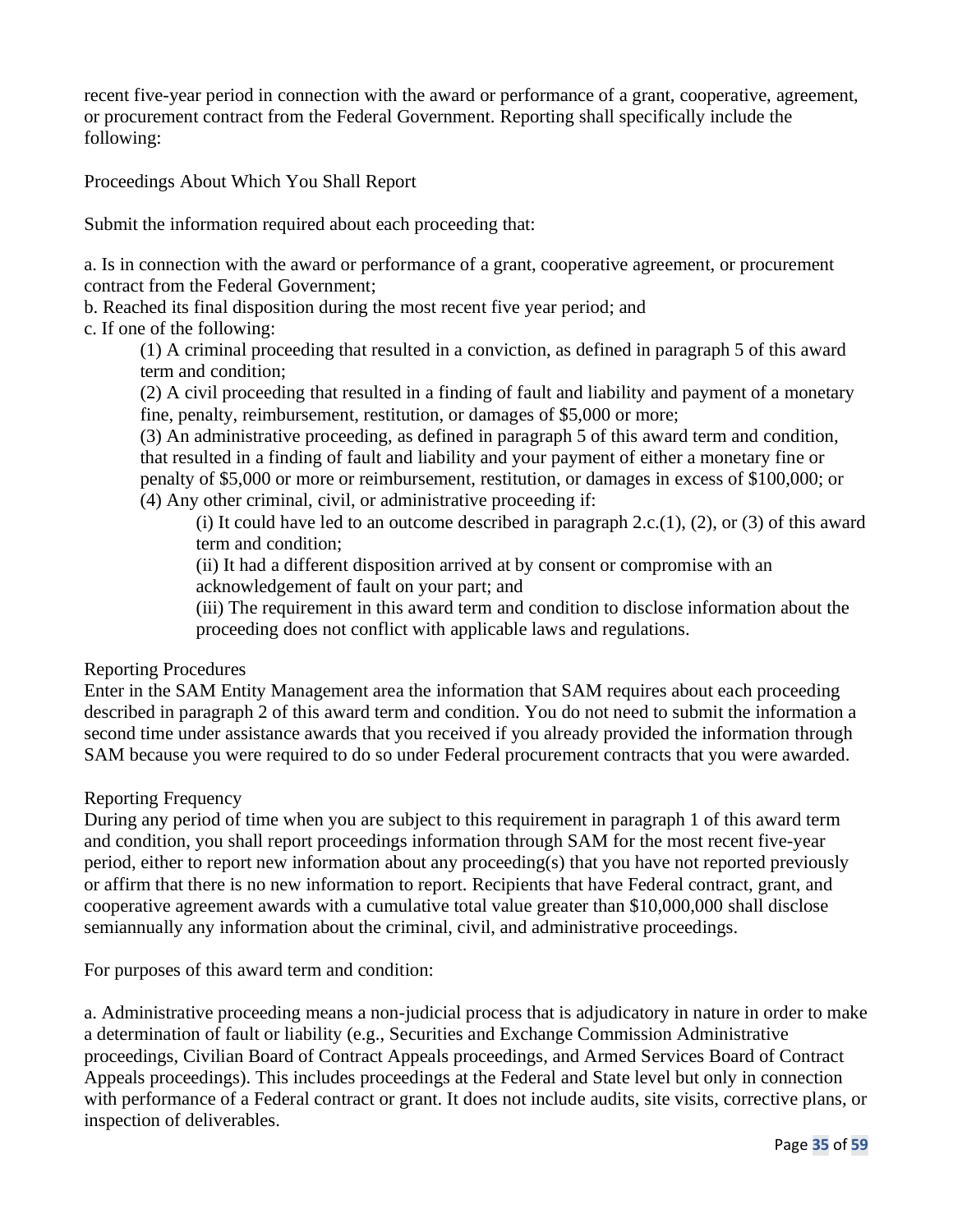b. Conviction, for purposes of this award term and condition, means a judgment or conviction of a criminal offense by any court of competent jurisdiction, whether entered upon a verdict or a plea, and includes a conviction entered upon a plea of nolo contendere.

c. Total value of currently active grants, cooperative agreements, and procurement contracts includes -

(1) Only the Federal share of the funding under any Federal award with a recipient cost share or match; and

(2) The value of all expected funding increments under a Federal award and options, even if not yet exercised

This is a statutory requirement under section 872 of Public Law 110-417, as amended (41 U.S.C. 2313). All information posted in the designated integrity and performance system on or after April 15, 2011, except past performance reviews required for Federal procurement contracts, will be publicly available.

### **Conflict of Interest**

The term "organizational conflict of interest" means that the applicant, including its chief executives, directors, consultants, sub recipients, or any other personnel that are substantially involved in the performance of this assistance agreement, has interests which:

- May diminish its capacity to give impartial, technically sound, objective assistance and advise in performing this task.
- May otherwise result in a biased work product under this assistance agreement; or,
- May result in an unfair competitive advantage to itself or others.

In accordance with 45 CFR 75.112 of the Uniform Administrative Requirements, Cost Principles, and Audit Requirements for All Federal Awards, all applicants and non-federal entities shall disclose, in writing, any potential conflict of interest (COI) that they have with the awarding agency and/or any other pass-through entities. The applicant shall notify the ONC grants management officer (GMO) when they believe an actual or potential COI may exist.

If, after award, a recipient discovers a COI, with respect to the assistance agreement, it shall make an immediate and full disclosure in writing to the ONC GMO. The disclosure shall include identification of the actual or potential conflict, the manner in which it arose, and a description of the action the recipient has taken, or proposed to take, to avoid, eliminate, or neutralize the conflict.

In the event the recipient was aware of an organizational COI, prior to award of the assistance agreement, and did not disclose the conflict to the GMO, or becomes aware of an organizational COI after award of this assistance agreement and does not disclose the COI within ten (10) days of becoming aware of such conflict, the Government may terminate the assistance agreement and the recipient shall not be entitled to reimbursement of any costs incurred in performing the assistance agreement.

The rights and remedies of the Government, under this term and condition, shall not be exclusive and are in addition to any other rights and remedies provided to the Government under law, regulation, or any other available enforcement mechanism.

#### **Non-Disclosure Requirements**

The federal award may require the recipient to have access to information relating to any and all aspects of grants management operations that may be of a technical, legal, sensitive and/or confidential nature and which may be the sole property of the U.S. Government. To mitigate risks associated with such access, the recipient shall ensure that all its personnel, including chief executives, directors, consultants,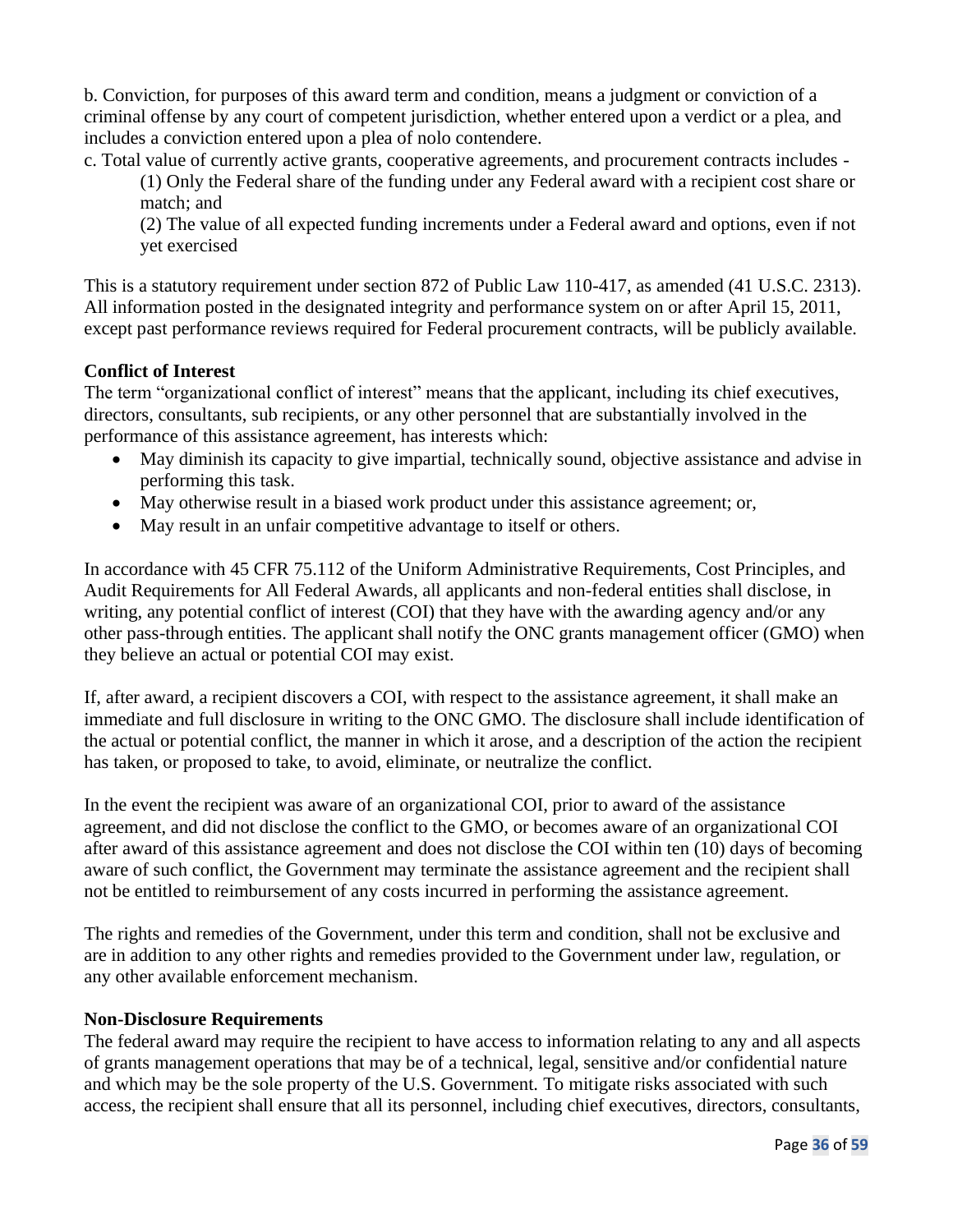sub recipients, or any other personnel substantially involved in the performance of this award sign a non-disclosure agreement prior to the commencement of any work on the award.

In addition, recipients shall put in place appropriate procedures for the protection of such information and shall be liable to the Government for any misuse or unauthorized disclosure of such information by its personnel.

The rights and remedies of the Government, under this term and condition, shall not be exclusive and are in addition to any other rights and remedies provided to the Government under law, regulation, or any other available enforcement mechanism.

### **Mandatory Disclosures**

In accordance with 45 CFR 75.113, Mandatory Disclosures, of the Uniform Administrative Requirements, Cost Principles, and Audit Requirements for HHS Awards. The non-Federal entity or applicant for a Federal award shall disclose, in a timely manner, in writing to the Federal awarding agency or pass-through entity all violations of Federal criminal law involving fraud, bribery, or gratuity violations potentially affecting the Federal award. Failure to make required disclosures can result in any of the remedies described in Section 75.371 of the Uniform Requirements including suspension or debarment.

## **Health IT Coordination Requirements**

Title XIII of the HITECH Act provides for the advancement of health information technology and health information exchange through the use of standards and implementation specifications, and through health information technology certification criteria established by the Secretary.

For grants or cooperative agreements where funding will be used to implement, acquire, upgrade, or utilize health information technology for activities involving health care providers in ambulatory or hospital settings (as such health care providers are defined as eligible under Sections 4101, 4102 and 4201 of the HITECH Act), the recipient must implement, acquire, upgrade, or utilize health information technology certified under the ONC Health IT Certification Program if certified technology can support the activity and such technology has been certified to the standards and implementation specifications adopted under section 3004 of the Public Health Service Act.

For all grants or cooperative agreement activities involving the adoption or use of health information technology standards and systems, or the interoperability (as defined 45 C.F.R. 170.102) of health information technology, the recipient must implement, acquire, upgrade, or utilize health information technology that meets standards and implementation specifications adopted under section 3004 of the Public Health Service Act (PHSA) (identified in 45 CFR Part 170, Subpart B "Standards and Implementation Specifications for Health Information Technology" (170.200-170.299)) if standards and implementation specifications in 45 CFR Part 170, Subpart B can support the activity. If standards and implementation specifications adopted under Section 3004 of the Public Health Service Act cannot support the activity, the recipient should implement, acquire, update, or utilize technology that meets non-proprietary standards and implementation specifications that are developed by consensus-based standards development organizations. This may include standards identified in the ONC Interoperability Standards Advisory (Link: [https://www.healthit.gov/isa/\)](https://www.healthit.gov/isa/).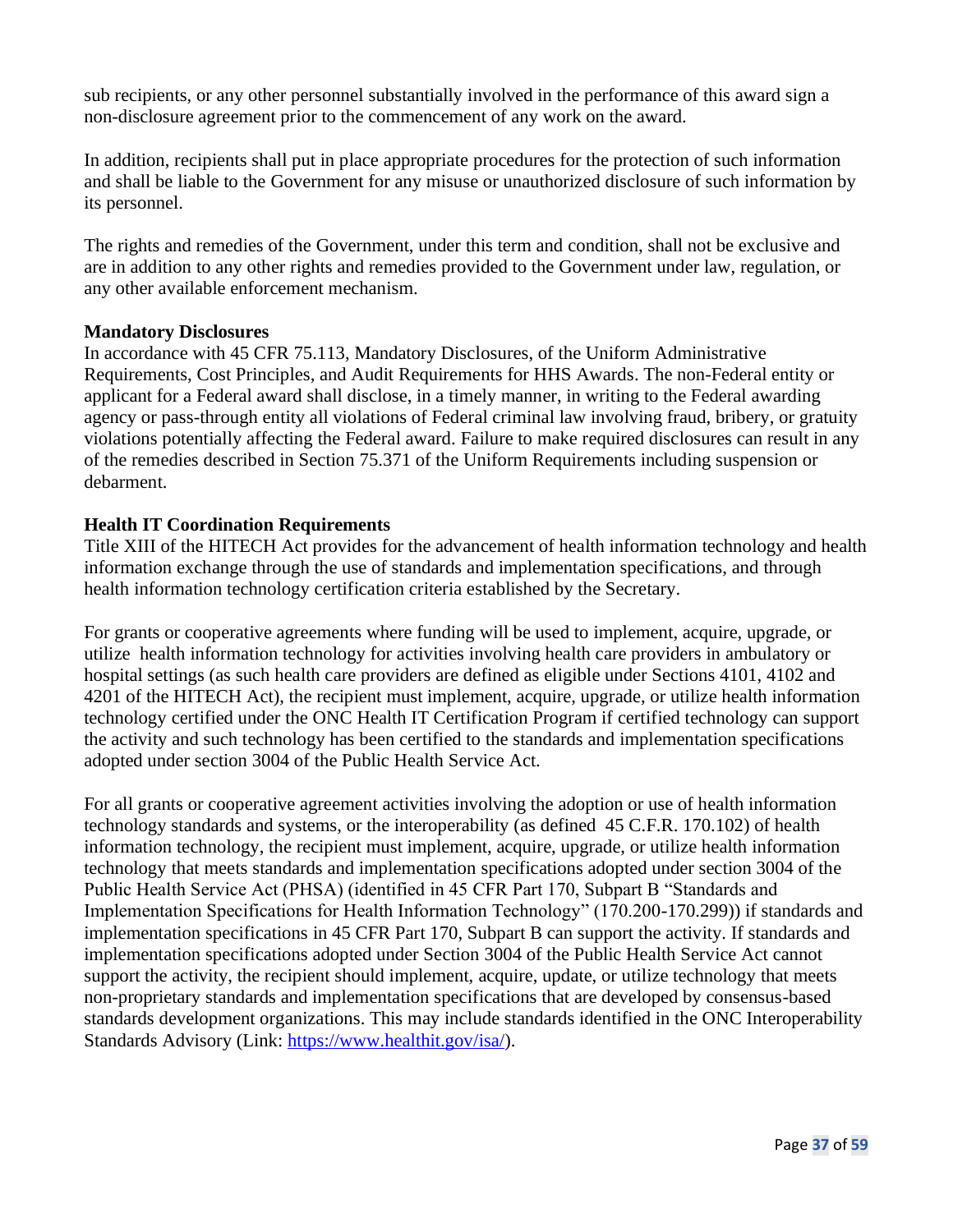## **Intangible Property and Copyrights**

Intangible property, as defined in 45 CFR 75.2 means property having no physical existence, such as trademarks, copyrights, patents and patent applications and property, such as loans, notes and other debt instruments, lease agreements, stock, and other instruments of property, ownership (whether the property is tangible or intangible).

(a) Title to intangible property (see 45 CFR §75.2 Intangible property) acquired under a Federal award vests upon acquisition in the non-Federal entity. The non-Federal entity shall use that property for the originally authorized purpose, and shall not encumber the property without approval of the HHS awarding agency. When no longer needed for the originally authorized purpose, disposition of the intangible property shall occur in accordance with the provisions in 45 CFR §75.320(e).

(b) The Non-Federal entity may copyright any work that is subject to copyright and was developed, or for which ownership was acquired, under a Federal award. **The HHS awarding agency reserves a royalty-free, nonexclusive and irrevocable right to reproduce, publish, or otherwise use the work for Federal purposes, and to authorize others to do so. (Please note, for the purpose of this funding opportunity "work" can be considered as: writings, films, sound recordings, pictorial reproductions, drawings, designs, or other graphic representations, procedural manuals, forms, diagrams, work flow charts, equipment descriptions, data files, data processing or computer programs (software), statistical records, and other technical research data.)**

(c) The Non-Federal entity is subject to applicable regulations governing patents and inventions, including government-wide regulations issued by the Department of Commerce at 37 CFR part 401.

(d) The Federal Government has the right to:

(1) Obtain, reproduce, publish, or otherwise use the data produced under a Federal award; and (2) Authorize others to receive, reproduce, publish, or otherwise use such data for Federal purposes

(e) Freedom of Information Act (FOIA). (1) In response to a Freedom of Information Act (FOIA) request for research data relating to published research findings produced under a Federal award that were used by the Federal Government in developing an agency action that has the force and effect of law, the HHS awarding agency shall request, and the non-Federal entity shall provide, within a reasonable time, the research data so that they can be made available to the public through the procedures established under the FOIA. If the HHS awarding agency obtains the research data solely in response to a FOIA request, the HHS awarding agency may charge the requester a reasonable fee equaling the full incremental cost of obtaining the research data. This fee should reflect costs incurred by the Federal agency and the non-Federal entity. This fee is in addition to any fees the HHS awarding agency may assess under the FOIA  $(5 \text{ U.S.C. } 552(a)(4)(A))$ .

(2) Published research findings means when:

(i) Research findings are published in a peer-reviewed scientific or technical journal; or (ii) A Federal agency publicly and officially cites the research findings in support of an agency action that has the force and effect of law. "Used by the Federal Government in developing an agency action that has the force and effect of law" is defined as when an agency publicly and officially cites the research findings in support of an agency action that has the force and effect of law.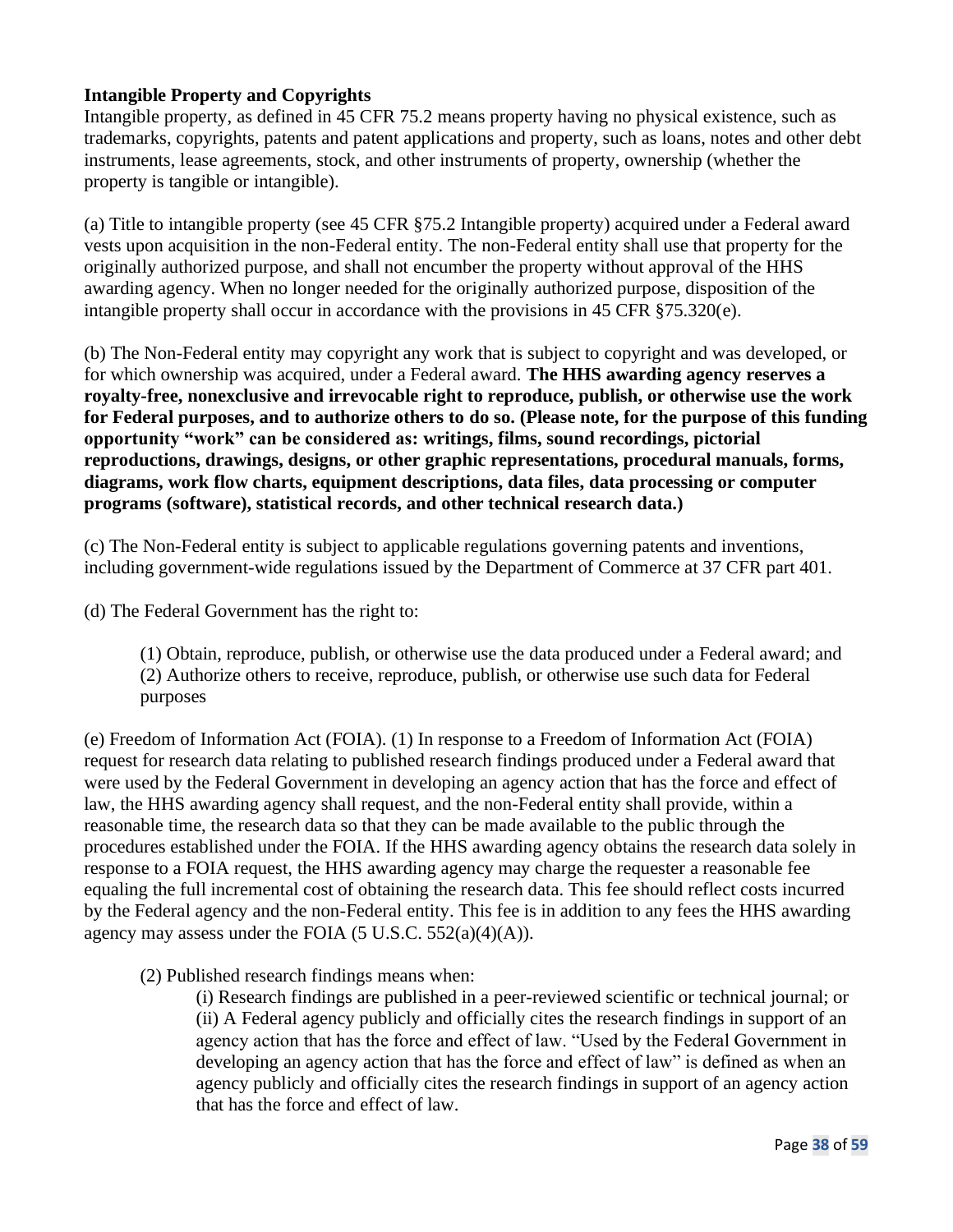(3) Research data means the recorded factual material commonly accepted in the scientific community as necessary to validate research findings, but not any of the following: Preliminary analyses, drafts of scientific papers, plans for future research, peer reviews, or communications with colleagues. This "recorded" material excludes physical objects (e.g., laboratory samples). Research data also do not include:

(i) Trade secrets, commercial information, materials necessary to be held confidential by a researcher until they are published, or similar information which is protected under law; and

(ii) Personnel and medical information and similar information the disclosure of which would constitute a clearly unwarranted invasion of personal privacy, such as information that could be used to identify a particular person in a research study.

(f) The requirements set forth in paragraph  $(e)(1)$  of this section do not apply to commercial organizations.

For any work owned by a third party that was licensed by the recipient under this award, recipient will assure that said license also reserves for the Government a royalty free, nonexclusive, and irrevocable right to reproduce, publish, or otherwise use the work for Federal purposes and to authorize others to do so.

### **Records Retention**

Recipients generally shall retain financial and programmatic records, supporting documents, statistical records, and all other records that are required by the terms of an award, or may reasonably be considered pertinent to a grant/cooperative agreement, for a period of three years from the date the final FFR is submitted. For awards where the FFR is submitted at the end of the competitive segment, the three-year retention period will be calculated from the date the final FFR, for the entire competitive segment, is submitted.

45 CFR Part 75.361 provides exceptions and qualifications to the three-year retention requirement. For example, if any litigation, claim, financial management review, or audit is started before the expiration of the three-year period, the records shall be retained until all litigation, claims, or audit findings involving the records have been resolved and final action taken. This section also specifies the retention period for other types of grant-related records, including indirect cost proposals and property records. See 45 CFR Part 75.335 for record retention and access requirements for contracts under grants/cooperative agreements.

#### **Modifications**

Modifications and/or amendments to the cooperative agreement shall be effective upon the mutual agreement of both parties, except where ONC is authorized under the Terms and Conditions of award, 45 CFR Part 75, or other applicable regulation or statute to make unilateral amendments.

#### **Audit Requirements**

OMB's Uniform Administrative Requirements, Cost Principles, and Audit Requirements, Subpart F, Audit Requirements sets forth standards for obtaining consistency and uniformity among Federal agencies for the audit of non-Federal entities expending Federal awards. In general, a non-Federal entity that expends \$750,000 or more during the non-Federal entity's fiscal year in Federal awards shall have a single or program-specific audit. Subpart F provides further guidance including the manner in which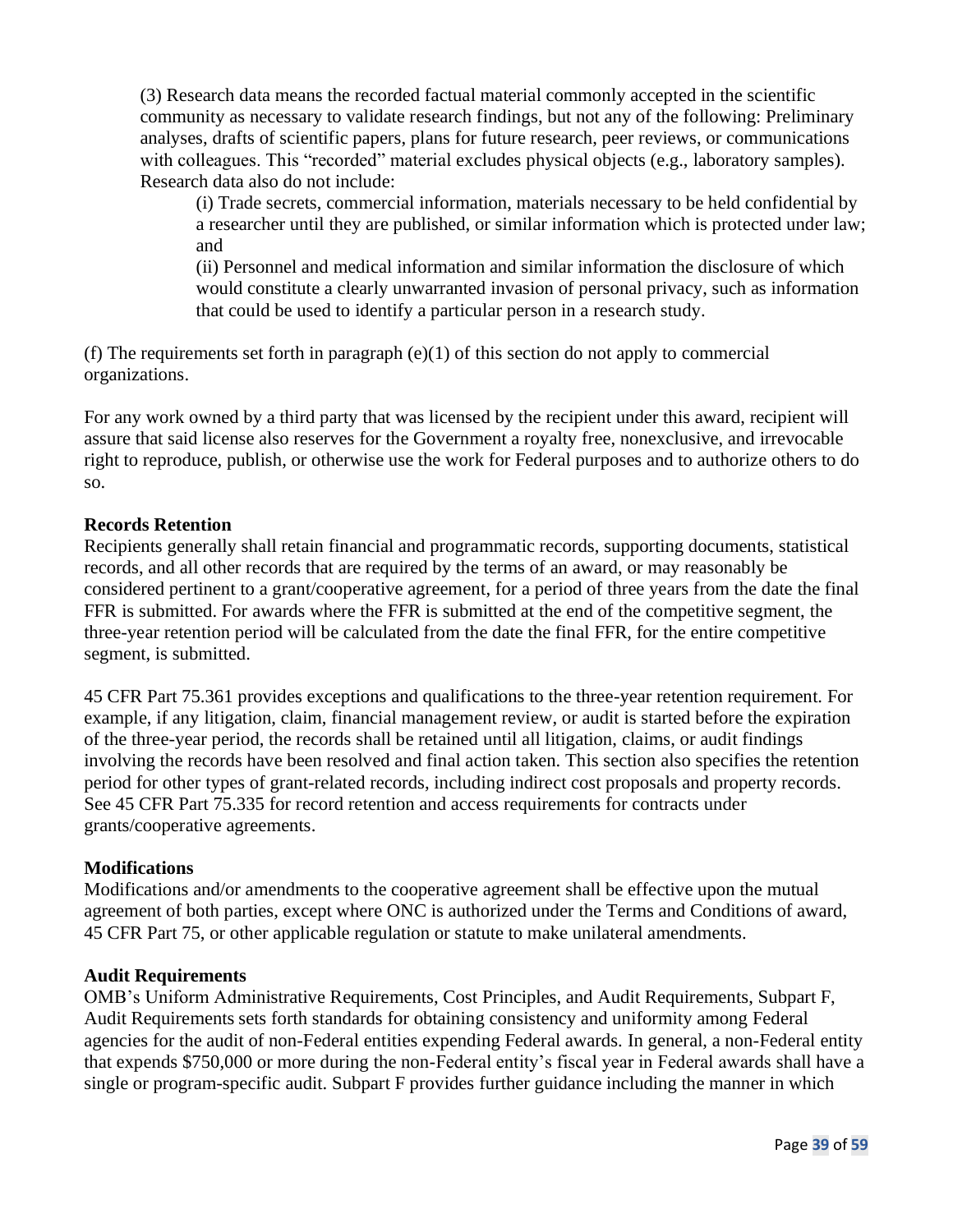expenditures are determined, the distinction between a single audit and a program-specific audit, frequency of audits, and roles and responsibilities in the conduct of audits.

#### **Enforcement Actions/Termination**

Per 45 CFR Part 75.371, ONC will generally allow the recipient an opportunity to take appropriate corrective action before terminating a program. ONC may terminate the Cooperative Agreement if the recipient does not take appropriate corrective action. ONC may also terminate the award, without the option for corrective action, if the deficiency is so serious as to warrant immediate termination or if public health or welfare concerns require immediate action.

ONC or the recipient may mutually terminate a Cooperative Agreement, partially or totally, if the two parties agree upon the termination conditions, including the effective date and the portion to be terminated. If the recipient decides to terminate a portion of a Cooperative Agreement, ONC may determine that the remaining portion of the Cooperative Agreement will not accomplish the purposes for which the Cooperative Agreement was originally awarded. The recipient shall contact the ONC representative should it decide to terminate all, or part of its Cooperative Agreement as outlined in 45 CFR Part 75.372.

When an award is terminated or partially terminated, the recipient is still responsible for closing out the award per 45 CFR Part 75.381. The recipient is required to contact their assigned Grants Management Specialist to obtain closeout instructions. In the event of termination, the recipient will be required to continue supporting functions of the Cooperative Agreement throughout a 90-day closeout period. This support includes the transfer of all Work Products created under the Cooperative Agreement to ONC immediately upon completion/termination of the award.

For the purpose of this program, if the recipient is terminated, the recipient agrees to the transfer of and future use by ONC and any successor recipient of any Work Products developed under this Cooperative Agreement.

Please review all HHS regulatory provisions for Termination at 45 CFR Part 75.372.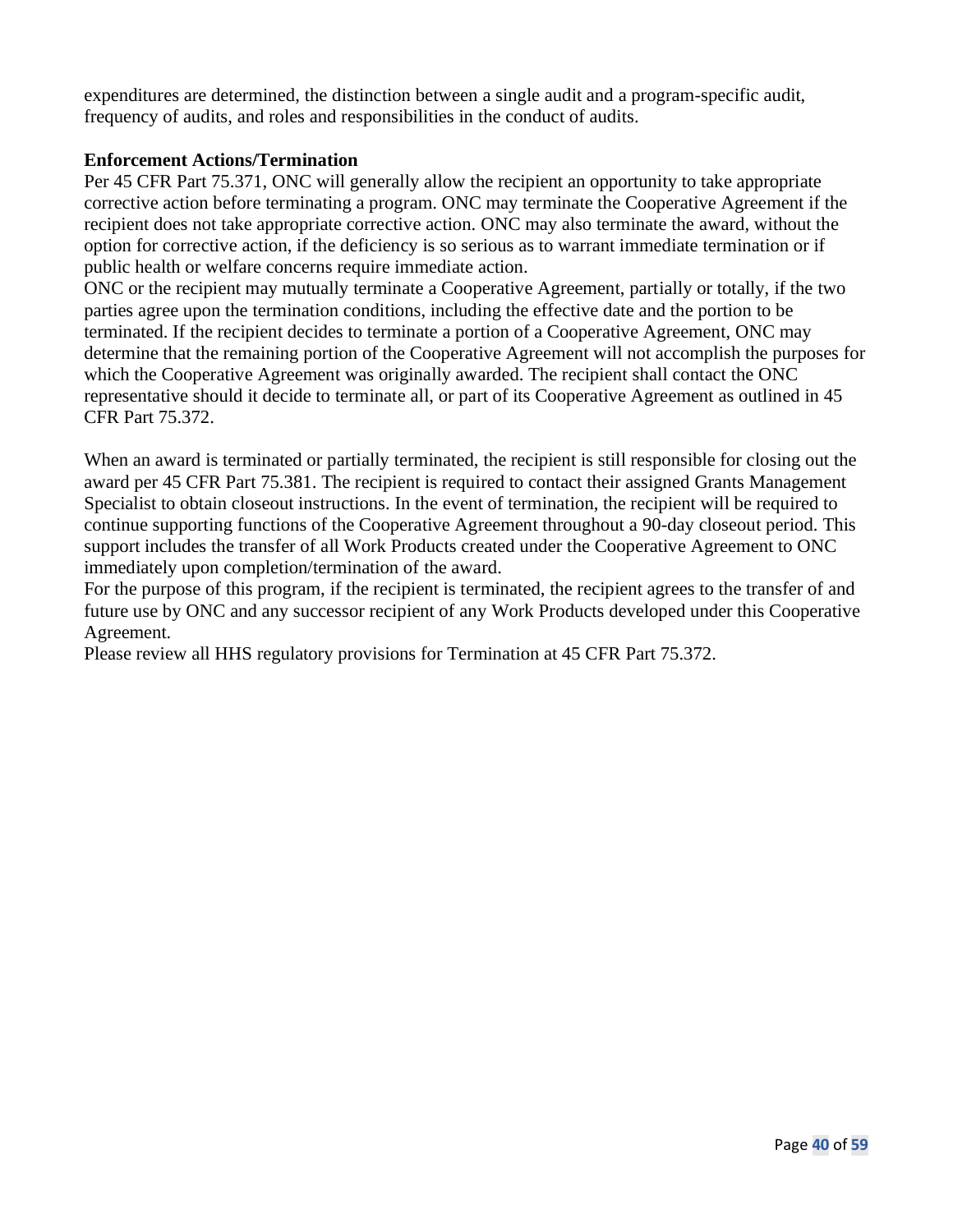#### **Steven's Amendment**

When issuing statements, press releases, requests for proposals, bid solicitations, and other documents describing projects or programs funded in whole or in part with Federal money, all receiving Federal funds included in this Act, including but not limited to State and local governments and recipients of Federal research grants, shall clearly state—

(1) the percentage of the total costs of the program or project which will be financed with Federal money;

(2) the dollar amount of Federal funds for the project or program; and

(3) percentage and dollar amount of the total costs of the project or program that will be financed by non-governmental sources.

Recipients are required to use the following acknowledgement and disclaimer on all products produced by ONC grant funds:

"This project is/was supported by the Office of the National Coordinator for Health Information Technology (ONC) of the U.S. Department of Health and Human Services (HHS) under grant number and title for grant amount (specify grant number, title, total award amount and percentage financed with nongovernmental sources). This information or content and conclusions are those of the author and should not be construed as the official position or policy of, nor should any endorsements be inferred by ONC, HHS or the U.S. Government."

Recipients are required to use this language when issuing statements, press releases, requests for proposals, bid solicitations, and other ONC supported publications and forums describing projects or programs funded in whole or in part with ONC funding. Examples of ONC supported publications include, but are not limited to, manuals, toolkits, resource guides, case studies, and issues briefs.

#### **508 Compliance**

ONC requires its recipients to ensure that any material meant for public release developed by way of ONC funding is in compliance with Section 508 of the Rehabilitation Act of 1973 (29 U.S.C. 794d) accessible to people with disabilities.

#### **Whistleblower Protections**

Recipients of this award must comply with the National Defense Authorization Act (NDAA) for Fiscal Year (FY) 2013 (Pub. L. 112-239, 41 U.S.C. § 4712) "Enhancement of contractor protection from reprisal for disclosure of certain information," and 48 CFR part 3 subpart 3.9, "Whistleblower Protections for Contractor Employees." For more information see: <https://oig.hhs.gov/fraud/whistleblower/>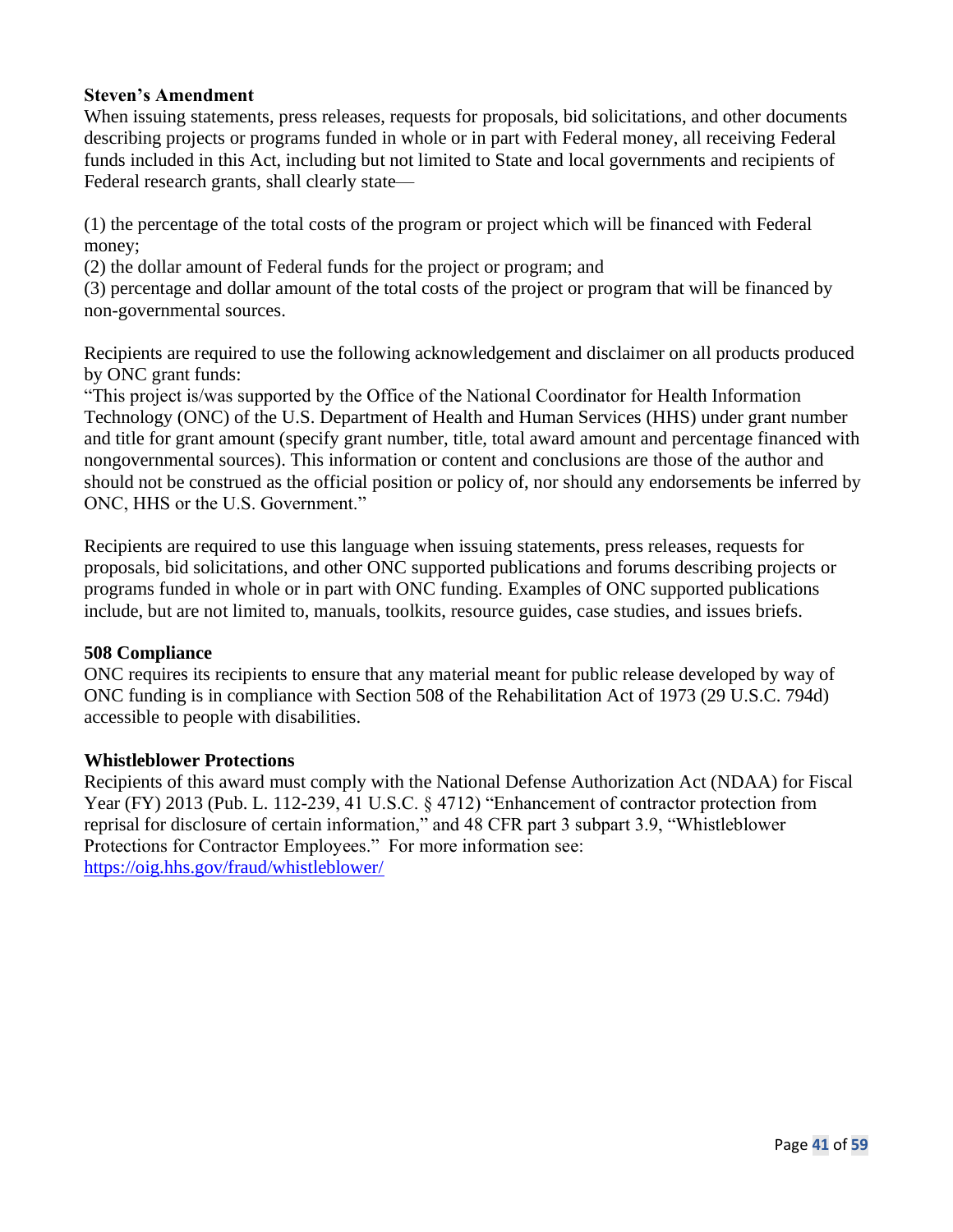# **G. Appendix**

# **Appendix A**

## **Tips for Writing a Strong Application**

**Include your organization's Unique Entity Identifier (UEI)**. You shall include a UEI to have your application reviewed. For additional information regarding UEI, please access [https://www.gsa.gov/about-us/organization/federal-acquisition-service/office-of-systems](https://www.gsa.gov/about-us/organization/federal-acquisition-service/office-of-systems-management/integrated-award-environment-iae/iae-systems-information-kit/unique-entity-identifier-update)[management/integrated-award-environment-iae/iae-systems-information-kit/unique-entity-identifier](https://www.gsa.gov/about-us/organization/federal-acquisition-service/office-of-systems-management/integrated-award-environment-iae/iae-systems-information-kit/unique-entity-identifier-update)[update.](https://www.gsa.gov/about-us/organization/federal-acquisition-service/office-of-systems-management/integrated-award-environment-iae/iae-systems-information-kit/unique-entity-identifier-update)

**Keep your audience in mind**. Reviewers will use only the information contained in the application to assess the application. Be sure the application and responses to the program requirements and expectations are complete and clearly written. Do not assume that reviewers are familiar with the lead recipient organization. Keep the review criteria in mind when writing the application.

**Prepare early.** Start preparing the application early. Allow plenty of time to gather required information from various sources.

**Follow the instructions in this guidance carefully**. Place all information in the order requested in the guidance. If the information is not placed in the requested order, you may receive a lower score.

**Be brief, concise, and clear**. Make your points understandable. Provide accurate and honest information, including candid accounts of problems and realistic plans to address them. If any required information or data is omitted, explain why. Make sure the information provided in each table, chart, attachment, etc., is consistent with the proposal narrative and information in other tables.

**Be organized and logical**. Many applications fail to receive a high score because the reviewers cannot follow the thought process of the lead recipient or because parts of the application do not fit together.

**Be careful in the use of attachments**. Do not use the attachments for information that is required in the body of the application. Be sure to cross-reference all tables and attachments to the appropriate text in the application.

**Carefully proofread the application**. Misspellings and grammatical errors will impede reviewers in understanding the application. Be sure that page limits are followed. Limit the use of abbreviations and acronyms, and define each one at its first use and periodically throughout application. Make sure you submit your application in final form, without markups.

**Print out and carefully review an electronic application to ensure accuracy and completion**. When submitting electronically, print out the application before submitting it to ensure appropriate formatting and adherence to page limit requirements. Check to ensure that all attachments are included before sending the application forward.

**Ensure that all information is submitted at the same time**. We will not consider additional information and/or materials submitted after your initial submission, nor will we accept e-mailed applications or supplemental materials once your application has been received.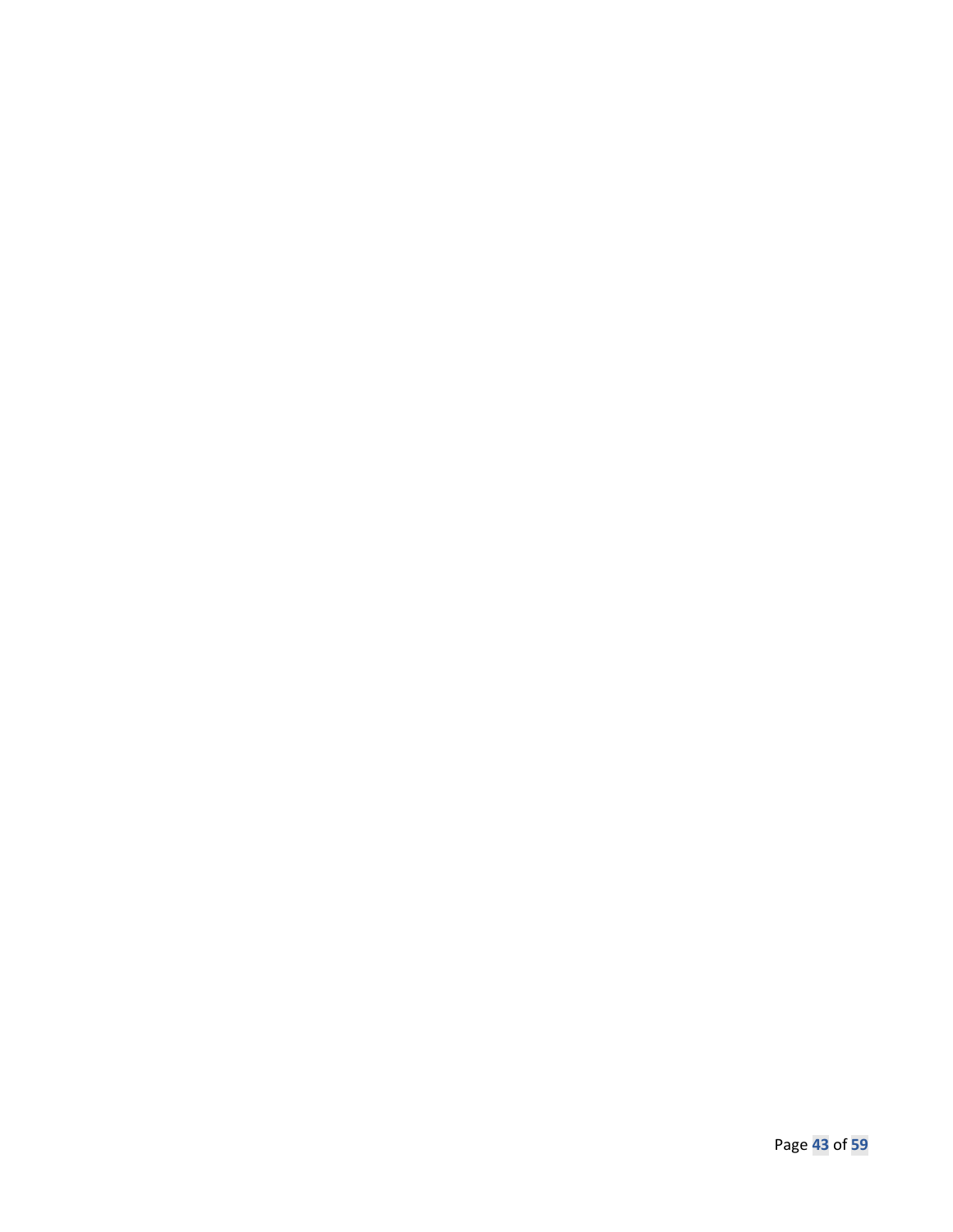# **Instructions – SF-424, Application for Federal Assistance**

This is a standard form required for use as a cover sheet for submission of pre-applications and applications and related information under discretionary programs. Some of the items are required and some are optional at the discretion of the applicant or the federal agency (agency). Required fields on the form are identified with an asterisk (\*) and are also specified as "Required" in the instructions below.

| <b>Item</b> | <b>Field Name</b>            | <b>Information</b>                                                                                                                                                                                                                                                                                                                                                                                                                                                                                                                                                                                                                                                                                                                                                       |  |
|-------------|------------------------------|--------------------------------------------------------------------------------------------------------------------------------------------------------------------------------------------------------------------------------------------------------------------------------------------------------------------------------------------------------------------------------------------------------------------------------------------------------------------------------------------------------------------------------------------------------------------------------------------------------------------------------------------------------------------------------------------------------------------------------------------------------------------------|--|
| 1.          | Type of Submission:          | (Required) Select one type of submission in accordance with agency<br>instructions.<br>Pre-application<br>$\bullet$<br>Application<br>$\bullet$<br>Changed/Corrected Application - Check if this submission is to<br>change or correct a previously submitted application. Unless<br>requested by the agency, applicants may not use this form to<br>submit changes after the closing date.                                                                                                                                                                                                                                                                                                                                                                              |  |
| 2.          | Type of Application:         | (Required) Select one type of application in accordance with agency<br>instructions.<br>New - An application that is being submitted to an agency for<br>$\bullet$<br>the first time.<br>Continuation - An extension for an additional funding/budget<br>period for a project with a projected completion date. This can<br>include renewals.<br>Revision - Any change in the federal government's financial<br>$\bullet$<br>obligation or contingent liability from an existing obligation. If<br>a revision, enter the appropriate letter(s). More than one may<br>be selected. If "Other" is selected, please specify in text box<br>provided.<br>A. Increase Award<br><b>B.</b> Decrease Award<br>C. Increase Duration<br>D. Decrease Duration<br>E. Other (specify) |  |
| 3.          | Date Received:               | Leave this field blank. This date will be assigned by the Federal<br>agency.                                                                                                                                                                                                                                                                                                                                                                                                                                                                                                                                                                                                                                                                                             |  |
| 4.          | <b>Applicant Identifier:</b> | Enter the entity identifier assigned by the Federal agency, if any, or the<br>applicant's control number if applicable.                                                                                                                                                                                                                                                                                                                                                                                                                                                                                                                                                                                                                                                  |  |
| 5a.         | Federal Entity Identifier:   | Enter the number assigned to your organization by the federal agency.<br>if any.                                                                                                                                                                                                                                                                                                                                                                                                                                                                                                                                                                                                                                                                                         |  |
| 5b.         | Federal Award Identifier:    | For new applications leave blank. For a continuation or revision to an<br>existing award, enter the previously assigned federal award identifier<br>number. If a changed/corrected application, enter the federal identifier<br>in accordance with agency instructions.                                                                                                                                                                                                                                                                                                                                                                                                                                                                                                  |  |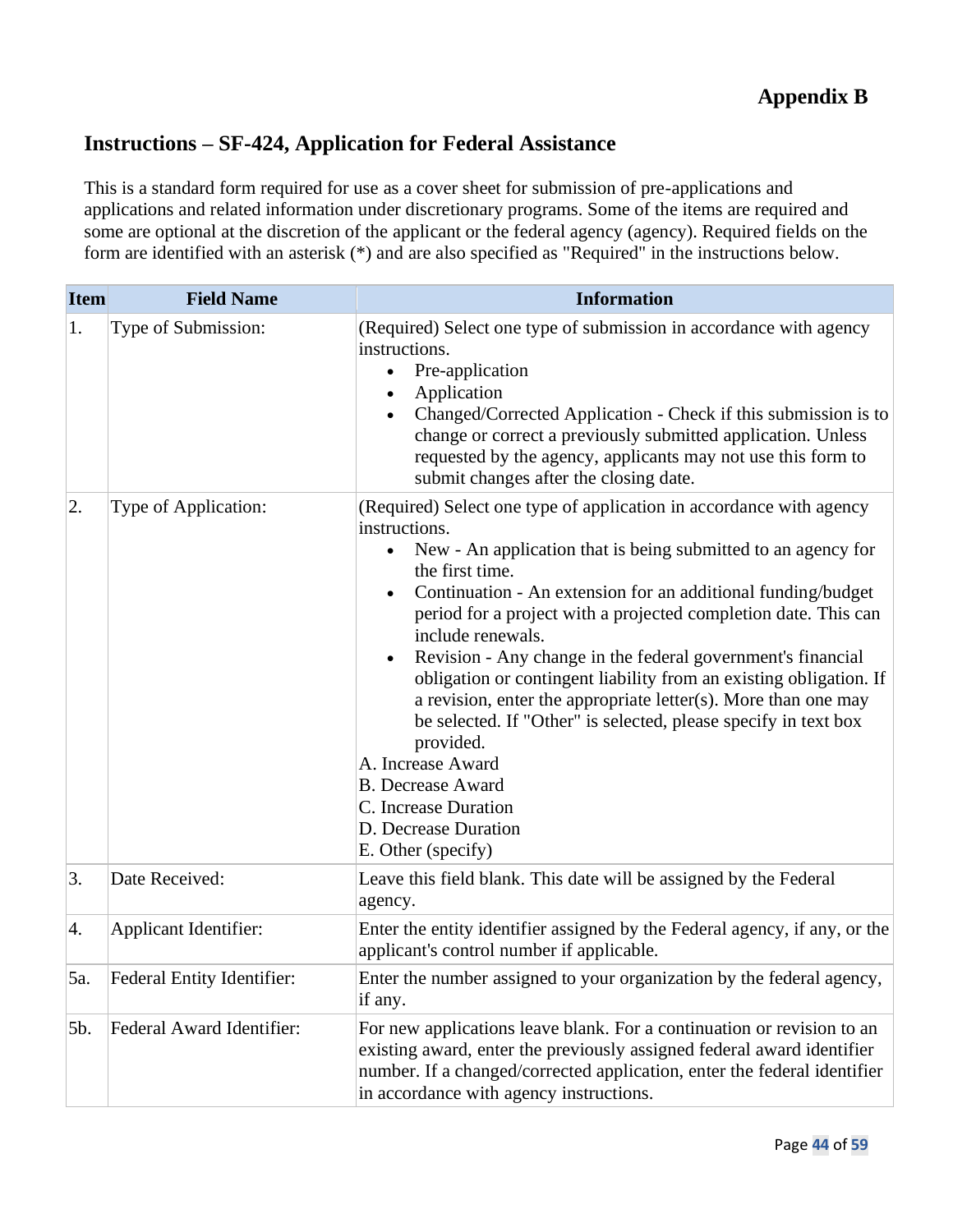| <b>Item</b> | <b>Field Name</b>                                                                                                   | <b>Information</b>                                                                                                                                                                                                                                                                                                                                                                                                                                                                                                                                                                                                                                                                 |  |
|-------------|---------------------------------------------------------------------------------------------------------------------|------------------------------------------------------------------------------------------------------------------------------------------------------------------------------------------------------------------------------------------------------------------------------------------------------------------------------------------------------------------------------------------------------------------------------------------------------------------------------------------------------------------------------------------------------------------------------------------------------------------------------------------------------------------------------------|--|
| 6.          | Date Received by State:                                                                                             | Leave this field blank. This date will be assigned by the state, if<br>applicable.                                                                                                                                                                                                                                                                                                                                                                                                                                                                                                                                                                                                 |  |
| 7.          | <b>State Application Identifier:</b>                                                                                | Leave this field blank. This identifier will be assigned by the state, if<br>applicable.                                                                                                                                                                                                                                                                                                                                                                                                                                                                                                                                                                                           |  |
| 8.          | <b>Applicant Information:</b>                                                                                       | Enter the following in accordance with agency instructions:                                                                                                                                                                                                                                                                                                                                                                                                                                                                                                                                                                                                                        |  |
|             | a. Legal Name:                                                                                                      | (Required) Enter the legal name of applicant that will undertake the<br>assistance activity. This is the organization that has registered with the<br>Central Contractor Registry (CCR). Information on registering with<br>CCR may be obtained by visiting www.Grants.gov.                                                                                                                                                                                                                                                                                                                                                                                                        |  |
|             | b. Employer/Taxpayer Number<br>(EIN/TIN):                                                                           | (Required) Enter the employer or taxpayer identification number (EIN<br>or TIN) as assigned by the Internal Revenue Service. If your<br>organization is not in the US, enter 44-4444444.                                                                                                                                                                                                                                                                                                                                                                                                                                                                                           |  |
|             | c. Unique Entity Identifier:                                                                                        | (Required) Enter the organization's UEI received from SAM.gov, upon<br>registering. Information on obtaining a UEI may be obtained by<br>visiting https://www.gsa.gov/about-us/organization/federal-<br>acquisition-service/office-of-systems-management/integrated-award-<br>environment-iae/iae-systems-information-kit/unique-entity-identifier-<br>update                                                                                                                                                                                                                                                                                                                      |  |
|             | d. Address:                                                                                                         | Enter address: Street 1 (Required); city (Required); County/Parish,<br>State (Required if country is US), Province, Country (Required), 9-<br>digit zip/postal code (Required if country US).                                                                                                                                                                                                                                                                                                                                                                                                                                                                                      |  |
|             | e. Organizational Unit:                                                                                             | Enter the name of the primary organizational unit, department or<br>division that will undertake the assistance activity.                                                                                                                                                                                                                                                                                                                                                                                                                                                                                                                                                          |  |
|             | of person to be contacted on<br>matters involving this<br>application:                                              | f. Name and contact information Enter the first and last name (Required); prefix, middle name, suffix,<br>title. Enter organizational affiliation if affiliated with an organization<br>other than that in 7.a. Telephone number and email (Required); fax<br>number.                                                                                                                                                                                                                                                                                                                                                                                                              |  |
| 9.          | Type of Applicant: (Required)<br>Select up to three applicant<br>type(s) in accordance with<br>agency instructions. | A. State Government<br><b>B. County Government</b><br>C. City or Township Government<br>D. Special District Government<br>E. Regional Organization<br>F. U.S. Territory or Possession<br>G. Independent School District<br>H. Public/State Controlled Institution of Higher Education<br>I. Indian/Native American Tribal Government (Federally Recognized)<br>J. Indian/Native American Tribal Government (Other than Federally<br>Recognized)<br>K. Indian/Native American Tribally Designated Organization<br>L. Public/Indian Housing<br>M. Nonprofit<br>N. Private Institution of Higher Education<br>O. Individual<br>P. For-Profit Organization (Other than Small Business) |  |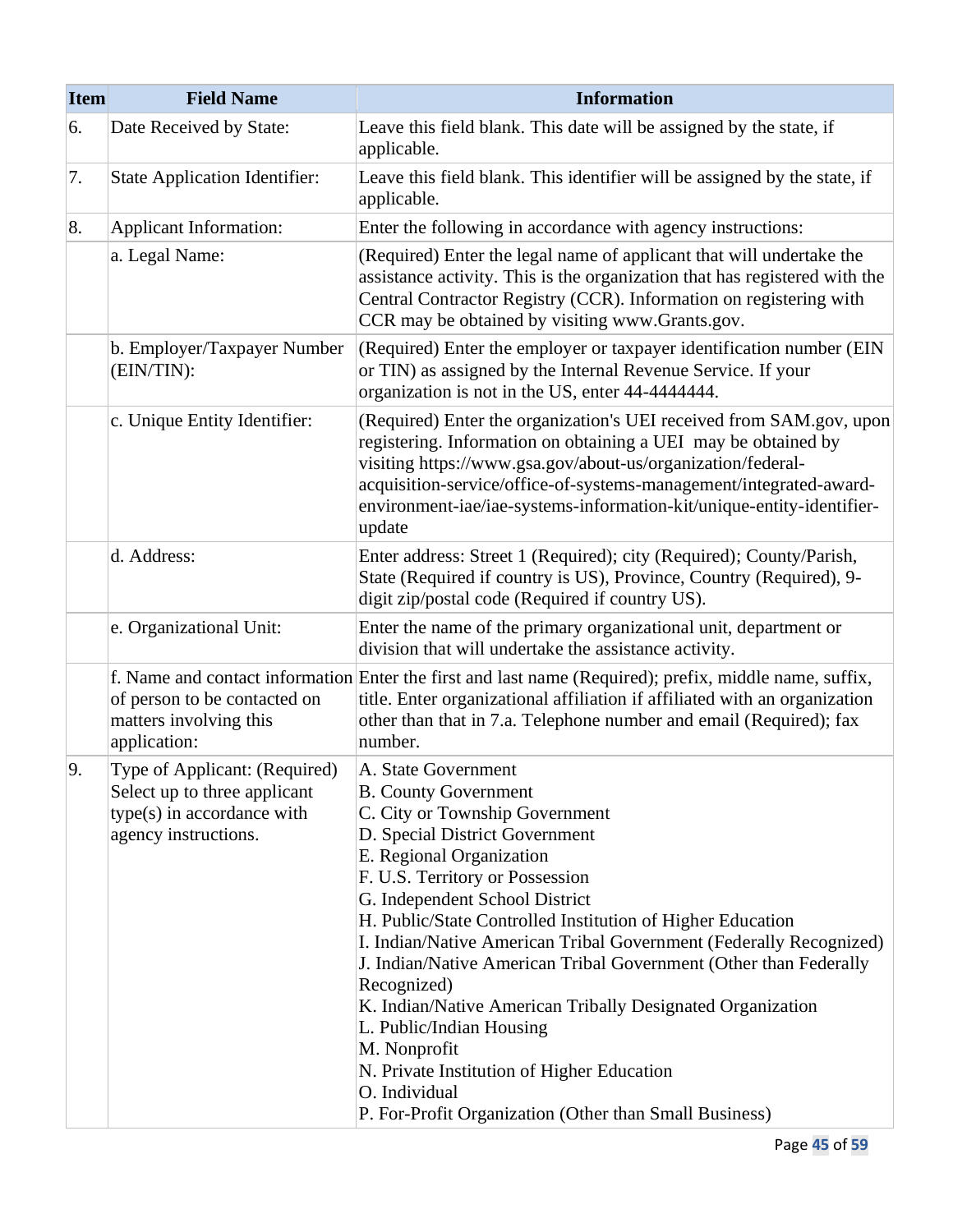| <b>Item</b> | <b>Field Name</b>                                                     | <b>Information</b>                                                                                                                                                                                                                                                                                                                                                                                                                                                                                                                                                                                                                                                                                                                                                                                                                                                                                                                                                                             |  |
|-------------|-----------------------------------------------------------------------|------------------------------------------------------------------------------------------------------------------------------------------------------------------------------------------------------------------------------------------------------------------------------------------------------------------------------------------------------------------------------------------------------------------------------------------------------------------------------------------------------------------------------------------------------------------------------------------------------------------------------------------------------------------------------------------------------------------------------------------------------------------------------------------------------------------------------------------------------------------------------------------------------------------------------------------------------------------------------------------------|--|
|             |                                                                       | Q. Small Business<br>R. Hispanic-serving Institution<br>S. Historically Black Colleges and Universities (HBCUs)<br>T. Tribally Controlled Colleges and Universities (TCCUs)<br>U. Alaska Native and Native Hawaiian Serving Institutions<br>V. Non-US Entity<br>W. Other (specify)                                                                                                                                                                                                                                                                                                                                                                                                                                                                                                                                                                                                                                                                                                             |  |
| 10.         | Name of Federal Agency:                                               | (Required) Enter the name of the federal agency from which assistance<br>is being requested with this application.                                                                                                                                                                                                                                                                                                                                                                                                                                                                                                                                                                                                                                                                                                                                                                                                                                                                             |  |
| 11.         | <b>Catalog of Federal Domestic</b><br><b>Assistance Number/Title:</b> | Enter the Catalog of Federal Domestic Assistance number and title of<br>the program under which assistance is requested, as found in the<br>program announcement, if applicable.                                                                                                                                                                                                                                                                                                                                                                                                                                                                                                                                                                                                                                                                                                                                                                                                               |  |
| 12.         | <b>Funding Opportunity</b><br>Number/Title:                           | (Required) Enter the Funding Opportunity Number and title of the<br>opportunity under which assistance is requested, as found in the<br>program announcement.                                                                                                                                                                                                                                                                                                                                                                                                                                                                                                                                                                                                                                                                                                                                                                                                                                  |  |
| 13.         | <b>Competition Identification</b><br>Number/Title:                    | Enter the competition identification number and title of the<br>competition under which assistance is requested, if applicable.                                                                                                                                                                                                                                                                                                                                                                                                                                                                                                                                                                                                                                                                                                                                                                                                                                                                |  |
| 14.         | Areas Affected by Project:                                            | This data element is intended for use only by programs for which the<br>$area(s)$ affected are likely to be different than the place $(s)$ of<br>performance reported on the SF-424 Project/Performance Site<br>Location(s) Form. Add attachment to enter additional areas, if needed.                                                                                                                                                                                                                                                                                                                                                                                                                                                                                                                                                                                                                                                                                                         |  |
| 15.         | Descriptive Title of Applicant's<br>Project:                          | (Required) Enter a brief descriptive title of the project. If appropriate,<br>attach a map showing project location (e.g., construction or real<br>property projects). For pre-applications, attach a summary description<br>of the project.                                                                                                                                                                                                                                                                                                                                                                                                                                                                                                                                                                                                                                                                                                                                                   |  |
| 16.         | Congressional Districts Of:                                           | 15a. (Required) Enter the applicant's congressional district. 15b. Enter<br>all district(s) affected by the program or project. Enter in the format: 2<br>characters state abbreviation - 3 characters district number, e.g., CA-<br>005 for California 5th district, CA-012 for California 12 district, NC-<br>103 for North Carolina's 103 district. If all congressional districts in a<br>state are affected, enter "all" for the district number, e.g., MD-all for<br>all congressional districts in Maryland. If nationwide, <i>i.e.</i> all districts<br>within all states are affected, enter US-all. If the program/project is<br>outside the US, enter 00-000. This optional data element is intended<br>for use only by programs for which the area(s) affected are likely to be<br>different than place(s) of performance reported on the SF-424<br>Project/Performance Site Location(s) Form. Attach an additional list of<br>program/project congressional districts, if needed. |  |
| 17.         | Proposed Project Start and End<br>Dates:                              | (Required) Enter the proposed start date and end date of the project.                                                                                                                                                                                                                                                                                                                                                                                                                                                                                                                                                                                                                                                                                                                                                                                                                                                                                                                          |  |
| 18.         | <b>Estimated Funding:</b>                                             |                                                                                                                                                                                                                                                                                                                                                                                                                                                                                                                                                                                                                                                                                                                                                                                                                                                                                                                                                                                                |  |
|             |                                                                       | $($ Required) Enter the amount requested or to be contributed during the first funding budget period by each                                                                                                                                                                                                                                                                                                                                                                                                                                                                                                                                                                                                                                                                                                                                                                                                                                                                                   |  |

(Required) Enter the amount requested, or to be contributed during the first funding/budget period by each contributor. Value of in-kind contributions should be included on appropriate lines, as applicable. If the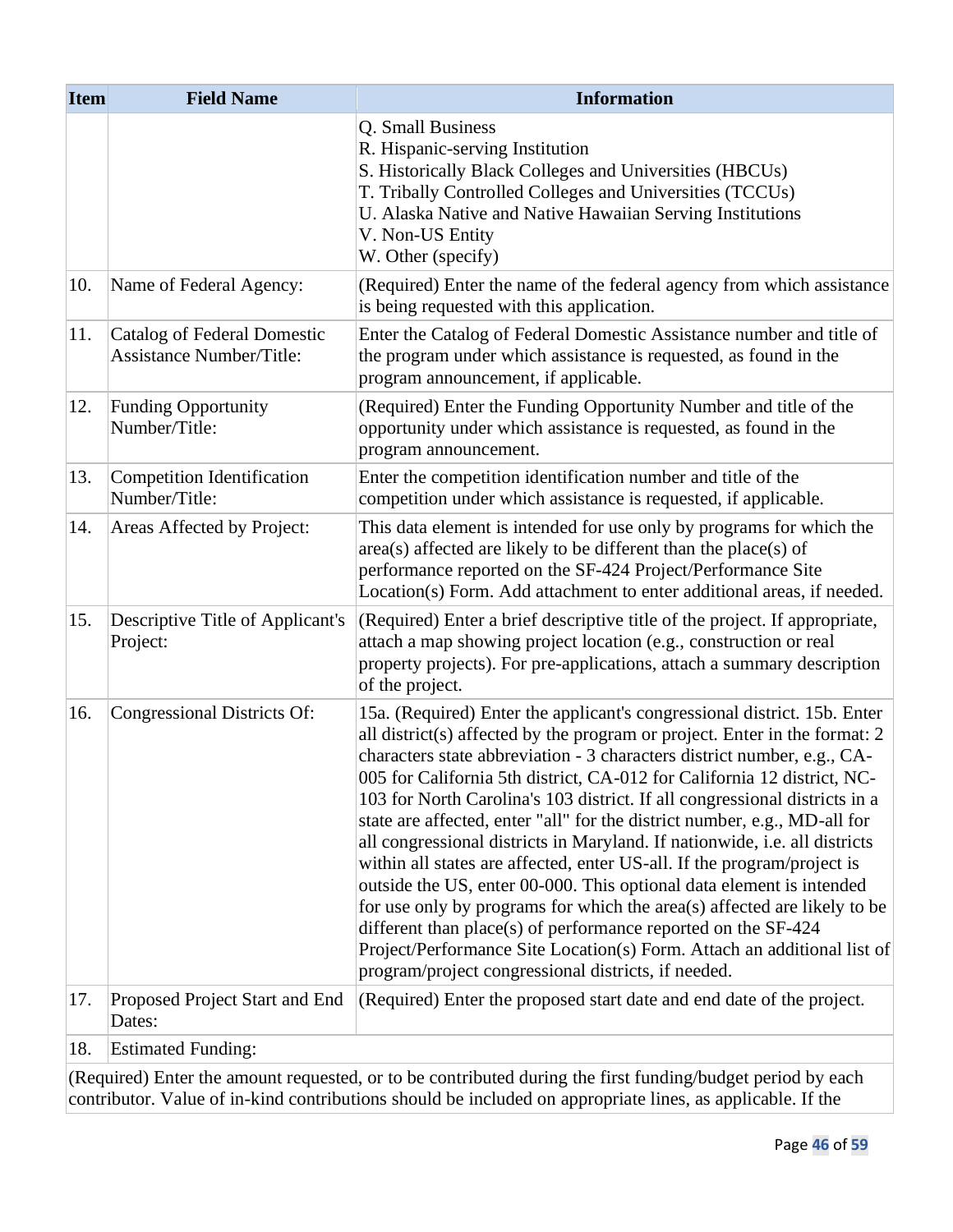#### **Information**

action will result in a dollar change to an existing award, indicate only the amount of the change. For decreases, enclose the amounts in parentheses.

Applicants should review matching principles contained in 45 CFR \_art 75 before completing Item 18. All budget information entered under item 18 should cover the upcoming budget period. For sub-item 18a, enter the federal funds being requested. Sub-items 18b-18e is considered matching funds. The dollar amounts entered in sub-items 18b-18f shall total at least *[cite percentage or fraction]* of the amount of federal funds being requested (the amount in 18a). For sub-item 18f, enter only the amount, if any, which is will be used as part of the required match.

There are two types of match: 1) non-federal cash and 2) non-federal in-kind. In general, costs borne by the applicant and cash contributions of any and all third parties involved in the project, including sub-recipients, contractors and consultants, are considered matching funds. Generally, most contributions from subcontractors or sub-recipients (third parties) will be non-federal in-kind matching funds. Volunteered time and use of facilities to hold meetings or conduct project activities may be considered in-kind (third party) donations. Examples of non-federal cash match include budgetary funds provided from the applicant agency's budget for costs associated with the project.

## *ONC's Match Requirement – (Sample Language)*

*Under this program, the applicant's match requirement is \$1 for every \$3 Federal dollars In other words, for every three (3) dollars received in Federal funding, the applicant shall contribute at least one (1) dollar in non-Federal resources toward the project's total cost. This "three-to-one" ratio is reflected in the following formula which you can use to calculate your minimum required match:* 

*Federal Funds Request/3 = Minimum Match Requirement*

*For example, if you request \$100,000 in Federal funds, then your minimum match requirement is \$100,000/3 or \$33,333. In this example the project's total cost would be \$133,333. If the required non-Federal share is not met by a funded project, ONC will disallow any unmatched Federal dollars***.**

Indirect charges may only be requested if: (1) the applicant has a current indirect cost rate agreement approved by the Department of Health and Human Services or another federal agency; or (2) the applicant is a state or local government agency. State governments should enter the amount of indirect costs determined in accordance with HHS requirements. If indirect costs are to be included in the application, a copy of the approved indirect cost agreement shall be included with the application. Further, if any sub-contractors or sub-recipients are requesting indirect costs, copies of their indirect cost agreements shall also be included with the application.

| 19. | Is Application Subject to<br><b>Review by State Under</b><br>Executive Order 12372<br>Process? | (Required) Applicants should contact the State Single Point of Contact<br>$ $ (SPOC) for Federal Executive Order 12372 to determine whether the<br>application is subject to the State intergovernmental review process.<br>Select the appropriate box. If "a." is selected, enter the date the<br>application was submitted to the State. |
|-----|------------------------------------------------------------------------------------------------|--------------------------------------------------------------------------------------------------------------------------------------------------------------------------------------------------------------------------------------------------------------------------------------------------------------------------------------------|
| 20. | Is the Applicant Delinquent on<br>any Federal Debt?                                            | (Required) Select the appropriate box. This question applies to the<br>applicant organization, not the person who signs as the authorized                                                                                                                                                                                                  |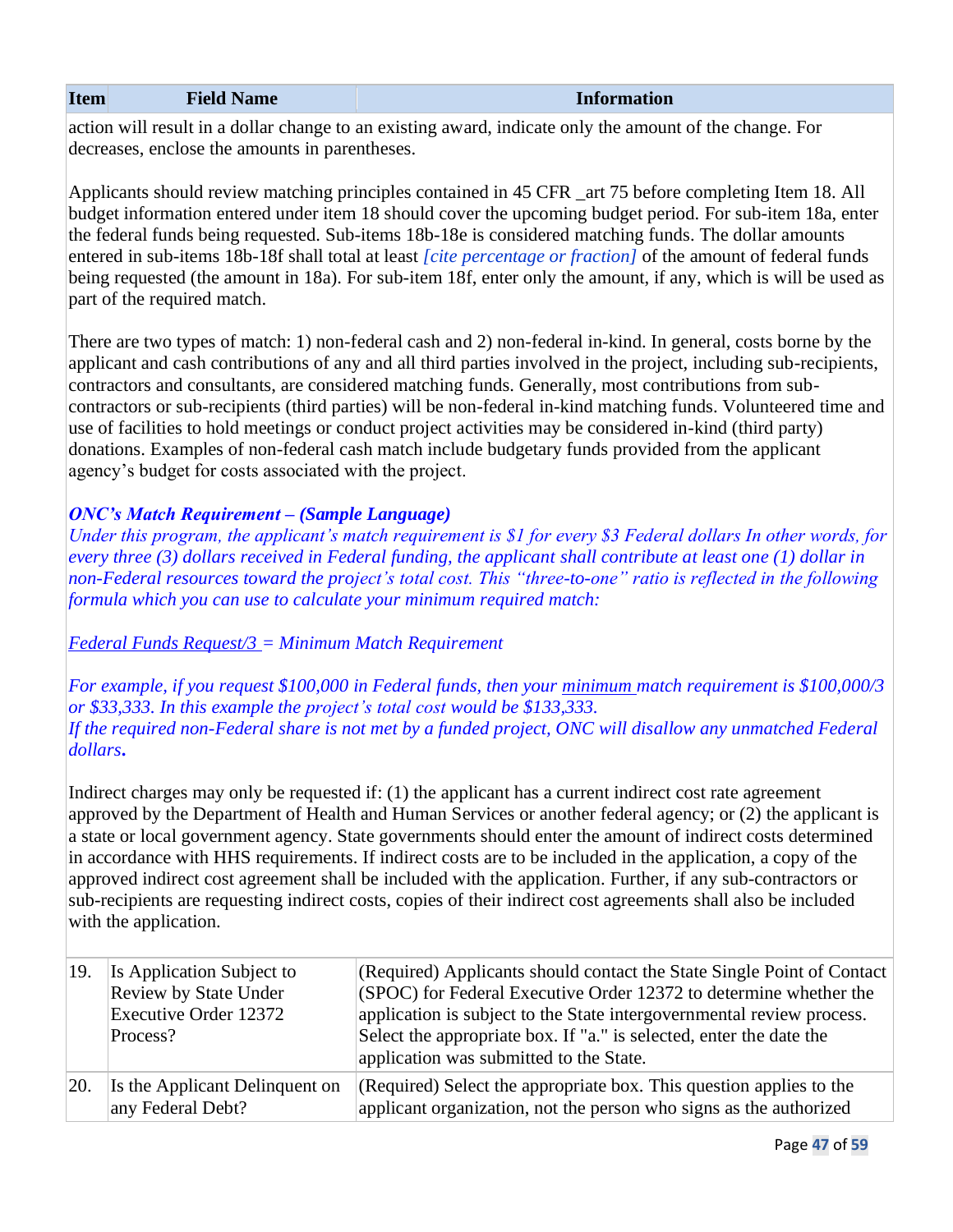| <b>Item</b> | <b>Field Name</b>                 | <b>Information</b>                                                                                                                                                                                                                                                                                                                                                                                                                                                                                                |  |
|-------------|-----------------------------------|-------------------------------------------------------------------------------------------------------------------------------------------------------------------------------------------------------------------------------------------------------------------------------------------------------------------------------------------------------------------------------------------------------------------------------------------------------------------------------------------------------------------|--|
|             |                                   | representative. Categories of federal debt include but, may not be<br>limited to: delinquent audit disallowances, loans and taxes. If yes,<br>include an explanation in an attachment.                                                                                                                                                                                                                                                                                                                            |  |
| 21.         | <b>Authorized Representative:</b> | To be signed and dated by the authorized representative of the<br>applicant organization. Enter the first and last name (Required); prefix,<br>middle name, suffix. Enter title, telephone number, email (Required);<br>and fax number. A copy of the governing body's authorization for you<br>to sign this application as the official representative shall be on file in<br>the applicant's office. (Certain federal agencies may require that this<br>authorization be submitted as part of the application.) |  |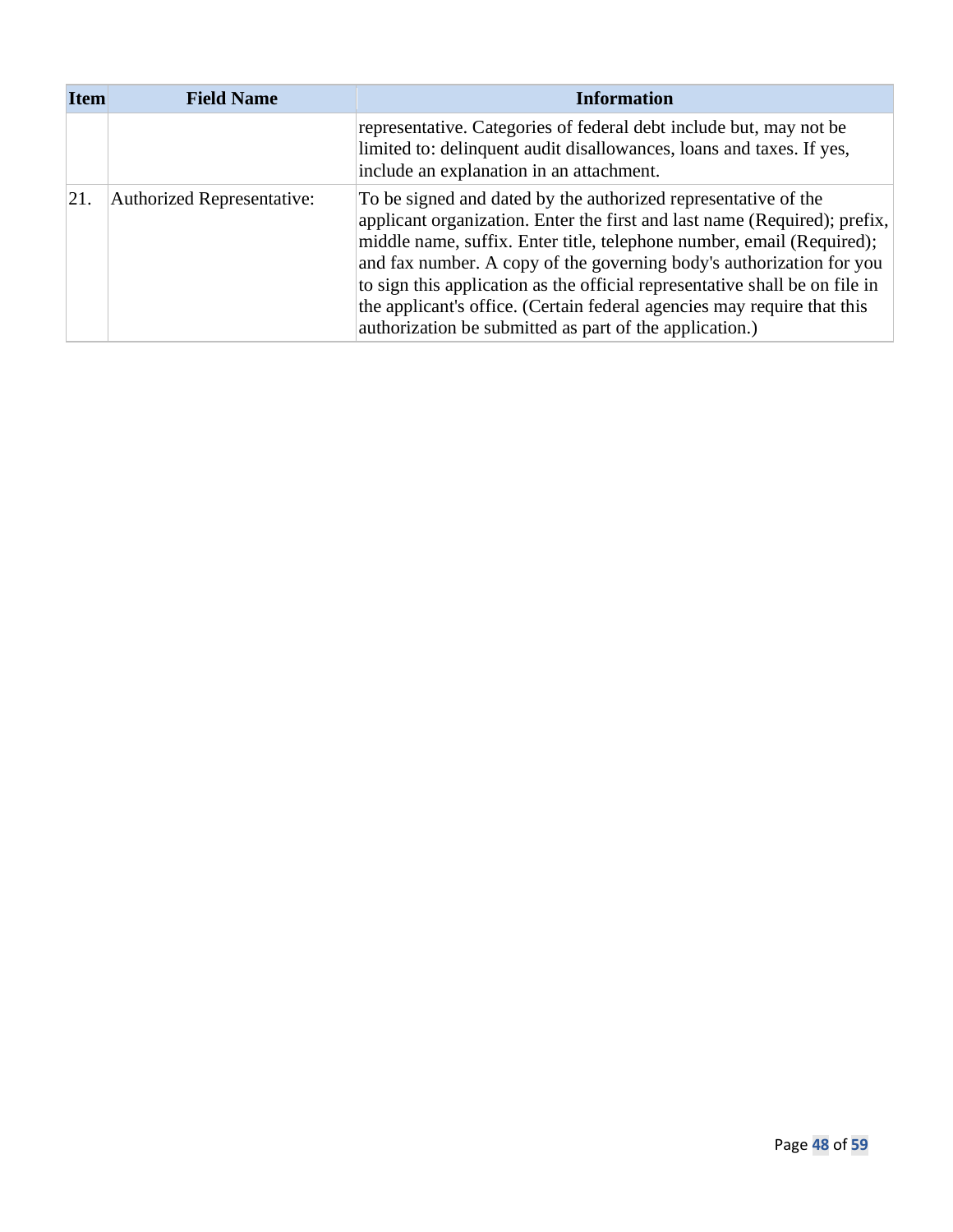# **Appendix C**

# **Instructions – SF-424A, Budget Information for Non-Construction Programs**

Standard Form 424A is designed to accommodate applications for multiple grant programs; thus, for purposes of this program, many of the budget item columns and rows are not applicable. You should only consider and respond to the budget items for which guidance is provided below. Unless otherwise indicated, the SF 424A should reflect a two-year budget.

#### *Section A Budget Summary*

Line 5: Leave columns (c) and (d) blank. Enter TOTAL federal costs in column (e) and total nonfederal costs (including third party in-kind contributions and any program income to be used as part of the recipient match) in column (f). Enter the sum of columns (e) and (f) in column  $(g)$ .

#### *Section B Budget Categories*

Column 3: Enter the breakdown of how you plan to use the federal funds being requested by object class category (see instructions for each object class category below).

Column 4: Enter the breakdown of how you plan to use the non-federal share by object class category.

Column 5: Enter the total funds required for the project (sum of Columns 3 and 4) by object class category.

#### **Separate Budget Narrative/Justification Requirement**

You shall submit a separate budget narrative/justification as part of your application. When more than 33% of a project's total budget falls under a contractual expense, a detailed budget narrative/justification shall be provided for each sub-contractor or sub-recipient. Applicants requesting funding for multi-year grant programs are required to provide a combined multi-year budget narrative/justification, as well as a detailed budget narrative/justification for each year of potential grant funding. A separate budget narrative/justification is also required for each potential year of grant funding requested.

In your budget narrative/justification, you should include a breakdown of the budgetary costs for all of the object class categories noted in Section B, across three columns: federal; non-federal cash; and non-federal in-kind. Cost breakdowns, or justifications, are required for any cost of \$1,000 or more. The budget narratives/justification should fully explain and justify the costs in each of the major budget items for each of the object class categories, as described below. Non-federal cash as well as, sub-contractor or sub-recipient (third party) in-kind contributions designated as match shall be clearly identified and explained in the budget narrative/justification. The full budget narrative/justification should be included in the application immediately following the SF 424 forms. This should include a budget narrative for the entire period of performance.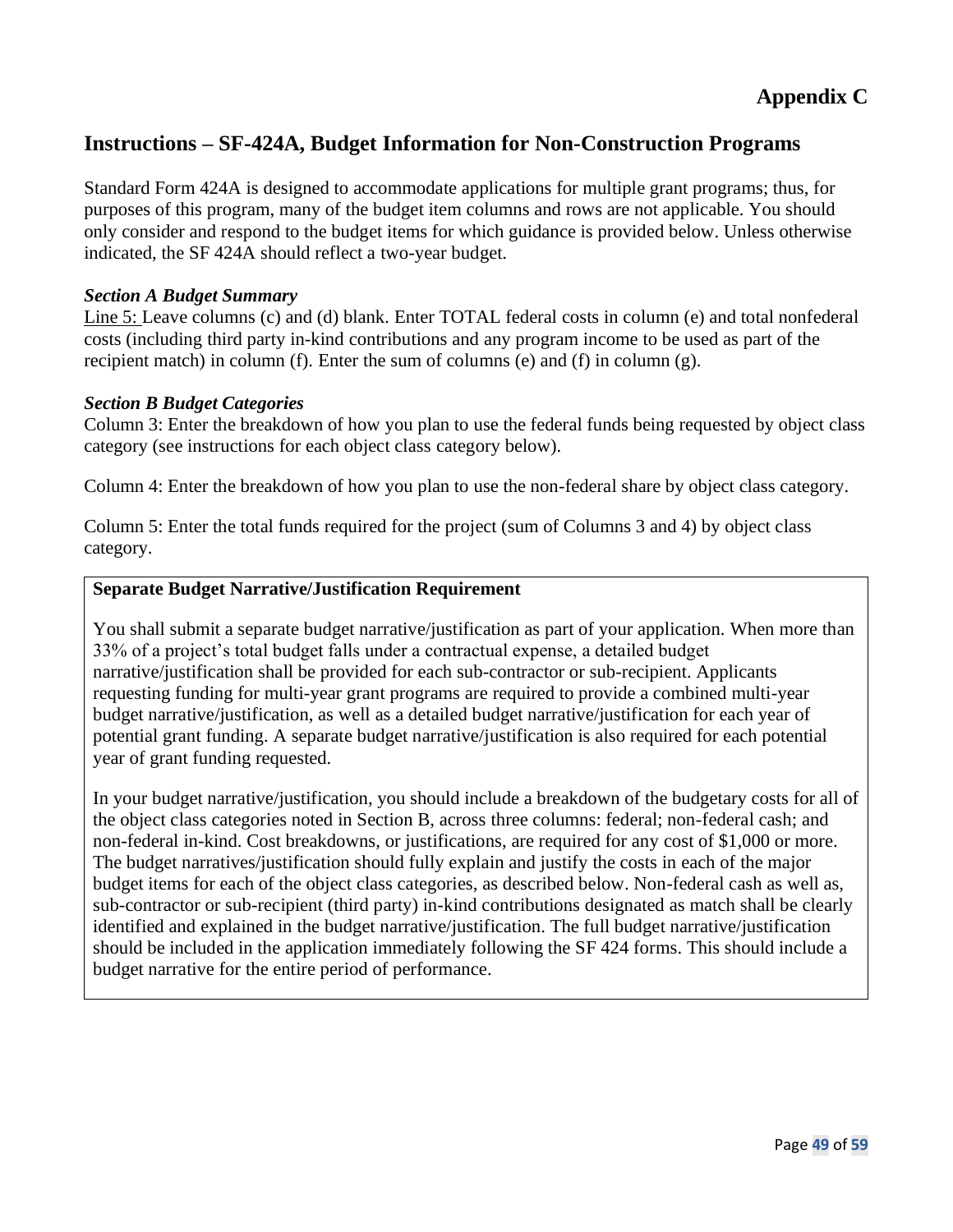Line 6a: Personnel: Enter total costs of salaries and wages of applicant/recipient staff. Do not include the cost of consultants. Consultant costs should be included under 6h, Other. In the budget narrative/justification: Identify the project director, if known. Specify the key staff, their titles, brief summary of project related duties, and the percent of their time commitments to the project in the budget narrative/justification.

Some Points to Consider:

 $\triangle$  Is the basis for determining each employee's compensation described (annual salary and % time devoted)?

- $\blacklozenge$  Is each position identified by title/responsibility?
- Are time commitments and the amount of compensation stated and reasonable?
- Are salary increases anticipated during the grant period and are they justified (COLA, etc.)?
- Are any personnel costs unallowable? o Dual Compensation
- 
- o Federal Employee

Line 6b: Fringe Benefits: Enter the total costs of fringe benefits unless treated as part of an approved indirect cost rate. In the justification: Provide a breakdown of amounts and percentages that comprise fringe benefit costs, such as health insurance, FICA, retirement insurance, etc.

Some Points to Consider:

 $\blacklozenge$  Is the amount specified as a separate line item?

 $\blacklozenge$  Is each type of benefit indicated separately or does the organization have an approved fringe benefit rate?

- Are fringe increases contemplated during the grant period?
- Are any fringe costs unallowable?

Line 6c: Travel: Enter total costs of out-of-town travel (travel requiring per diem) for staff of the project. Do not enter costs for consultant's travel - this should be included in line 6h. In the justification: Include the total number of trips, destinations, purpose, and length of stay, subsistence allowances and transportation costs (including mileage rates).

Line 6d: Equipment: Enter the total costs of all equipment to be acquired by the project. For all recipients, "equipment" is nonexpendable tangible personal property having a useful life of more than one year and an acquisition cost of \$5,000 or more per unit. If the item does not meet the \$5,000 threshold, include it in your budget under Supplies, line 6e. In the justification: Equipment to be purchased with federal funds shall be justified as necessary for the conduct of the project. The equipment shall be used for project-related functions; the equipment, or a reasonable facsimile, shall not be otherwise available to the applicant or its sub recipients. The justification also shall contain plans for the use or disposal of the equipment after the project ends.

Some Points to Consider:

- Are equipment items specified by unit and cost?
- Is the request reasonable and allowable under the project?
- Does the organization have a procurement policy in place?
- $\blacklozenge$  Is a lease vs. purchase study necessary (vehicles, large items of equipment)?
- Are purchases distinguishable from rentals?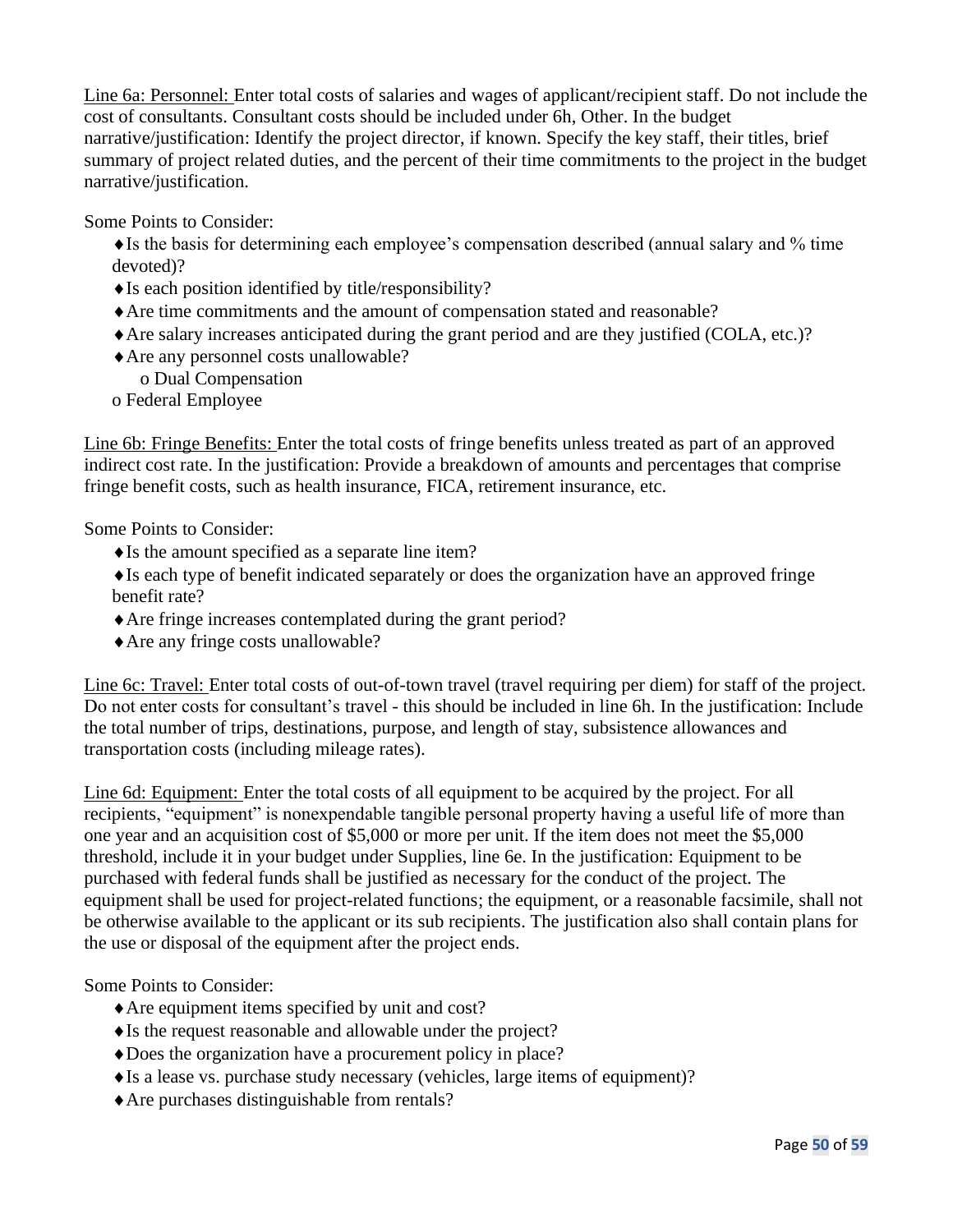Line 6e: Supplies: Enter the total costs of all tangible expendable personal property (supplies) other than those included on line 6d. In the justification: Provide general description of types of items included.

Some Points to Consider**:**

- Are supplies listed separately?
	- o Office
	- o Training
	- o Research
	- o Other types of supplies
- How was cost determined?
- $\blacklozenge$  Is the basis for the cost reasonable? Monthly estimates are sufficient
- Are costs consistently treated?

Line 6f: Contractual: Enter the total costs of all contracts, including (1) procurement contracts (except those, which belong on other lines such as equipment, supplies, etc.). Also include any contracts with organizations for the provision of technical assistance. Do not include payments to individuals or consultants on this line. In the budget narrative/justification attach a list of contractors indicating the name of the organization, the purpose of the contract, and the estimated dollar amount. If the name of the contractor, scope of work, and estimated costs is not available or have not been negotiated, indicate when this information will be available. Whenever the applicant/recipient intends to delegate more than 33% of a project's total budget to the contractual line item, the applicant/recipient shall provide a completed copy of Section B of the SF 424A Budget Categories for each sub-contractor or sub-recipient, and separate budget narrative/justification for each sub-contractor or sub-recipient for each year of potential grant funding.

Some Points to Consider:

- $\triangle$  Is the type of each service to be rendered described?
- For Consultants/Individuals
- o Is an hourly, daily or weekly base rate given?
- o Are rates allowable, justified, reasonable and comparable to market?
- $\triangleleft$  Is the total amount for any contract in excess of \$150,000?
	- o Is procurement method described?

o If the contract is not competitively bid, has a sole source justification been provided?

Note: The competitive process shall be used if goods and services will be provided through a contract (e.g., vendor or consultant). All costs associated with contracts should be included in this category. Sub awards are made to entities carrying out part of the program effort, project, and objectives. Sub awards are to be listed individually in the "Other" cost category.

Line 6g: Construction: Leave blank since construction is not an allowable cost under this program.

Line 6h: Other: Enter the total of all other costs. Such costs, where applicable, may include, but are not limited to: insurance, medical and dental costs (i.e. for project volunteers this is different from personnel fringe benefits); non-contractual fees and travel paid directly to individual consultants; local transportation (all travel which does not require per diem is considered local travel); postage; space and equipment rentals/lease; printing and publication; computer use; training and staff development costs (i.e. registration fees). If a cost does not clearly fit under another category, and it qualifies as an allowable cost, then rest assured this is where it belongs. In the justification: Provide a reasonable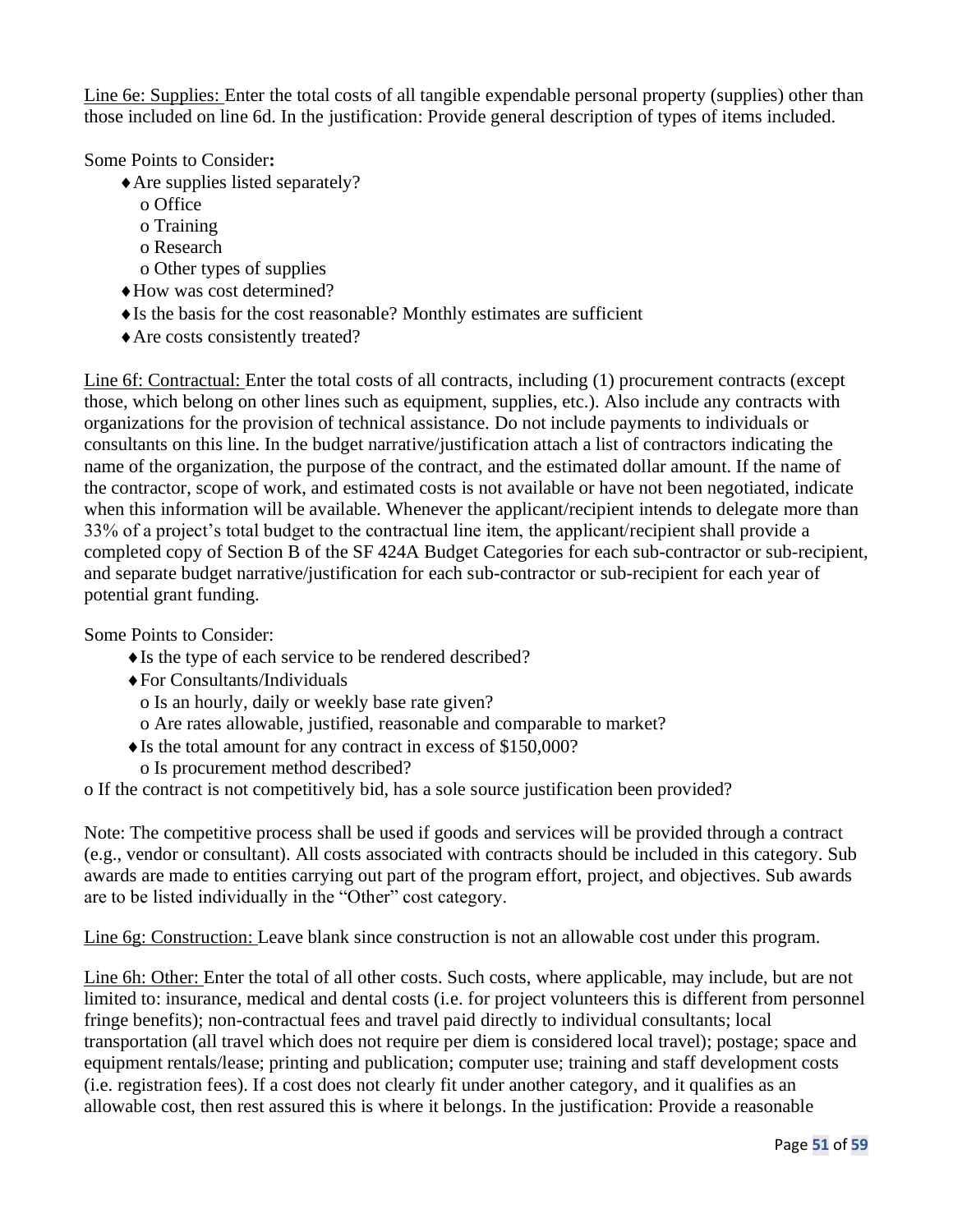explanation for items in this category. For individual consultants, explain the nature of services provided and the relation to activities in the project. Describe the types of activities for staff development costs.

Some Points to Consider:

- Are items listed by major type (space rental, printing, phone, maintenance, etc.)?
- Are all costs justified, reasonable and allowable?
- $\triangle$  Is there a reasonable basis for costs?
- List each sub award and amount of award
- Provide description of activities to be performed
- Describe method used to select the sub award and type of agreement to be awarded
- Provide a separate budget and budget narrative for each sub award

Note: Costs for contractual arrangements (vendors, consultants) should be budgeted in the "Contractual" cost category.

Line 6i: Total Direct Charges: Show the totals of Lines 6a through 6h.

Line 6j: Indirect Charges: Enter the total amount of indirect charges (costs), if any. If no indirect costs are requested, enter "none." Indirect charges may be requested if: (1) the applicant has a current indirect cost rate agreement approved by the Department of Health and Human Services or another federal agency; or (2) the applicant is a state or local government agency.

Budget narrative/justification: State governments should enter the amount of indirect costs determined in accordance with HHS requirements. An applicant that will charge indirect costs to the grant shall enclose a copy of the current indirect cost rate agreement. If any sub-contractors or sub-recipients are requesting indirect costs, copies of their indirect cost agreements shall also be included with the application.

If the applicant organization is in the process of initially developing or renegotiating a rate, it should immediately upon notification that an award will be made, develop a tentative indirect cost rate proposal based on its most recently completed fiscal year in accordance with the principles set forth in the cognizant agency's guidelines for establishing indirect cost rates, and submit it to the cognizant agency. Applicants awaiting approval of their indirect cost proposals may also request indirect costs. It should be noted that when an indirect cost rate is requested, those costs included in the indirect cost pool should not also be charged as direct costs to the grant. Also, if the applicant is requesting a rate which is less than what is allowed under the program, the authorized representative of the applicant organization shall submit a signed acknowledgement that the applicant is accepting a lower rate than allowed.

Line 6k: Total: Enter the total amounts of Lines 6i and 6j.

Line 7: Program Income: As appropriate, include the estimated amount of income, if any, you expect to be generated from this project. Program income shall be used as additional program costs and cannot be used as match (non-federal resource).

*Section C Non-Federal Resources -* Not applicable.

*Section D Forecasted Cash Needs -* Not applicable.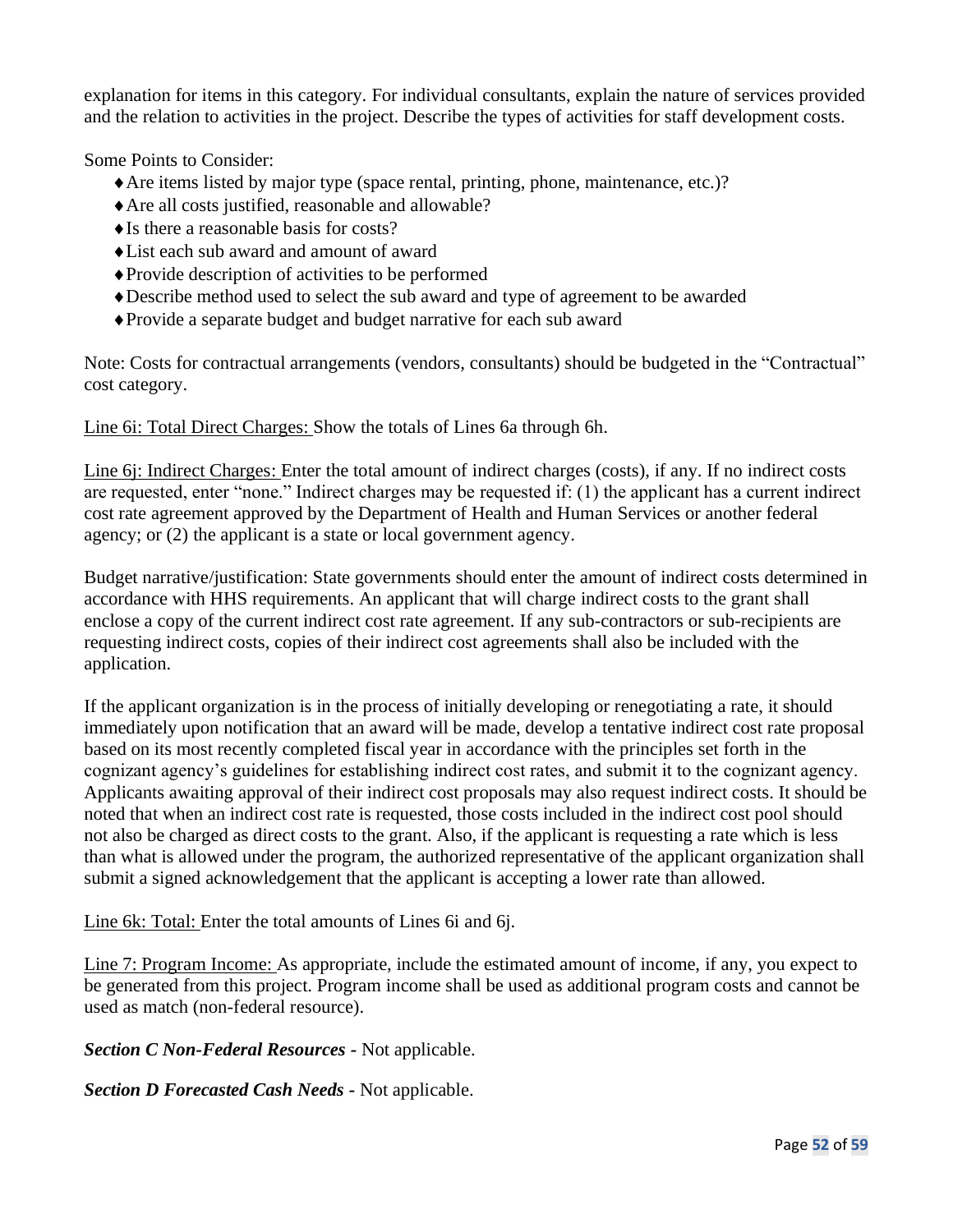## *Section E Budget Estimate of Federal Funds Needed for Balance of the Project*

Line 20: Section E is relevant for multi-year grant applications, where the project period is 24 months or longer. This section does not apply to grant awards where the project period is less than 17 months.

#### *Section F Other Budget Information*

Line 22: Indirect Charges: Enter the type of indirect rate (provisional, predetermined, final or fixed) to be in effect during the funding period, the base to which the rate is applied, and the total indirect costs. Include a copy of your current Indirect Cost Rate Agreement.

Line 23: Remarks: Provide any other comments deemed necessary.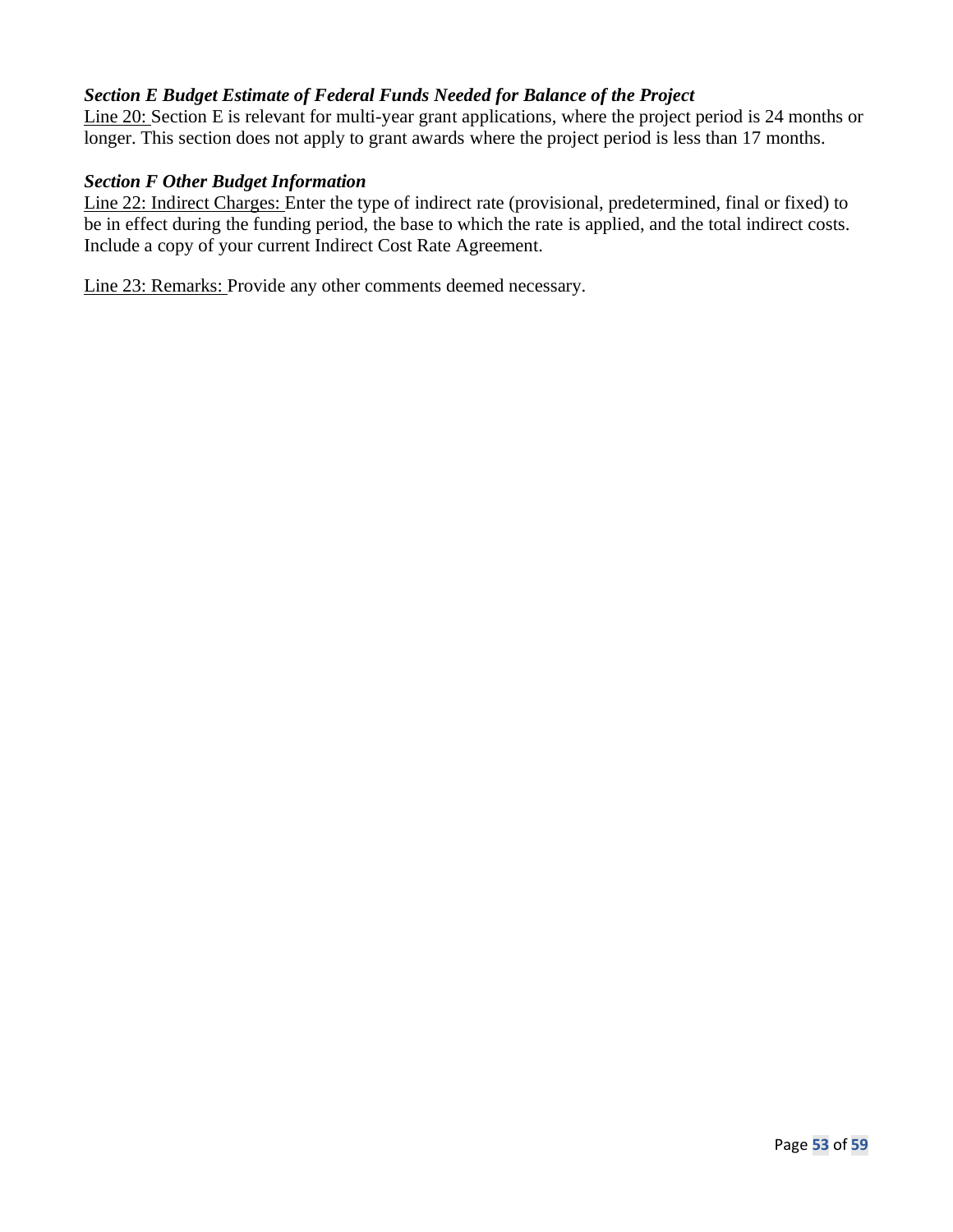# **Budget and Narrative Justification Template**

#### **SAMPLE BUDGET AND NARRATIVE JUSTIFICATION FOR COMPLETING SF 424A:**

#### **A. Personnel:**

An employee of the applying agency whose work is tied to the application

| <b>Position</b> | <b>Name</b> | <b>Annual</b>      | <b>Level of</b> | Cost     |
|-----------------|-------------|--------------------|-----------------|----------|
|                 |             | <b>Salary/Rate</b> | <b>Effort</b>   |          |
| Program         | John Doe    | \$164,890          | 10%             | \$6,489  |
| Director        |             |                    |                 |          |
| Project         | To be       | \$46,276           | 100%            | \$46,276 |
| Coordinator     | selected    |                    |                 |          |
|                 |             |                    | <b>TOTAL</b>    | \$52,765 |

### **TABLE 1: FEDERAL REQUEST**

**NARRATIVE JUSTIFICATION:** Enter a description of the Personnel funds requested and how their use will support the purpose and goals of this proposal. Be sure to describe the role, responsibilities and unique qualifications of each position.

**FEDERAL REQUEST** (enter in Section B column 1-line 6a of form SF424A): **\$52,765**

#### **B. Fringe Benefits:**

Fringe benefits may include contributions for social security, employee insurance, pension plans, etc. Only those benefits not included in an organization's indirect cost pool may be shown as direct costs.

List all components of fringe benefits rate

| TADLE <b>Z.</b> FEDERAL REQUEST |       |              |          |
|---------------------------------|-------|--------------|----------|
| Component                       | Rate  | <b>Wage</b>  | Cost     |
| <b>FICA</b>                     | 7.65% | \$52,765     | \$4,037  |
| Workers                         | 2.5%  | \$52,765     | \$1,319  |
| Compensation                    |       |              |          |
| Insurance                       | 10.5% | \$52,765     | \$5,540  |
|                                 |       | <b>TOTAL</b> | \$10,896 |

## **TABLE 2: FEDERAL REQUEST**

**NARRATIVE JUSTIFICATION:** Enter a description of the Fringe funds requested, how the rate was determined, and how their use will support the purpose and goals of this proposal.

#### **FEDERAL REQUEST** (enter in Section B column 1-line 6b of form SF424A)**: \$10,896**

#### **C. Travel:**

Explain need for all travel other than that required by this application. The lowest available commercial fares for coach or equivalent accommodations shall be used. Local travel policies prevail.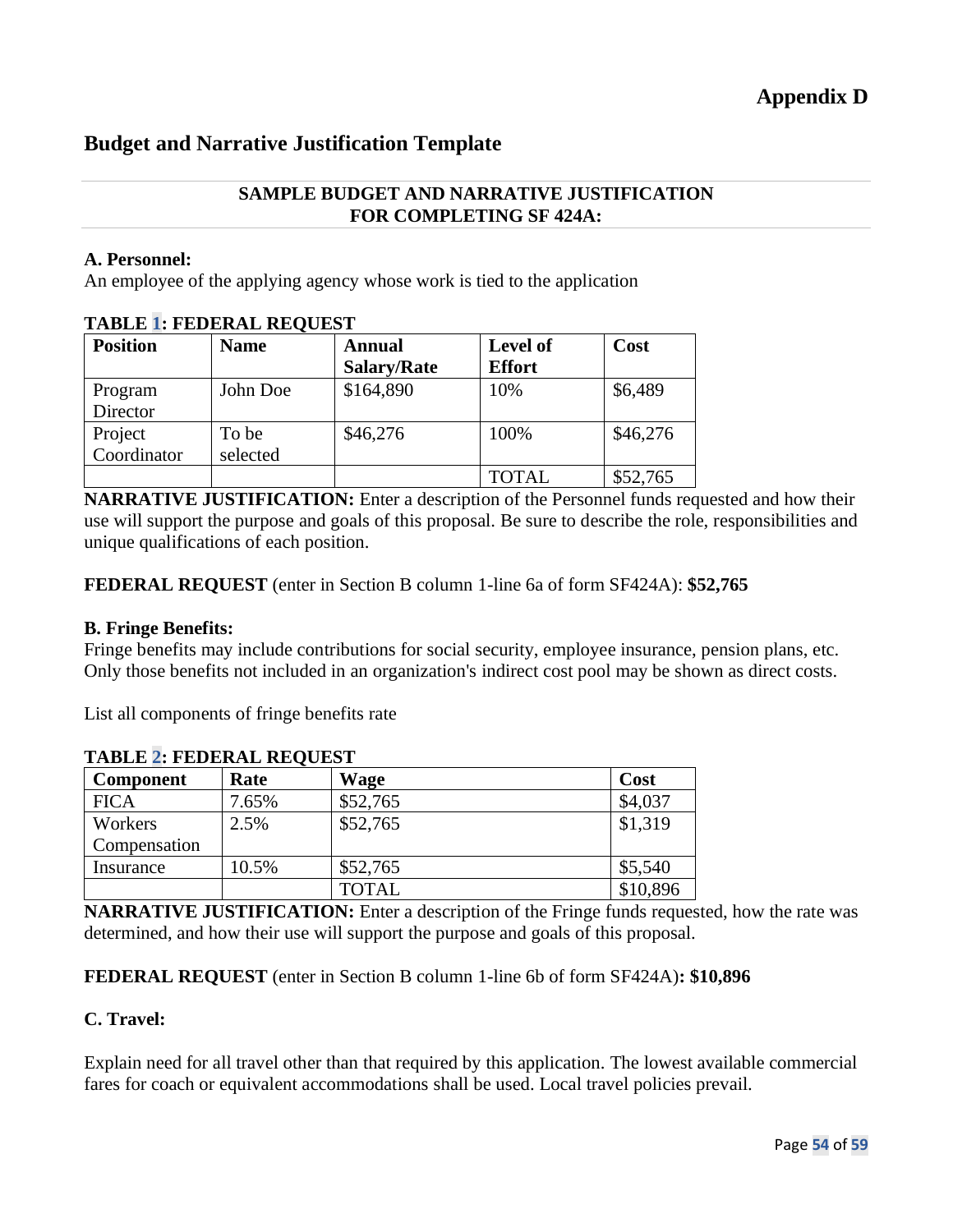| <b>Purpose of Travel</b>                | <b>Location</b> | <b>Item</b>         | Rate                                  | Cost    |
|-----------------------------------------|-----------------|---------------------|---------------------------------------|---------|
| <b>State HIE Leadership</b><br>Training | Washington, DC  | Airfare             | \$200/flight x 2<br>persons           | \$400   |
|                                         |                 | Hotel               | \$200/night x 2<br>persons x 3 nights | \$1200  |
|                                         |                 | Per Diem<br>(meals) | \$64/day x 2 persons<br>x 3 days      | \$384   |
| <b>State HIE Forum</b>                  | Chicago, IL     | Airfare             | \$200/flight x 2<br>persons           | \$400   |
|                                         |                 | Hotel               | \$140/night x 2<br>persons x 3 nights | \$840   |
|                                         |                 | Per Diem<br>(meals) | \$49/day x 2 persons<br>x 4 days      | \$392   |
| <b>Sate Travel</b>                      |                 | Airfare             | $$200/flight \times 2$$<br>persons    | \$400   |
|                                         |                 | Hotel               | \$200/night x 2<br>persons x 2 nights | \$800   |
|                                         |                 | Per Diem<br>(meals) | \$64/day x 2 persons<br>x 3 days      | \$384   |
| <b>Local Travel</b>                     |                 | Mileage             | 3,000<br>miles@.38/mile               | \$1,140 |
|                                         |                 |                     | <b>TOTAL</b>                          | \$6,340 |

# **TABLE 3: FEDERAL REQUEST**

**NARRATIVE JUSTIFICATION**: Describe the purpose of travel and how costs were determined.

The grant requires travel of two members to attend the two-day State HIE Leadership Training in Washington, DC. also required to send two members to Chicago, IL for a two-day State HIE Forum. In addition to the required trainings, funds for local travel are needed to attend local meetings, project activities, and training events. Local travel rate is based on agency's personally owned vehicle (POV) reimbursement rate at 50 cent a mile.

## **FEDERAL REQUEST** (enter in Section B column 1-line 6c of form SF424A): **\$6,340**

#### **D. Equipment:**

Permanent equipment is defined as nonexpendable personal property having a useful life of more than one year and an acquisition cost of \$5,000 or more.

If applicant agency defines "equipment" at lower rate, then follow the applying agency's policy.

| Item(s) | Rate         | Cost |
|---------|--------------|------|
| None    |              |      |
|         | <b>TOTAL</b> |      |

# **TABLE 4: FEDERAL REQUEST**

**NARRATIVE JUSTIFICATION**: Enter a description of the Equipment and how its purchase will support the purpose and goals of this proposal.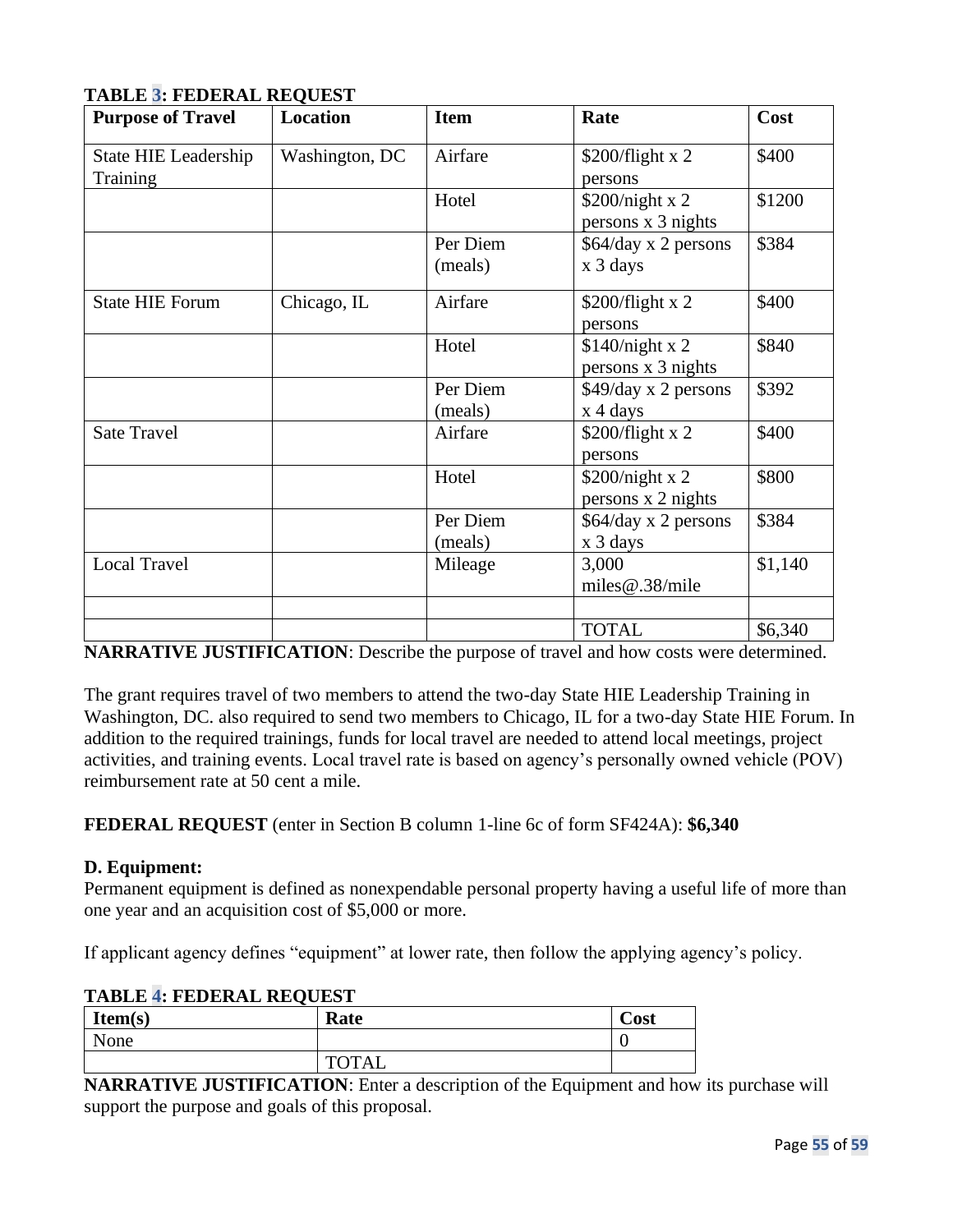## **FEDERAL REQUEST** (enter in Section B column 1-line 6d of form SF424A): **\$ 0**

**E. Supplies:** Materials costing less than \$5,000 per unit and often having one-time use

| <b>TABLE 5: FEDERAL REQUEST</b> |                          |         |  |
|---------------------------------|--------------------------|---------|--|
| Item(s)                         | Rate                     | Cost    |  |
| General office supplies         | \$50/mo. x 12 mo.        | \$600   |  |
| Postage                         | \$37/mo. x 8 mo.         | \$296   |  |
| <b>Laptop Computer</b>          | \$900                    | \$900   |  |
| Printer                         | \$300                    | \$300   |  |
| Projector                       | \$900                    | \$900   |  |
| Copies                          | 8000 copies $x$ .10/copy | \$800   |  |
| Computer update (if needed)     |                          | \$250   |  |
|                                 | <b>TOTAL</b>             | \$4,046 |  |

|  |  | LA DI E E EFDEDAI DEAIRCE |  |
|--|--|---------------------------|--|

**NARRATIVE JUSTIFICATION:** Enter a description of the Supplies requested and how their purchase will support the purpose and goals of this proposal.

**FEDERAL REQUEST** (enter in Section B column 1-line 6e of form SF424A): **\$4,046**

#### **F. Contract:**

The costs of project activities to be undertaken by a third-party contractor should be included in this category as a single line item charge. A complete itemization of the cost comprising the charge should be attached to the budget. If there is more than one contractor, each shall be budgeted separately and shall have an attached itemization.

A contract is generally the amount paid to non-employees for services or products. A consultant is a non-employee who provides advice and expertise in a specific program area.

| <b>Name</b>          | Item                                                                                                                                                                                                                                                                                         | Cost    |
|----------------------|----------------------------------------------------------------------------------------------------------------------------------------------------------------------------------------------------------------------------------------------------------------------------------------------|---------|
| 1. To be selected    | <b>Environmental Strategy Consultation</b><br>Rate is $$150/day$ for 35 days = \$5,250<br>Travel 500 miles @ .38/mile = $$190$                                                                                                                                                               | \$5,440 |
| 2. To be selected    | Media 1.5-minute Public Service Announcement (PSA)                                                                                                                                                                                                                                           | \$3,000 |
| 3. To be selected    | <b>Evaluation Report</b>                                                                                                                                                                                                                                                                     | \$4,500 |
| To be selected<br>4. | Training for Staff members<br>Trainers: rate is $$300/day$ for 4 days = \$1,200<br>Materials: approx. $$5/person X 25 people = $125$<br>Room Rental = $$75$<br>Travel for Trainers = Flight $$300/person X 2 people =$<br>\$600<br>Per Diem - $$46/day \times 4 days \times 2 people = $368$ | \$2,368 |
| 5. To be selected    | Data Analysis                                                                                                                                                                                                                                                                                | \$1,800 |

**TABLE 6: FEDERAL REQUEST**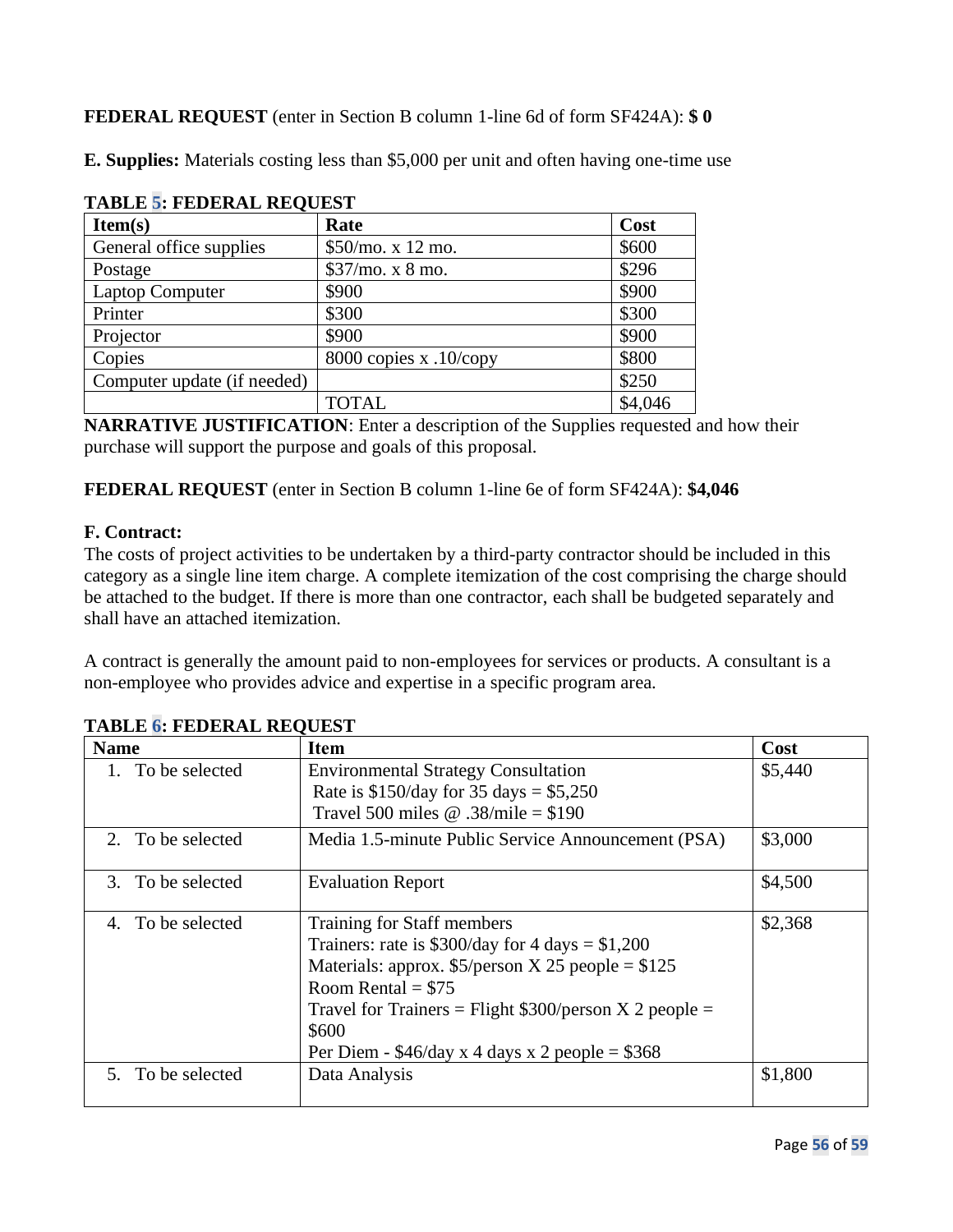| <b>Name</b>       | Item                               | Cost     |
|-------------------|------------------------------------|----------|
| 6. To be selected | <b>Responsible Server Training</b> | \$500    |
|                   | Trainer: rate \$500/day            |          |
| 7. To be selected | Television advertising to run ads  | \$13,000 |
|                   | 5x/week x \$50/ad X 52 wks.        |          |
|                   | <b>TOTAL</b>                       | \$30,608 |

**NARRATIVE JUSTIFICATION:** Explain the need for each agreement and how their use will support the purpose and goals of this proposal. For those contracts already arranged, please provide the proposed categorical budgets. For those subcontracts that have not been arranged, please provide the expected Statement of Work, Period of Performance and how the proposed costs were estimated and the type of contract (bid, sole source…etc.)

**FEDERAL REQUEST** (enter in Section B column 1-line 6f of form SF424A): **\$30,608**

#### **G. Construction: NOT ALLOWED**

On your SF424A, leave the following section blank: Section B, columns 1 & 2, line 6g

**H. Other:** Expenses not covered in any of the previous budget categories

| ************************** |                               |          |  |
|----------------------------|-------------------------------|----------|--|
| <b>Item</b>                | Rate                          | Cost     |  |
| 1. Rent                    | \$500/mo x 12 mo.             | \$6,000  |  |
| 2. Telephone               | \$100/mol x 12 mo.            | \$1,200  |  |
| 3. Student Surveys         | $$1/s$ urvey x 2784           | \$2,784  |  |
| 4. Brochures               | .89/brochure X 1500 brochures | \$1,335  |  |
| 5. Web Service             | \$100/mo x 12 mo              | \$1,200  |  |
|                            |                               |          |  |
|                            | TOTAL                         | \$15,819 |  |

#### **TABLE 7: FEDERAL REQUEST**

**NARRATIVE JUSTIFICATION**: Explain the need for each item and how their use will support the purpose and goals of this proposal. Be sure to break down costs into cost/unit: i.e. cost/square foot and explain the use of each item requested.

**FEDERAL REQUEST** (enter in Section B column 1, line 6h of form SF424A): **\$15,819**

#### **TOTAL DIRECT COSTS:**

**FEDERAL REQUEST** (enter in Section B column 1, line 6i of form SF424A): \$120,474

#### **TOTAL INDIRECT COSTS:**

**FEDERAL REQUEST** (enter in Section B column 1, line 6j of form SF424A): **\$4,526**

#### **TOTAL PROJECT COSTS: Sum of Total Direct Costs and Indirect Costs**

**FEDERAL REQUEST** (enter in Section B column 1, line 6k of form SF424A): \$125,000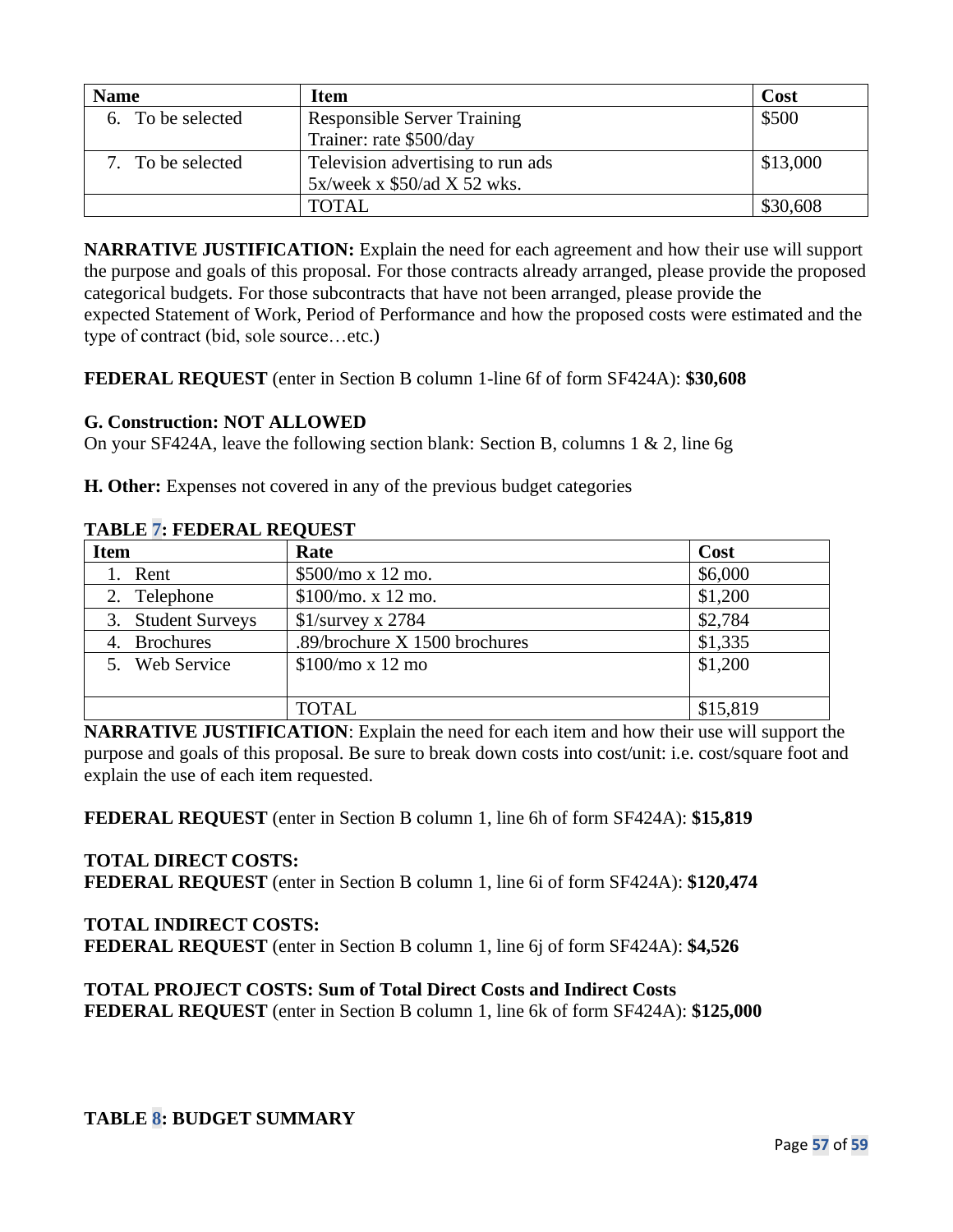| Category                   | <b>Federal Request</b> | <b>Total</b> |
|----------------------------|------------------------|--------------|
| Personnel                  | \$52,765               | \$52,765     |
| Fringe                     | \$10,896               | \$10,896     |
| Travel                     | \$6,340                | \$6,340      |
| Equipment                  | $\theta$               | $\Omega$     |
| <b>Supplies</b>            | \$4,046                | \$4,046      |
| Contractual                | \$30,608               | \$30,608     |
| Other                      | \$15,819               | \$15,819     |
| Total Direct Costs*        | \$120,474              | \$120,474    |
| <b>Indirect Costs</b>      | \$4,526                | \$4,526      |
| <b>Total Project Costs</b> | \$125,000              | \$125,000    |